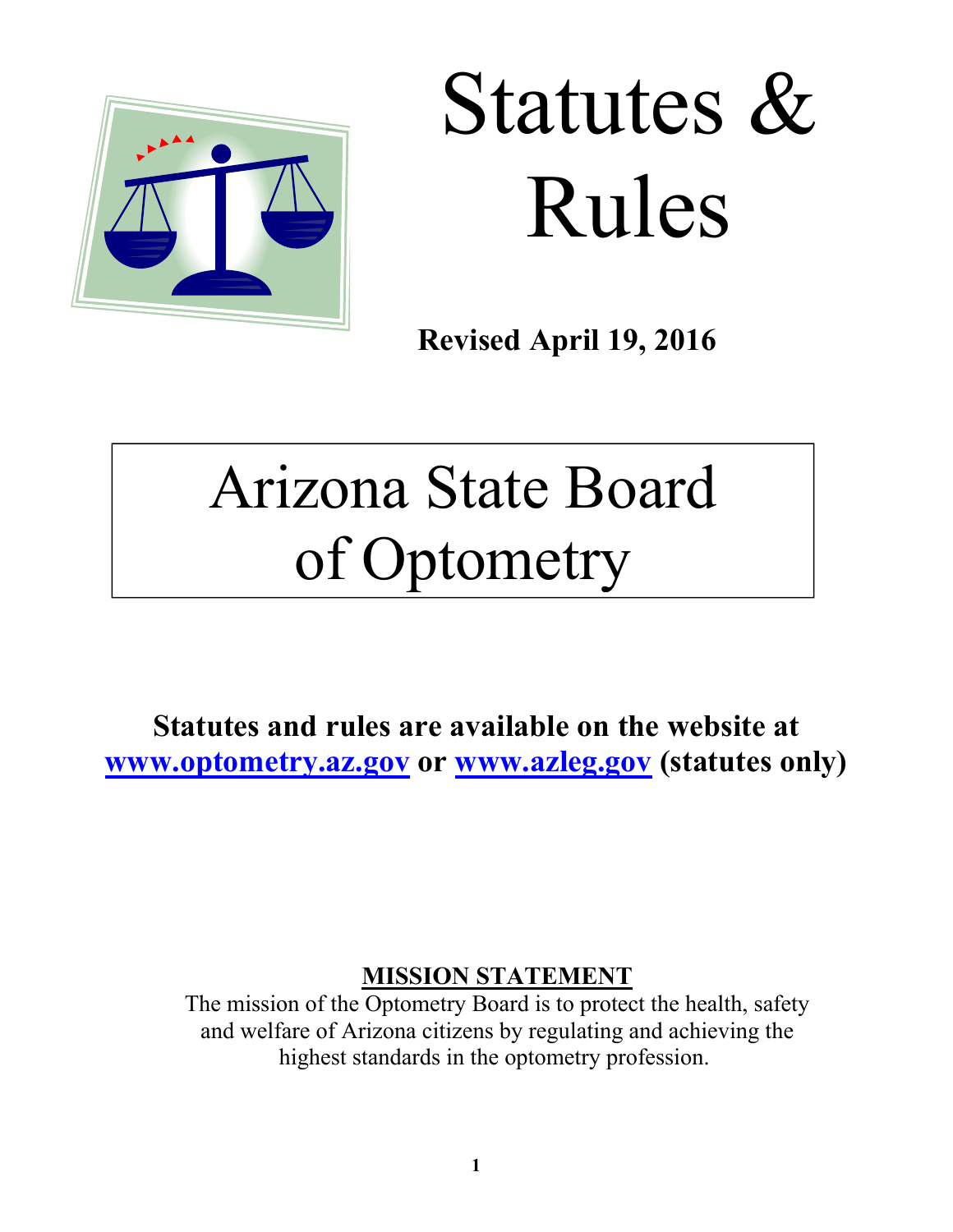# **TABLE OF CONTENTS**

# **ARIZONA REVISED STATUTES CHAPTER 16, OPTOMETRY**

| 32-1701    |                                                                                             |  |
|------------|---------------------------------------------------------------------------------------------|--|
| 32-1702    |                                                                                             |  |
| 32-1703    |                                                                                             |  |
| 32-1704    |                                                                                             |  |
| 32-1705    |                                                                                             |  |
| 32-1706    |                                                                                             |  |
|            |                                                                                             |  |
| 32-1721    |                                                                                             |  |
| 32-1722    |                                                                                             |  |
| 32-1723    |                                                                                             |  |
| 32-1725    |                                                                                             |  |
| 32-1726    |                                                                                             |  |
| 32-1727    |                                                                                             |  |
| 32-1728    |                                                                                             |  |
| 32-1730    |                                                                                             |  |
|            |                                                                                             |  |
| 32-1741    |                                                                                             |  |
| 32-1742    |                                                                                             |  |
| 32-1743    | Grounds for censure, civil penalty, probation, suspension, revocation, denial or renewal of |  |
|            |                                                                                             |  |
| 32-1744    | Board investigations; duty to report violations; hearing; decision of board; informal       |  |
|            |                                                                                             |  |
| 32-1745    |                                                                                             |  |
| 32-1746    |                                                                                             |  |
| 32-1747    |                                                                                             |  |
| 32-1747.01 |                                                                                             |  |
| 32-1748    |                                                                                             |  |
| 32-1749    |                                                                                             |  |
| 32-1750    |                                                                                             |  |
| 32-1751    |                                                                                             |  |
| 32-1752    |                                                                                             |  |
| 32-1753    |                                                                                             |  |
|            |                                                                                             |  |
| 32-1761    | Referral of patient to licensed physician required on finding of certain symptomatic        |  |
|            |                                                                                             |  |
|            |                                                                                             |  |
| 32-1771    | Dispensing contact lenses; conformity with federal law; requirements  23                    |  |

# **ARIZONA ADMINISTRATIVE CODE CHAPTER 21, OPTOMETRY**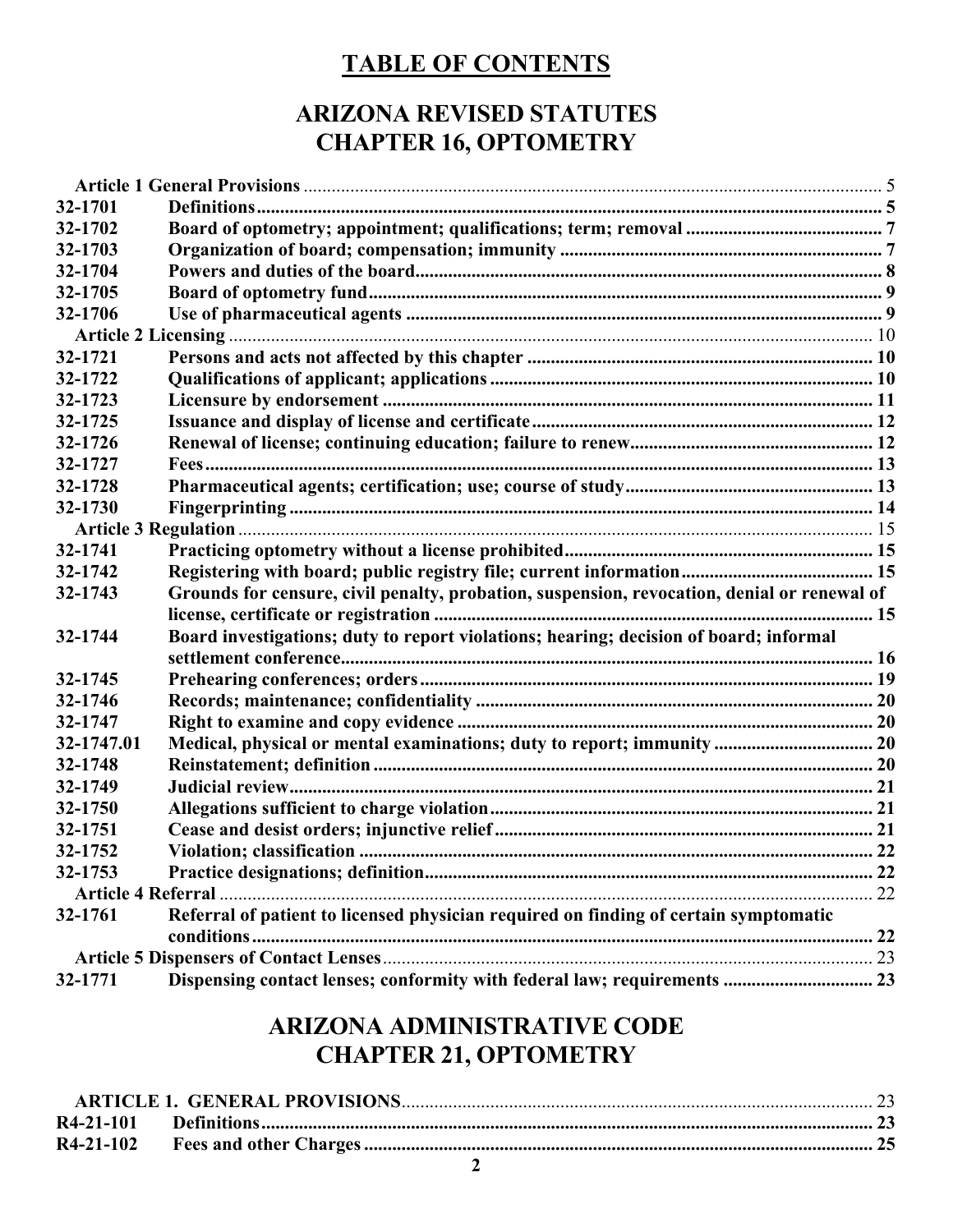| R4-21-103              |                                                                                               |  |
|------------------------|-----------------------------------------------------------------------------------------------|--|
| Table 1.               |                                                                                               |  |
|                        |                                                                                               |  |
| R <sub>4</sub> -21-201 |                                                                                               |  |
| R4-21-202              |                                                                                               |  |
| R4-21-203              |                                                                                               |  |
| R4-21-204              |                                                                                               |  |
| R4-21-205              |                                                                                               |  |
| R4-21-205.1            |                                                                                               |  |
| R4-21-206              | License Reinstatement; Application for Licensure following License Expiration 34              |  |
| R4-21-207              |                                                                                               |  |
| R4-21-208              | Certificate of Special Qualification; Pharmaceutical Agent Number 35                          |  |
| R4-21-209              |                                                                                               |  |
| R4-21-210              |                                                                                               |  |
| R4-21-211              |                                                                                               |  |
| R4-21-212              | Waiver of or Extension of Time to Complete Continuing Education Requirement 39                |  |
|                        | ARTICLE 3. STANDARDS; RECORDKEEPING; REHEARING OR REVIEW OF BOARD                             |  |
| <b>DECISION</b>        |                                                                                               |  |
| R4-21-301              |                                                                                               |  |
| R4-21-302              |                                                                                               |  |
| R4-21-303              |                                                                                               |  |
| R4-21-304              |                                                                                               |  |
| R4-21-305              |                                                                                               |  |
| R4-21-306              |                                                                                               |  |
| R4-21-307              |                                                                                               |  |
| R4-21-308              |                                                                                               |  |
| R4-21-309              |                                                                                               |  |
|                        |                                                                                               |  |
| 32-3201                |                                                                                               |  |
| 32-3202                |                                                                                               |  |
| 32-3203                |                                                                                               |  |
| 32-3204                | Experimental diagnosis, therapy or treatment; implied consent; definition 46                  |  |
| 32-3205                |                                                                                               |  |
| 32-3206                |                                                                                               |  |
| 32-3207                |                                                                                               |  |
| 32-3208                | Criminal charges; mandatory reporting requirements; civil penalty  48                         |  |
| 32-3209                |                                                                                               |  |
| 32-3210                |                                                                                               |  |
| 32-3211                | Medical records; protocol; unprofessional conduct; corrective action; exemptions 49           |  |
| 32-3213                |                                                                                               |  |
| 32-3214                |                                                                                               |  |
| 32-3215                | Medical marijuana; unprofessional conduct; annual reports; identifying information 50         |  |
| 32-3216                | Health care providers; charges; public availability; direct payment; notice; definitions 51   |  |
| 32-4301                | License, certificate or registration expiration; military active duty; one hundred eighty day |  |
|                        |                                                                                               |  |
| 32-4302                |                                                                                               |  |
| 35-143.01              |                                                                                               |  |
| 12-2291                |                                                                                               |  |
| 12-2292                |                                                                                               |  |
| 12-2293                |                                                                                               |  |
| 12-2294                |                                                                                               |  |
|                        |                                                                                               |  |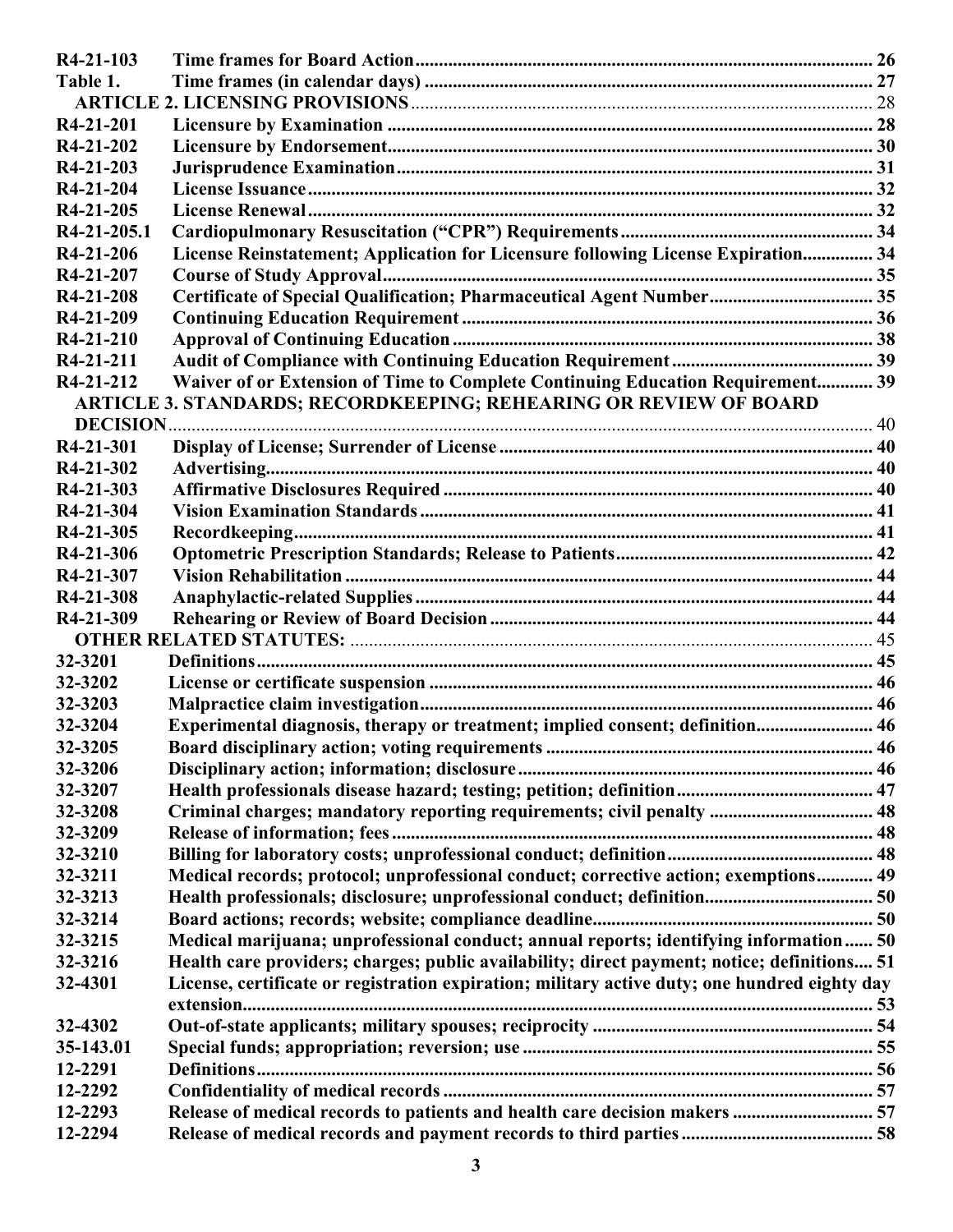| 12-2294.01 | Release of medical records or payment records to third parties pursuant to subpoena 59                                                                                   |  |
|------------|--------------------------------------------------------------------------------------------------------------------------------------------------------------------------|--|
| 12-2295    |                                                                                                                                                                          |  |
| 12-2296    |                                                                                                                                                                          |  |
| 12-2297    |                                                                                                                                                                          |  |
| 13-3620    | Duty to report abuse, physical injury, neglect and denial or deprivation of medical or<br>surgical care or nourishment of minors; medical records; exception; violation; |  |
|            |                                                                                                                                                                          |  |
| 41-1001.01 |                                                                                                                                                                          |  |
| 41-1010    |                                                                                                                                                                          |  |
| 41-3023.08 |                                                                                                                                                                          |  |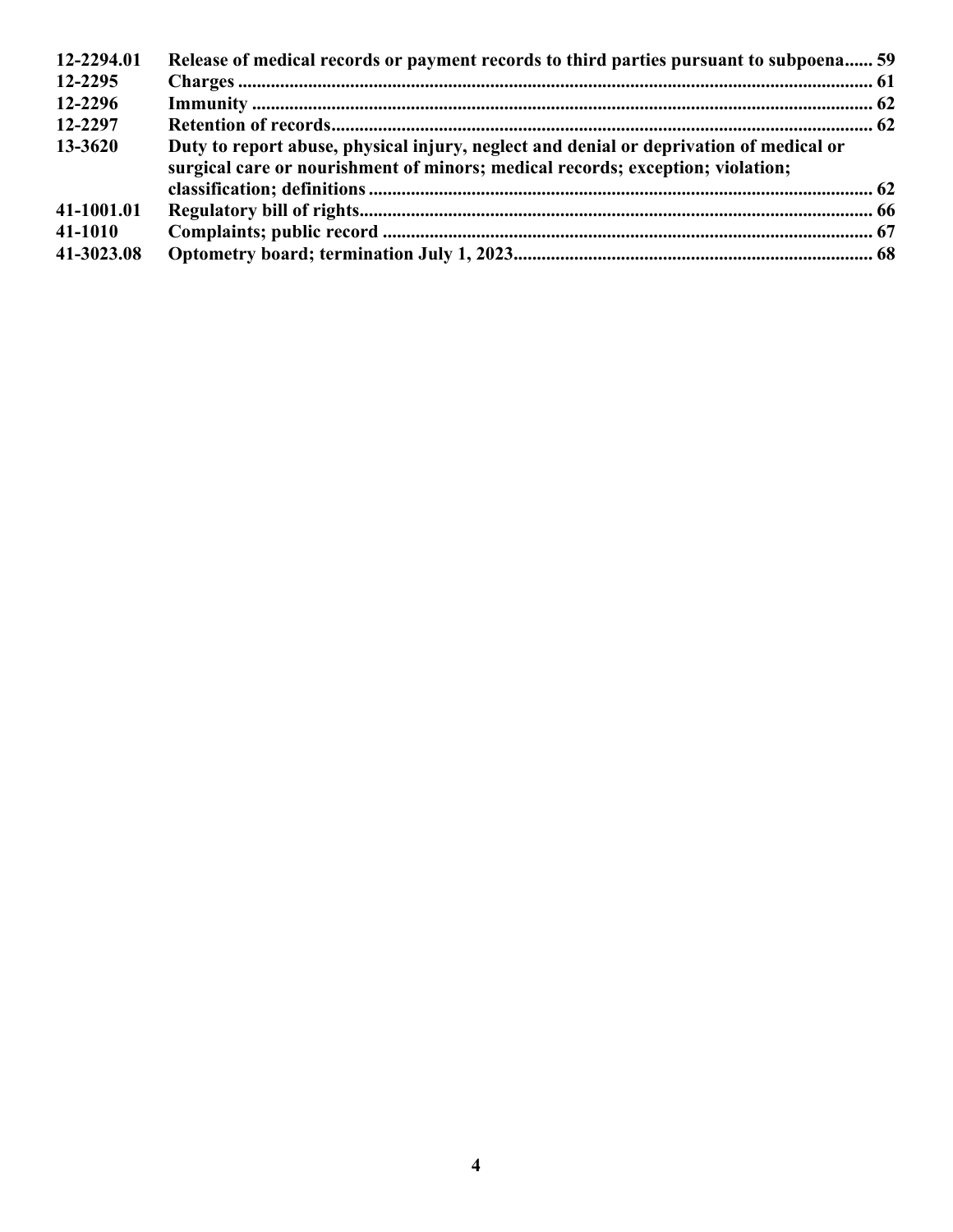# **Chapter 16 Arizona Revised Statutes**

# **Article 1 General Provisions**

#### **32-1701 Definitions**

In this chapter, unless the context otherwise requires:

- 1. "Board" means the state board of optometry.
- 2. "Conviction" means a judgment of conviction by any state or federal court of competent jurisdiction in a criminal cause, regardless of whether an appeal is pending or could be taken, and includes any judgment or order based on a plea of no contest.
- 3. "Licensee" means a person licensed to practice the profession of optometry pursuant to this chapter.
- 4. "Optometrist" or "doctor of optometry" means a person who has graduated from an accredited college of optometry.
- 5. "Pharmaceutical" or "pharmaceutical agent" means a prescription or nonprescription substance or a schedule III controlled substance used for examination, diagnosis or treatment of conditions of the human eye and its adnexa.
- 6. "Practice of the profession of optometry" means:
	- (a) The examination or refraction of the human eye and its appendages and the employment of any objective or subjective means or methods other than surgery for the purpose of diagnosing or treating any visual, muscular, neurological or anatomical anomalies of the eye.
	- (b) The use of pharmaceutical agents authorized pursuant to this chapter.
	- (c) The use of any instrument or device to train the visual system or correct any abnormal condition of the eye or eyes.
	- (d) The prescribing, fitting or employment of any lens, prism, frame or mountings for the correction or relief of or aid to the visual function, provided that superficial foreign bodies may be removed from the eye and its appendages.
	- (e) The taking of smears of the human eye and its adnexa for culture analysis and the ordering or performing of clinical tests that are appropriate to diagnose, treat or manage conditions of the human eye and its adnexa and that are limited to those CLIA-waived clinical tests approved pursuant to 42 Code of Federal Regulations section 493.15.
- 7. "Surgery" means, in reference to the human eye and its appendages, an invasive procedure in which in vivo human tissue is cut, burned, vaporized, removed, coagulated or photodisrupted by use of an electrical cautery, a scalpel, a cryoprobe, a laser or ionizing radiation. Surgery does not include nonsurgical procedures, including the removal of superficial foreign bodies or eyelashes or the use of lasers for diagnostic purposes.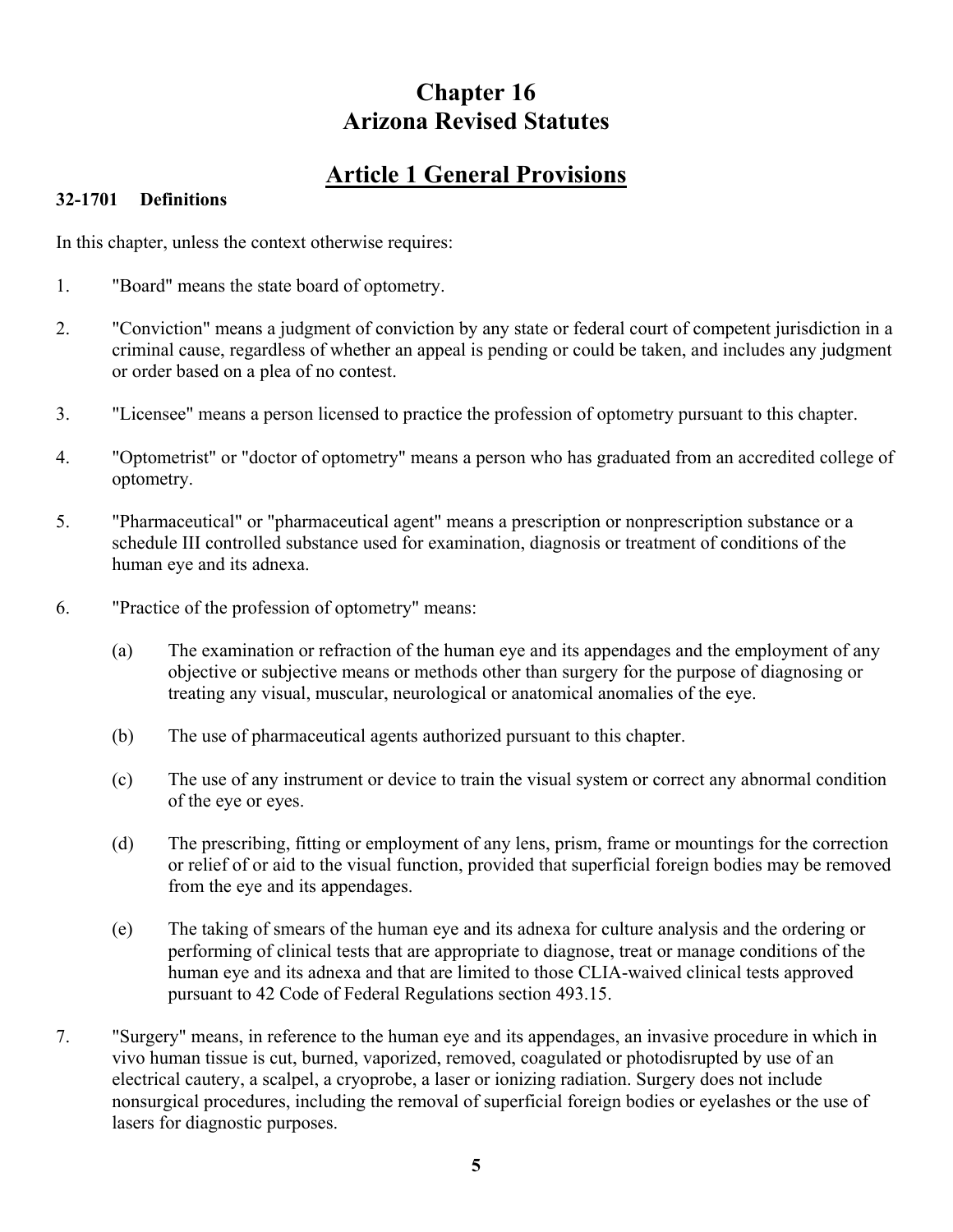- 8. "Unprofessional conduct" means:
	- (a) Wilful betrayal of a professional secret or wilful violation of a privileged communication except as otherwise required by law.
	- (b) Charging a fee for services not rendered or dividing a professional fee for patient referrals among health care providers or health care institutions or between these providers and institutions or a contractual arrangement that has the same effect. This subdivision does not prohibit a bona fide lease based on the revenues earned by a licensee.
	- (c) Addiction to, or illegal use of, narcotic drugs or use of intoxicating beverages to excess or practicing or attempting to practice the profession of optometry while under the influence of intoxicating beverages or narcotic drugs.
	- (d) Impersonating another licensee.
	- (e) Knowingly having professional connection with or lending one's name to a person who is not a licensee.
	- (f) Gross negligence, repeated or continuing acts of negligence or incompetence in the practice of optometry.
	- (g) Any conduct or practice, including incompetency, that constitutes a danger to the health, welfare or safety of patients or the public.
	- (h) Prescribing, dispensing or pretending to use any secret means, methods, device or instrumentality.
	- (i) Refusing to divulge to the board on demand the means, methods, device or instrumentality used for optometric examination or therapy.
	- (j) Representing that a manifestly not correctable condition can be permanently corrected or that a correctable condition can be corrected within a stated time if this is not accurate.
	- (k) Knowingly making any false or fraudulent statement, written or oral, in connection with the practice of the profession of optometry, including advertising.
	- (l) Failing to comply with a board order or consent agreement.
	- (m) Fraud, forgery, unsworn falsification, false swearing or perjury involving a matter before the board or a written instrument submitted to the board.
	- (n) Wilfully and without legal justification failing to furnish in a timely manner information that is necessary for the board to conduct an investigation under this chapter and that has been requested or subpoenaed by the board.
	- (o) Conduct that discredits the profession.
	- (p) Sexual intimacies with a patient in the course of care or treatment.
	- (q) Falsely claiming attendance at a required continuing education course.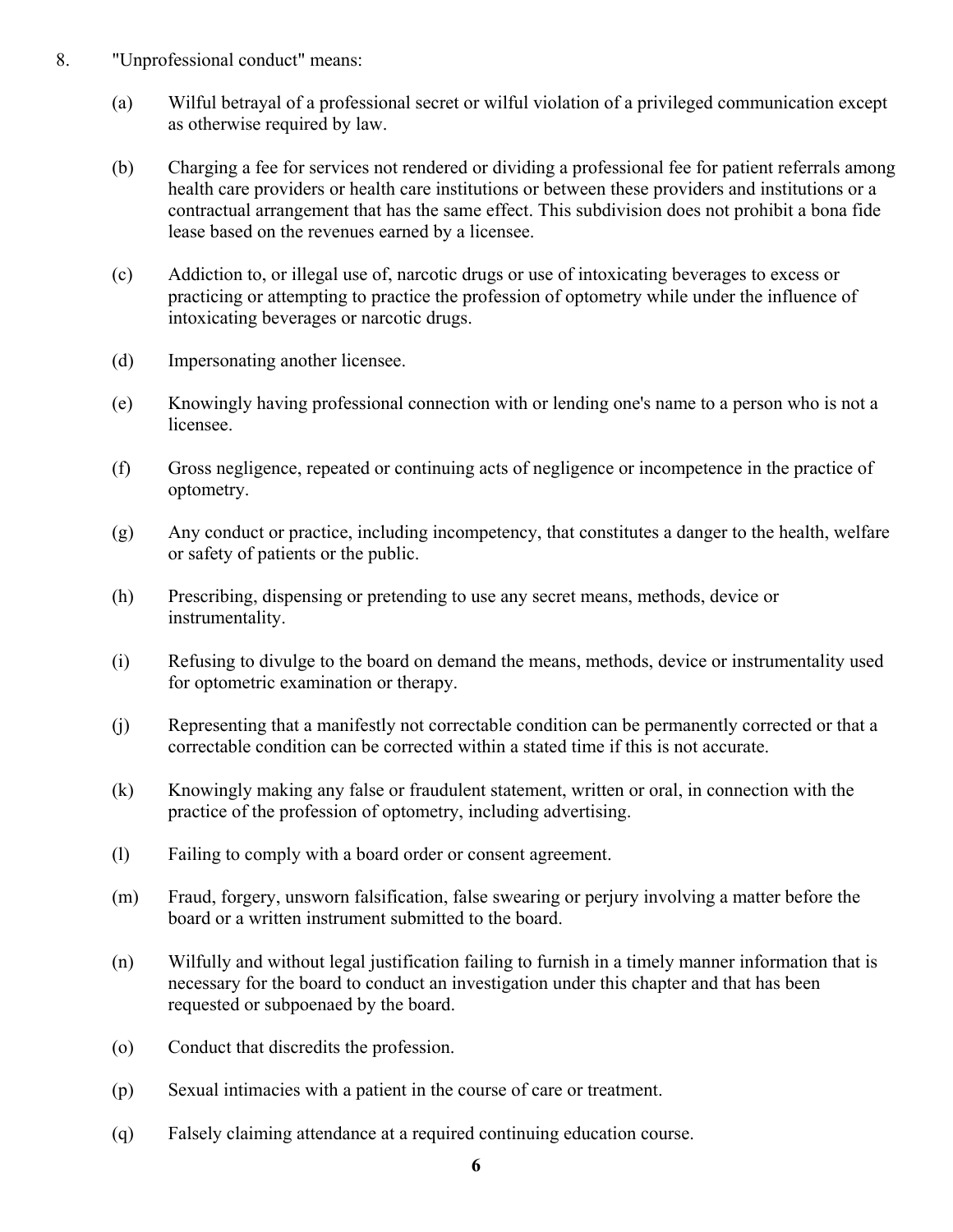- (r) Soliciting patients by fraudulent or misleading advertising of any kind.
- (s) Aiding the practice of optometry by an unlicensed, incompetent or impaired person.
- (t) Sharing fees with a person or organization in return for soliciting customers by that person or organization.
- (u) Issuing a prescription order contingent on the purchase of ophthalmic services or materials.

#### **32-1702 Board of optometry; appointment; qualifications; term; removal**

- A. The state board of optometry is established consisting of the following members who are appointed by the governor to staggered four-year terms that end on July 1:
	- 1. Five members who have been licensed and engaged in the active practice of optometry in this state for at least three years immediately before the appointment.
	- 2. Two public members who do not have a direct or indirect interest in the practice of optometry, opticianry or medicine.
- B. The governor may remove any professional member for incompetency or unprofessional conduct or if the member's license has been revoked or suspended or if the member has been censured or placed on probation. The governor may remove any member for neglect of duty or improper conduct. The unexcused absence of a member for more than two consecutive meetings is justification for removal. Appointment by the governor to fill a vacancy caused other than by expiration of a term is for the unexpired portion of the term.
- C. A member of the board is ineligible to serve more than two consecutive full terms. The completion of the unexpired portion of a full term does not constitute a full term for purposes of this subsection.
- D. The board shall conduct regular meetings at least six times each year at times and places designated by the board or the governor. Special meetings may be called that the president determines are necessary to carry out the functions of the board, including meetings using communications equipment that allows all members participating in the meetings to hear each other.
- E. A majority of the members of the board constitutes a quorum and a majority vote of a quorum present at any meeting governs all actions taken by the board.

#### **32-1703 Organization of board; compensation; immunity**

- A. The board shall annually elect from its members a president who shall be chief presiding officer of the board and such other officers as it deems appropriate and necessary to conduct its business. The board shall assign such duties as it deems appropriate to such other officers as it elects.
- B. Members of the board are eligible to receive compensation as determined pursuant to section 38-611 for each day actually spent in the performance of their duties.
- C. Members of the board, its agents and employees and members of advisory committees are personally immune from suit with respect to all acts done and actions taken in good faith and in furtherance of the purposes of this chapter.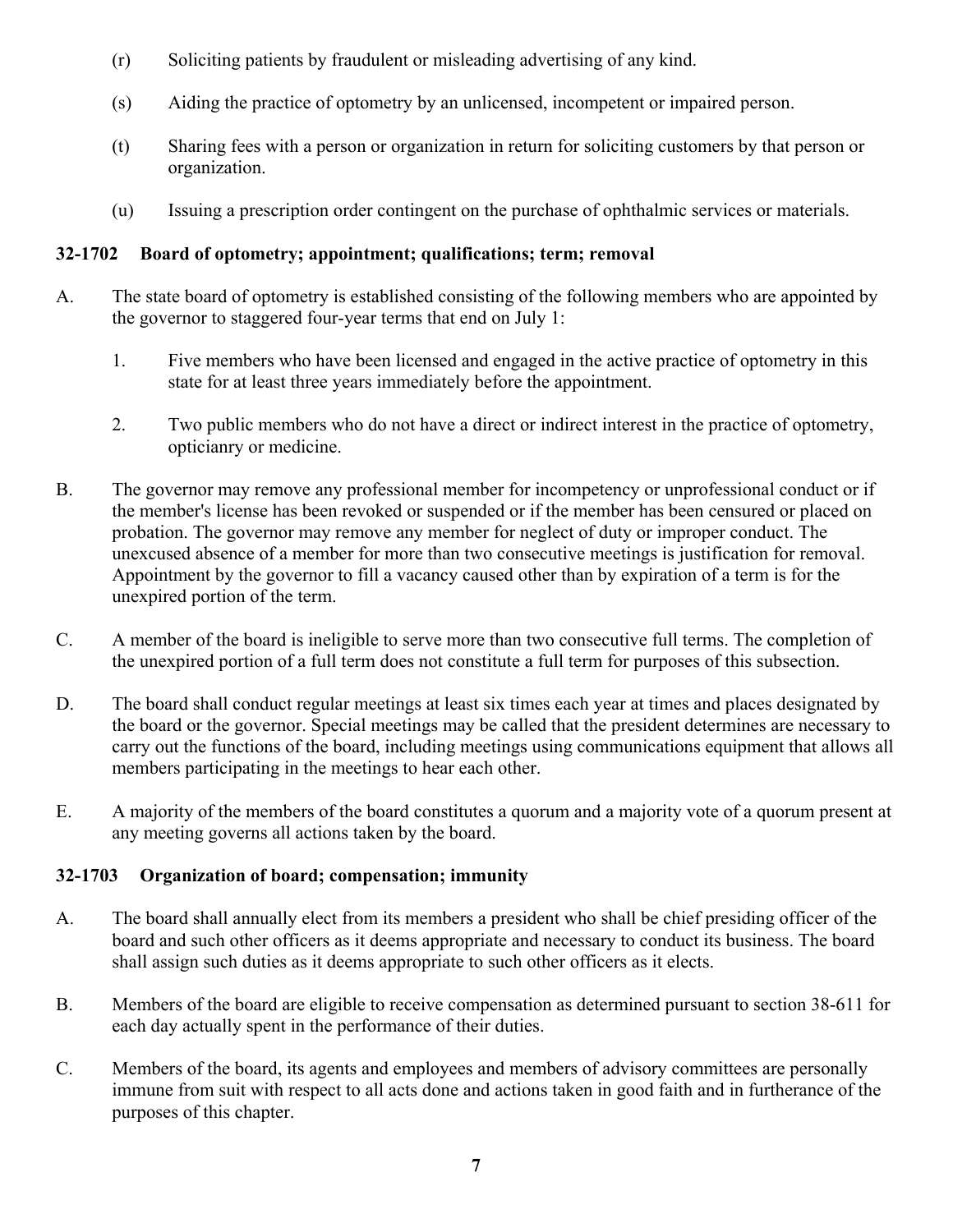#### **32-1704 Powers and duties of the board**

- A. The board shall adopt, and may amend, rules consistent with this chapter governing the practice of the profession of optometry, for the performance of its duties under this chapter and for the examination of applicants for licenses. The board shall adopt and use a seal, administer oaths and take testimony concerning any matter within its jurisdiction.
- B. The board may not adopt a rule that:
	- 1. Regulates a licensee's fees or charges to a patient.
	- 2. Regulates the place in which a licensee may practice.
	- 3. Prescribes the manner or method of accounting, billing or collection of fees.
	- 4. Prohibits advertising by a licensee unless the advertising is inconsistent with section 44-1481.
- C. The board shall maintain its records in accordance with a retention schedule approved by the Arizona state library, archives and public records.
- D. The board shall adopt rules for criteria it must use to approve continuing education programs for licensees. Programs shall be designed to assist licensees to maintain competency, to become aware of new developments in the practice of the profession of optometry and to increase management skills and administrative efficiency. The board shall approve programs that meet these criteria.
- E. Subject to title 41, chapter 4, article 4, the board may hire an executive director as an employee of the board. The executive director is responsible for the performance of the regular administrative functions of the board and such other administrative duties as the board may direct. The executive director is eligible to receive compensation in an amount as determined pursuant to section 38-611.
- F. The board may hire investigators subject to title 41, chapter 4, article 4 or contract with investigators to assist in the investigation of violations of this chapter, hire other employees subject to title 41, chapter 4, article 4 required to carry out this chapter and contract with other state agencies when required to carry out this chapter.
- G. The board may:
	- 1. Appoint advisory committees.
	- 2. Issue subpoenas for the attendance of witnesses and the production of books, records, documents and other evidence it deems relevant to an investigation or hearing.
	- 3. Charge reasonable fees for materials it has printed at its own expense.
	- 4. Delegate to the executive director, board staff and persons with whom the board contracts the board's licensing and regulatory duties. The board shall adopt rules for each specific licensing and regulatory duty the board delegates pursuant to this paragraph.
- H. Subject to title 41, chapter 4, article 4, the board may hire consultants and professional and clerical personnel as required to perform its duties.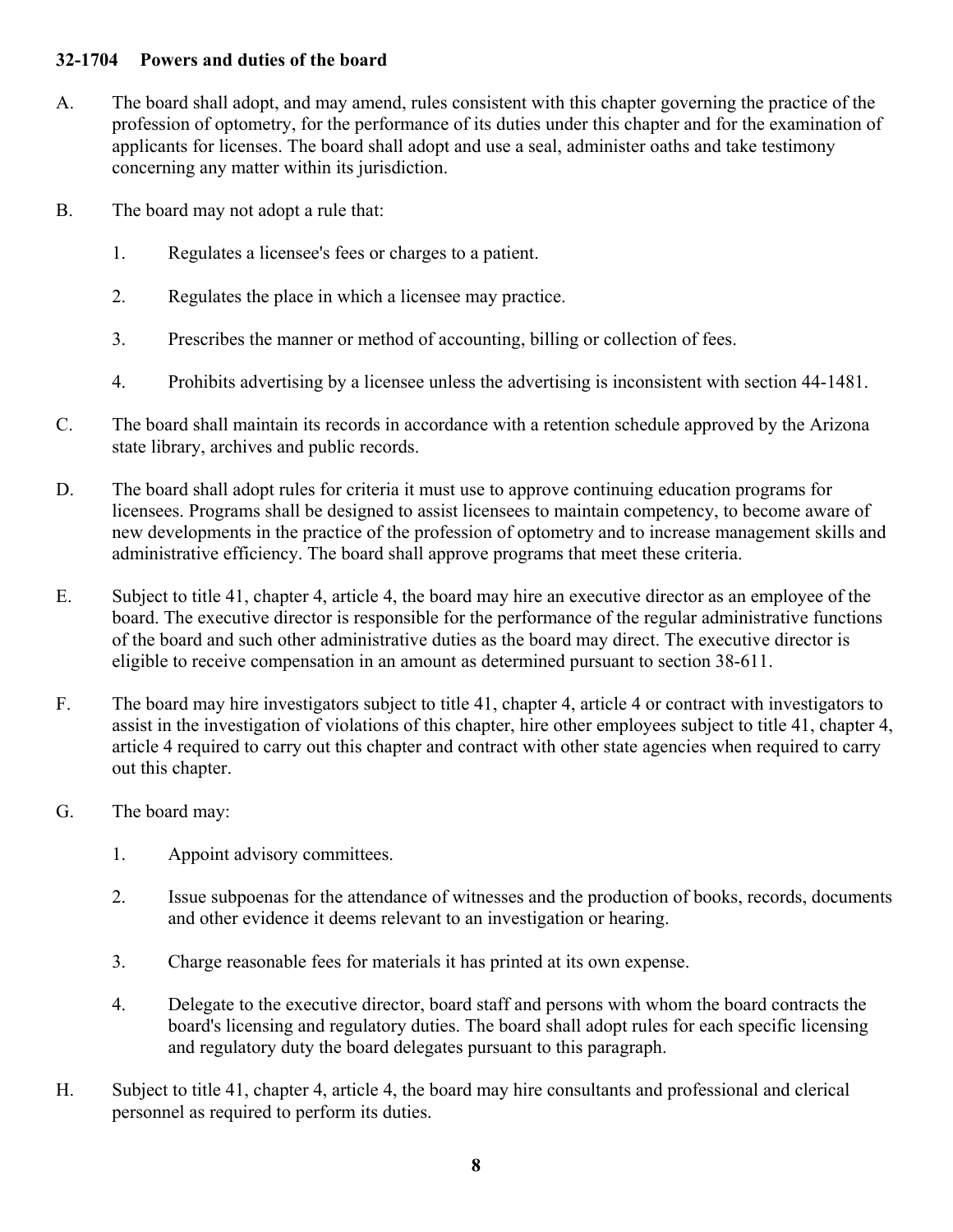- I. The board may contract with other state or federal agencies as required to carry out this chapter.
- J. Subject to the limitations of section 41-2544, the executive director may enter into agreements to allow licensees to pay fees by alternative methods, including credit cards, charge cards, debit cards and electronic funds transfers.
- K. A person who is aggrieved by an action taken by the executive director, board staff or person with whom the board contracts may request the board to review that action by filing with the board a written request within thirty days after that person is notified of the action by personal delivery or certified mail to that person's last known residence or place of business. At the next regular board meeting, the board shall review the action and approve, modify or reject the action.
- L. The board shall report allegations of evidence of criminal wrongdoing to the appropriate criminal justice agency.

#### **32-1705 Board of optometry fund**

- A. A board of optometry fund is established.
- B. Pursuant to sections 35-146 and 35-147, the board shall deposit ten per cent of all monies from whatever source which come into the possession of the board in the state general fund and deposit the remaining ninety per cent in the board of optometry fund.
- C. Monies deposited in the board of optometry fund are subject to section 35-143.01. 32-1706 Use of pharmaceutical agents

#### **32-1706 Use of pharmaceutical agents**

- A. A licensee may prescribe, dispense and administer over-the-counter pharmaceuticals and topical prescription pharmaceuticals subject to the pharmaceutical agent classifications specified in section 32-1728.
- B. Except as provided in subsection C of this section, a licensee may prescribe, dispense and administer the following oral prescription pharmaceuticals for the treatment of diseases of the eye and its adnexa for any one patient for each occurrence for a period of not more than the day limit recommended by the manufacturer or the physicians' desk reference, unless otherwise specified in this subsection, subject to the pharmaceutical agent classifications specified in section 32-1728:
	- 1. Anti-infectives classified as tetracycline and its derivatives, cephalosporins, penicillin and its derivatives, macrolides, fluroquinolones and antivirals.
	- 2. Antihistamines.
	- 3. Nonsteroidal anti-inflammatory agents.
	- 4. Agents for the treatment of angle-closure glaucoma, including carbonic anhydrase inhibitors.
	- 5. Steroids in an amount that does not exceed the amount packaged for a single course of therapy of not more than seven days.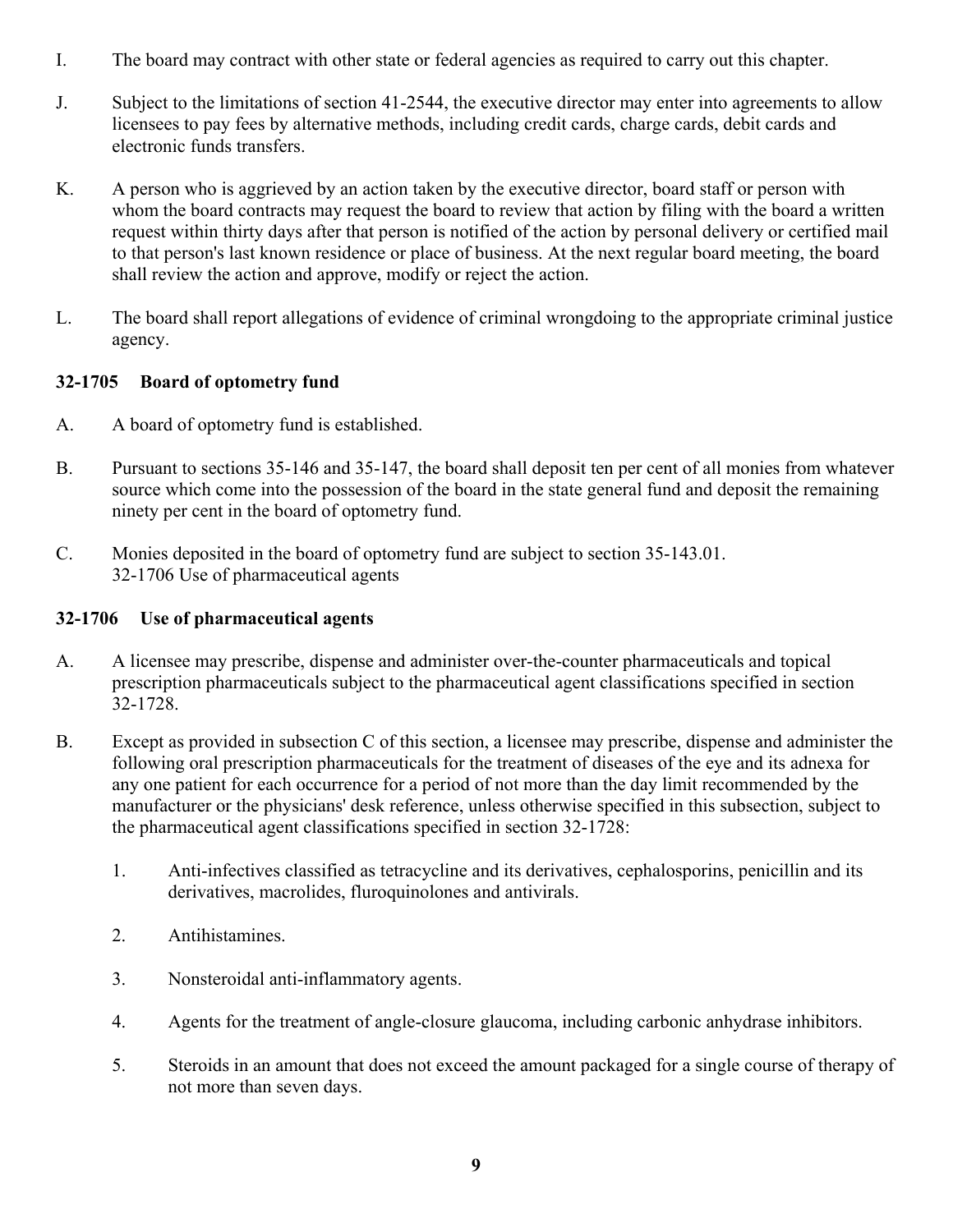- C. A licensee may not prescribe, dispense or administer an oral pharmaceutical specified in subsection B of this section or a controlled substance as specified in subsection D of this section to a person who is under six years of age.
- D. A licensee may prescribe, dispense and administer a schedule III controlled substance only if it is an analgesic and any controlled substance only if it is an analgesic that is reclassified from schedule III to schedule II after January 1, 2014.
- E. A licensee shall not prescribe, dispense or administer the following prescription substances:
	- 1. An oral antifungal.
	- 2. An oral antimetabolite.
	- 3. An oral immunosuppressive.
	- 4. A substance administered intravenously.
	- 5. Except as provided in subsection F of this section, substances administered by injection.
	- 6. Except as provided in subsection D of this section, a schedule I, II, IV or V controlled substance.
- F. A licensee may use epinephrine auto-injectors to counteract an anaphylactic reaction.

## **Article 2 Licensing**

#### **32-1721 Persons and acts not affected by this chapter**

This chapter does not apply to:

- 1. Physicians and surgeons duly licensed to practice medicine and surgery in this state, if they are practicing lawfully.
- 2. Dispensing opticians duly licensed to practice, if they are practicing lawfully in accordance with the provisions of section 32-1671.
- 3. The sale of complete ready-to-wear eyeglasses as merchandise from a permanently established place of business.
- 4. A licensed or unlicensed individual performing duties delegated under the authority of a licensee.

#### **32-1722 Qualifications of applicant; applications**

- A. A person of good moral character who wishes to engage in the practice of the profession of optometry shall file with the board a verified application with the required application fee that includes:
	- 1. The applicant's name, age and address.
	- 2. Documentation of graduation from a university or college that teaches the profession of optometry and that is accredited by a nationally accepted accrediting body on optometric education.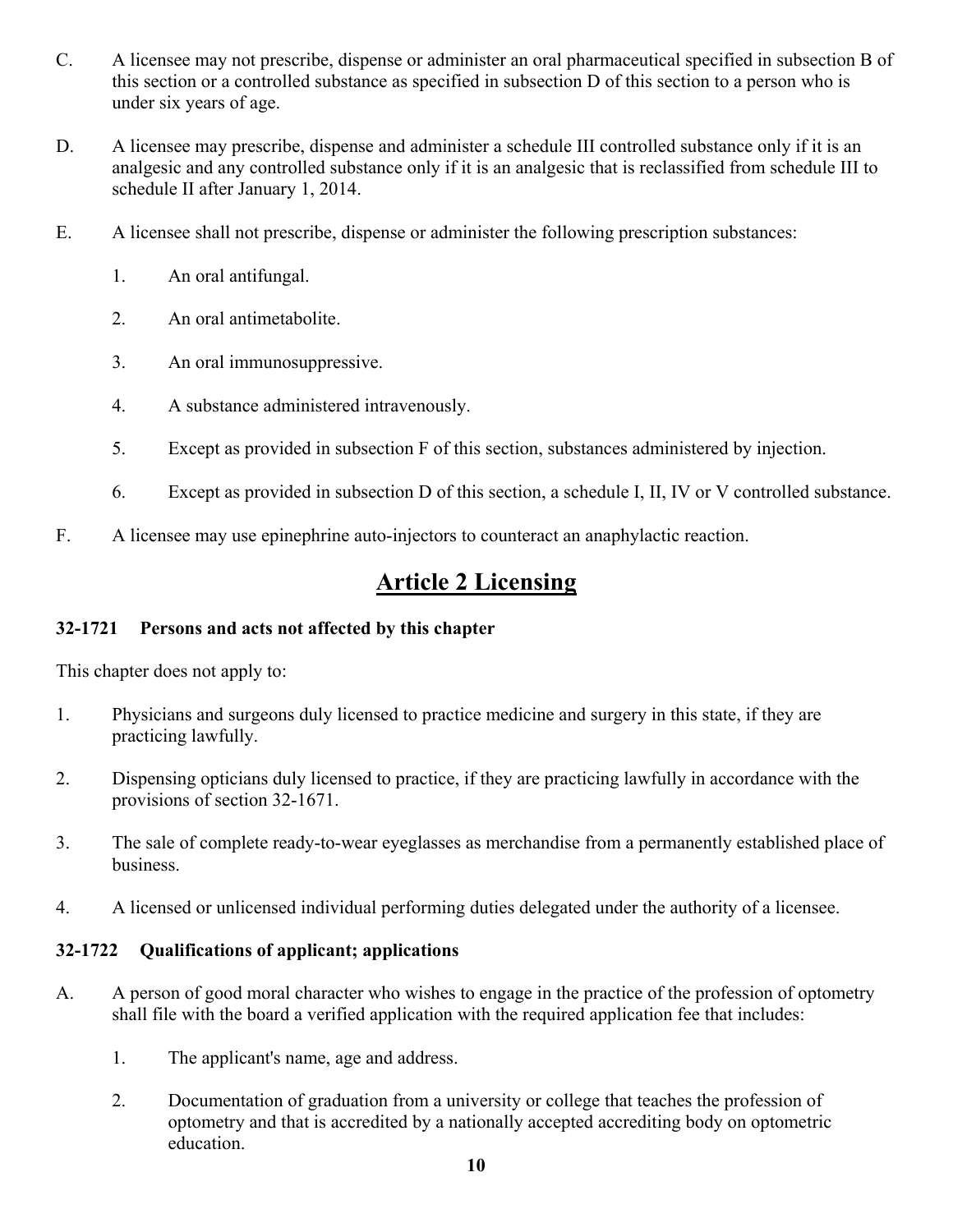- 3. Documentation of satisfactory completion of an equivalent course of study that is approved by the board in didactic education, pharmacology and clinical training in the examination, diagnosis and treatment of conditions of the human eye and its adnexa and that either:
	- (a) Meets the contemporary educational requirements at colleges of optometry in the United States.
	- (b) Totals at least one hundred twenty hours.
- 4. Documentation of the successful passage of a written examination as prescribed by the board.
- 5. Background information on a form prescribed by the attorney general for the purpose of conducting an investigation into the existence of prior arrests and convictions.
- 6. Disclosure of any investigation conducted or pending by an optometric regulatory board in another jurisdiction in the United States.
- B. On receipt of an application in proper form and containing the information prescribed in subsection A of this section, the board may investigate the applicant's character, ability and experience.
- C. For the purposes of an investigation that is conducted pursuant to subsection B of this section, the board may subpoena witnesses, administer oaths and take testimony with respect to the character of the applicant or to any matter affecting the application at a hearing held after sufficient notice has been given.
- D. If the board finds that the applicant has passed the examination provided for under section 32-1724 and that the applicant's character, ability and experience are satisfactory, the board shall issue a license.

#### **32-1723 Licensure by endorsement**

The board shall waive the written examination requirements of this chapter if all of the following are true:

- 1. The applicant submits a license or a certified copy of a license to practice optometry issued by the regulatory board of another jurisdiction of the United States that has licensure requirements that the board determines meet or exceed the requirements of this chapter.
- 2. The license of the applicant has not been suspended or revoked by any other licensing jurisdiction of the United States for any cause that is a ground for suspension or revocation of a license under this chapter.
- 3. The applicant has been engaged in the practice of the profession of optometry continuously in the other licensing jurisdiction or in a United States military branch of service for not less than four of the five years immediately preceding the application.
- 4. The information provided by national data banks designated by the board has successfully verified the applicant.
- 5. The applicant meets the requirements of section 32-1722 concerning good moral character.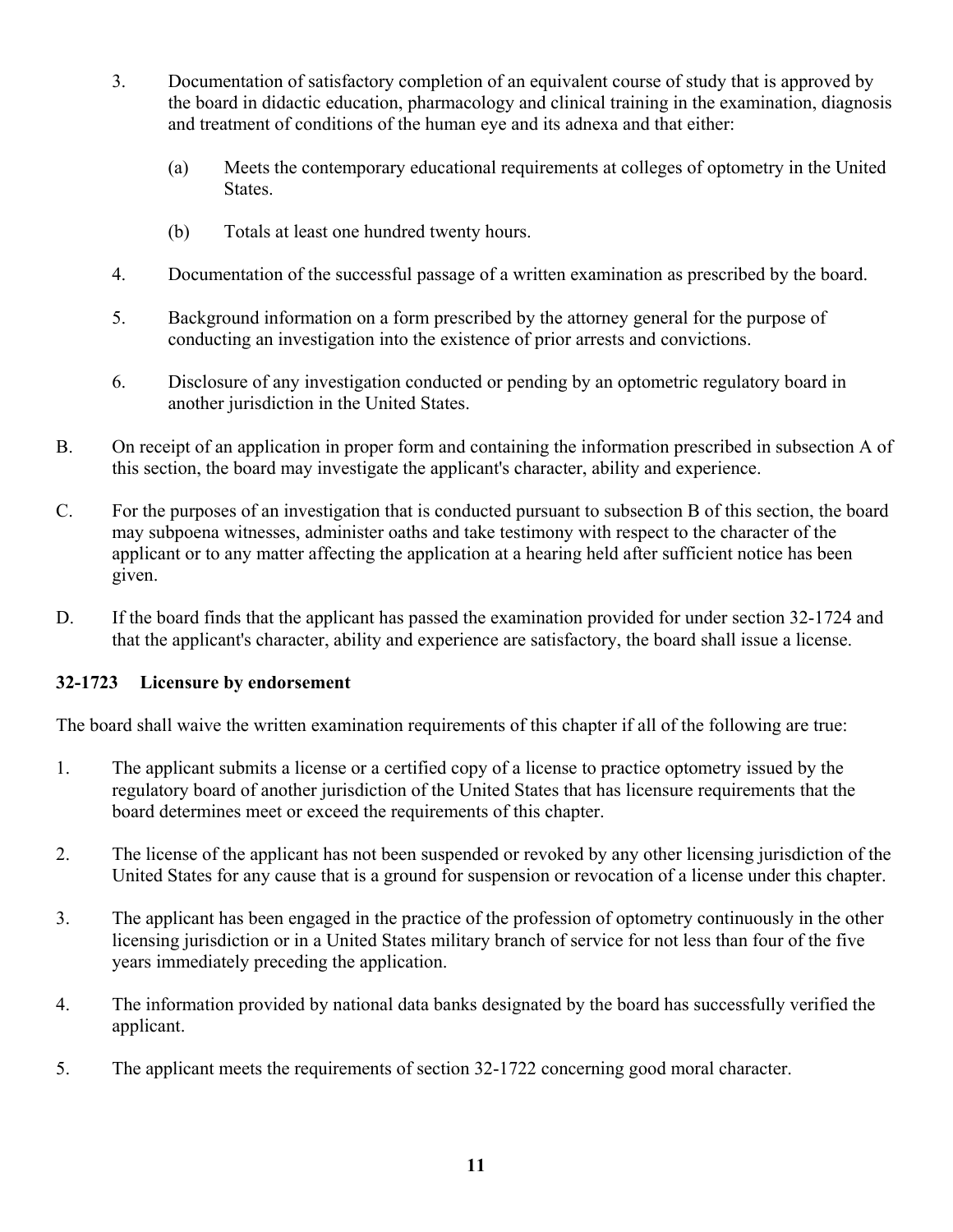#### **32-1724 Examination of applicants; time of examination**

- A. Licensing examinations shall be conducted and graded according to rules prescribed by the board. The board shall not grade examinations on a curve.
- B. The board may give applicants a written examination on subjects currently being taught in universities or colleges of optometry as well as on this state's statutes and rules relating to the practice of optometry. In lieu of its written examination for licensure, the board may accept documentation from the national board of examiners in optometry that shows that an applicant has passed board designated parts of the national board's examination. To receive a passing grade on a written examination administered by the board, an applicant shall receive a grade of not less than seventy-five per cent on the whole written examination and not less than fifty per cent in any one subject.
- C. The board may give applicants a practical examination on subjects currently being taught in universities or colleges of optometry and shall give an examination on this state's statutes and rules relating to optometry. In lieu of its practical examination for licensure, the board may accept documentation from the national board of examiners in optometry that shows that the applicant has passed board designated parts of the national board's examination. To receive a passing grade on a practical examination, an applicant shall receive a grade of not less than seventy-five per cent.
- D. Examinations shall be held at least once each year. Notice of examinations shall be given not less than sixty days before the date of examination. The board shall adopt rules to establish conditions under which an applicant who is unable to take the examination and who notifies the board before the date fixed for the examination may take the next examination.

#### **32-1725 Issuance and display of license and certificate**

- A. The board shall issue to each applicant who satisfactorily passes the examination and who pays the license issuance fee pursuant to section 32-1727 a license under the seal and signatures of the members of the board. An applicant who does not pay the issuance fee within sixty days must submit a new application and all applicable fees pursuant to section 32-1727.
- B. A person who holds a license or certificate pursuant to this chapter must display the current, original document in a conspicuous place that is accessible to the public.
- C. A person who practices, conducts business or is employed at more than one location and who maintains a continuing activity as authorized by the license or certificate must display a board-issued duplicate of that document at each location.

#### **32-1726 Renewal of license; continuing education; failure to renew**

- A. Except as provided in section 32-4301, beginning on September 1, 2001, a licensee who wishes to renew a license must do so every other year on or before the licensee's birthday by submitting a completed renewal form and the renewal fee prescribed by the board. A licensee who does not renew a license within thirty days after the licensee's birthday must also pay a late fee as prescribed by the board. A license expires if the licensee does not renew the license within four months after the licensee's birthday. A person who practices optometry in this state after that person's license has expired is in violation of this chapter.
- B. As a condition of renewal or reinstatement each licensee shall complete thirty-two hours of continuing education as prescribed by the board. The board shall require continuing education on the subject of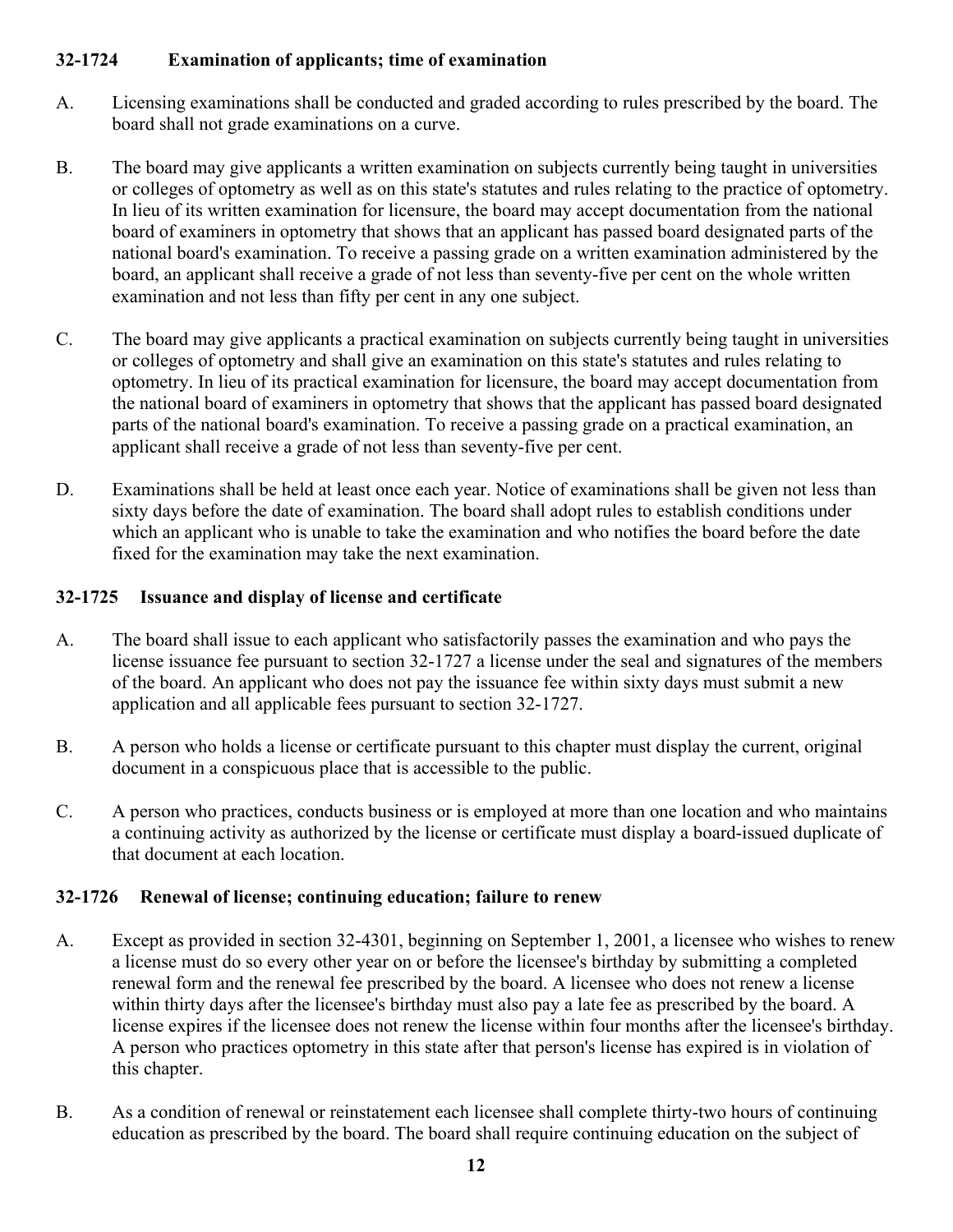pharmaceutical use for doctors who are authorized by the board to prescribe, dispense, and administer pharmaceuticals. The board may waive or adjust the continuing education requirements for good cause shown.

- C. To reinstate an expired license a person must submit a written application and pay all delinquent biennial fees, all late fees and a fifty dollar penalty fee for each year the license remains unrenewed. The board shall not require the applicant to pass an initial licensing examination if the applicant meets the requirements of this subsection within five years after the license expired.
- D. A person holding a license to practice the profession of optometry in this state who has not engaged in the practice of the profession of optometry within a five year period shall pass an initial licensing examination before the license is renewed.

#### **32-1727 Fees**

- A. The following fees shall be paid to the board:
	- 1. Filing an application for examination, one hundred fifty dollars.
	- 2. License issuance fee as established by the board.
	- 3. Renewal of a license to practice the profession of optometry as established by the board.
	- 4. Late renewal of a license as established by the board.
	- 5. Application for a license by endorsement, three hundred dollars.
	- 6. Duplicate license fee, thirty dollars.
	- 7. Certificates of special qualification, twenty dollars.
	- 8. Duplicate certificates of special qualification, twenty dollars.
	- 9. Optometry statute pamphlet fee, five dollars.
- B. Fees are not refundable.

#### **32-1728 Pharmaceutical agents; certification; use; course of study**

- A. A licensee initially licensed after the effective date of the amendment to this section, a licensee licensed by endorsement after the effective date of the amendment to this section or a licensee who passed an examination conducted by the board for the use of oral pharmaceutical agents before the effective date of the amendment to this section may prescribe, dispense and administer a pharmaceutical agent subject to the limitations provided in this chapter.
- B. The board may reissue a certificate for renewal for the use of pharmaceutical agents for topical diagnostic or topical therapeutic pharmaceutical agents, or both, to a person who holds an existing certificate issued on or before the effective date of the amendment to this section and who pays the certificate of special qualification fee prescribed in section 32-1727. The certificate may specify the following: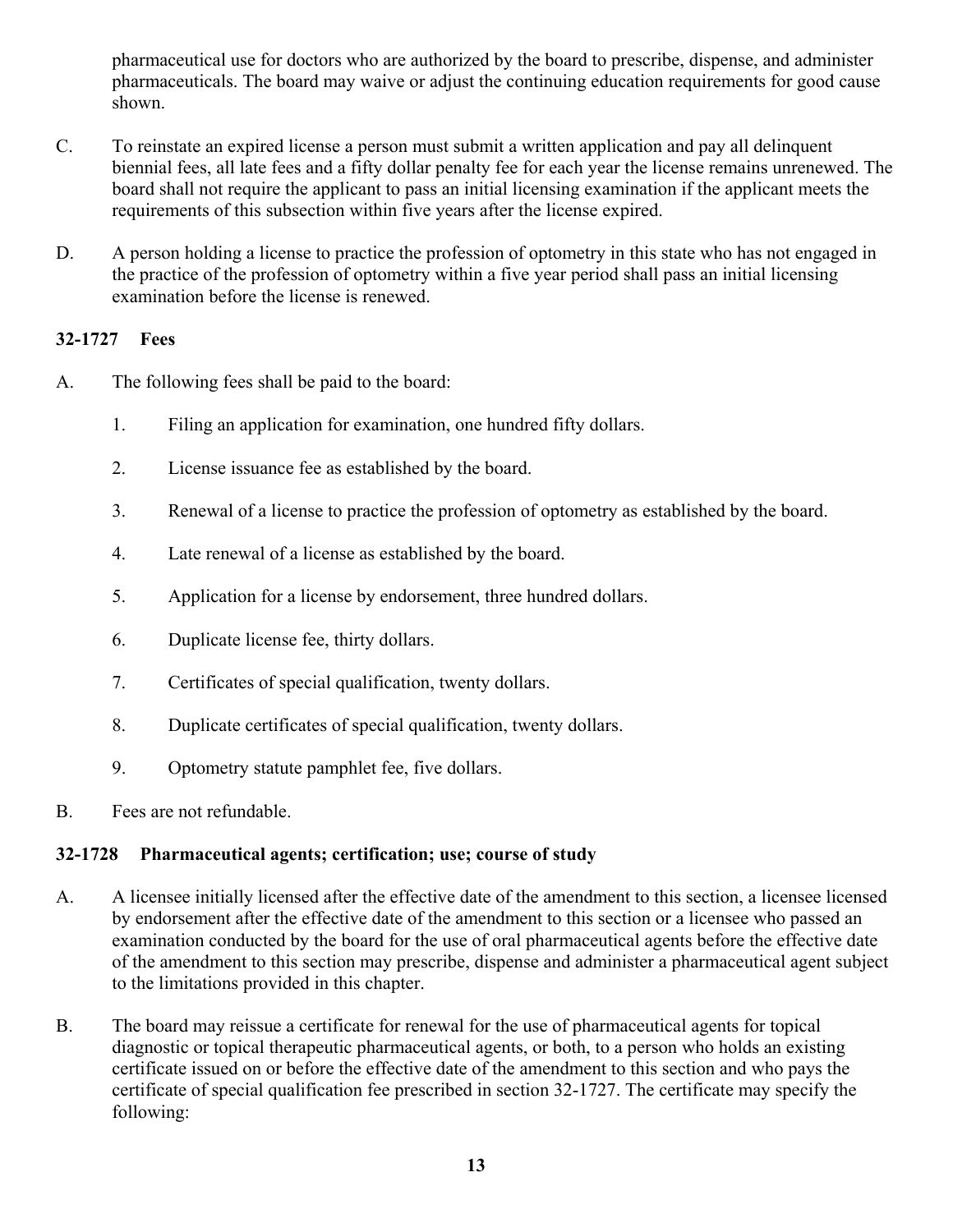- 1. Use of no drugs.
- 2. Use of topical diagnostic agents.
- 3. Use of topical diagnostic and therapeutic agents.
- C. The board may issue a certificate of special qualification to practice optometry without the use of pharmaceutical agents to a person who holds a current license as of July 1, 2000 and who pays the certificate of special qualification fee prescribed in section 32-1727.
- D. The board shall adopt a course of study for certification to use oral pharmaceuticals after consultation with colleges of optometry accredited by a nationally accepted accrediting body on optometric education and with the college of pharmacy at the university of Arizona. The board shall design and implement the course in a manner that requires a licensee who wishes to have the privilege of dispensing, prescribing and administering topical and oral pharmaceutical agents pursuant to this chapter meet the contemporary educational requirements related to pharmaceuticals authorized for licensees pursuant to this chapter at colleges of optometry in the United States and to demonstrate competence in dispensing, prescribing and administering those topical or oral pharmaceutical agents by passing examinations in those areas commensurate with doctoral candidates in colleges of optometry in the United States. The course of study shall teach and certify competence in the prescription and administration of topical or oral pharmaceutical agents pursuant to this chapter. The board shall adopt the course of study and completion requirements to reflect the current course of study and demonstrated competence level of pharmacy programs in colleges of optometry in the United States. The board may offer a course and examination that otherwise meets the requirements of this subsection and that is limited to oral pharmaceuticals for licensees who hold a valid diagnostic and therapeutic topical pharmaceutical permit issued pursuant to subsection A of this section.
- E. The board shall adopt a uniform prescription form for use by all licensees who have the privilege to prescribe, dispense and administer topical pharmaceuticals or oral pharmaceuticals. The prescription form shall indicate the prescribing authority of the licensees and whether the authority includes oral pharmaceuticals, topical pharmaceuticals or both oral pharmaceuticals and topical pharmaceuticals. The form shall include the name, address, telephone number, fax number and professional license number of the licensee.
- F. Annually on or before January 1 the state board of optometry shall mail to the Arizona state board of pharmacy the list of all licensees who have been certified to prescribe, dispense and administer either oral pharmaceuticals or topical pharmaceuticals, or both. Within thirty days of any additional certification by the state board of optometry, the state board of optometry shall provide updated lists to the Arizona state board of pharmacy. At the same time the state board of optometry shall send the list to each licensed pharmacy in Arizona, excluding hospital pharmacies, long-term care pharmacies and infusion pharmacies.

#### **32-1730 Fingerprinting**

- A. Each applicant for licensure and license reinstatement pursuant to this chapter shall submit a full set of fingerprints to the board for the purpose of obtaining a state and federal criminal records check pursuant to section 41-1750 and Public Law 92-544. The department of public safety may exchange this fingerprint data with the federal bureau of investigation.
- B. If the board does not have any evidence or reasonable suspicion that the applicant has a criminal history, the board may issue a license before it receives the results of a criminal records check.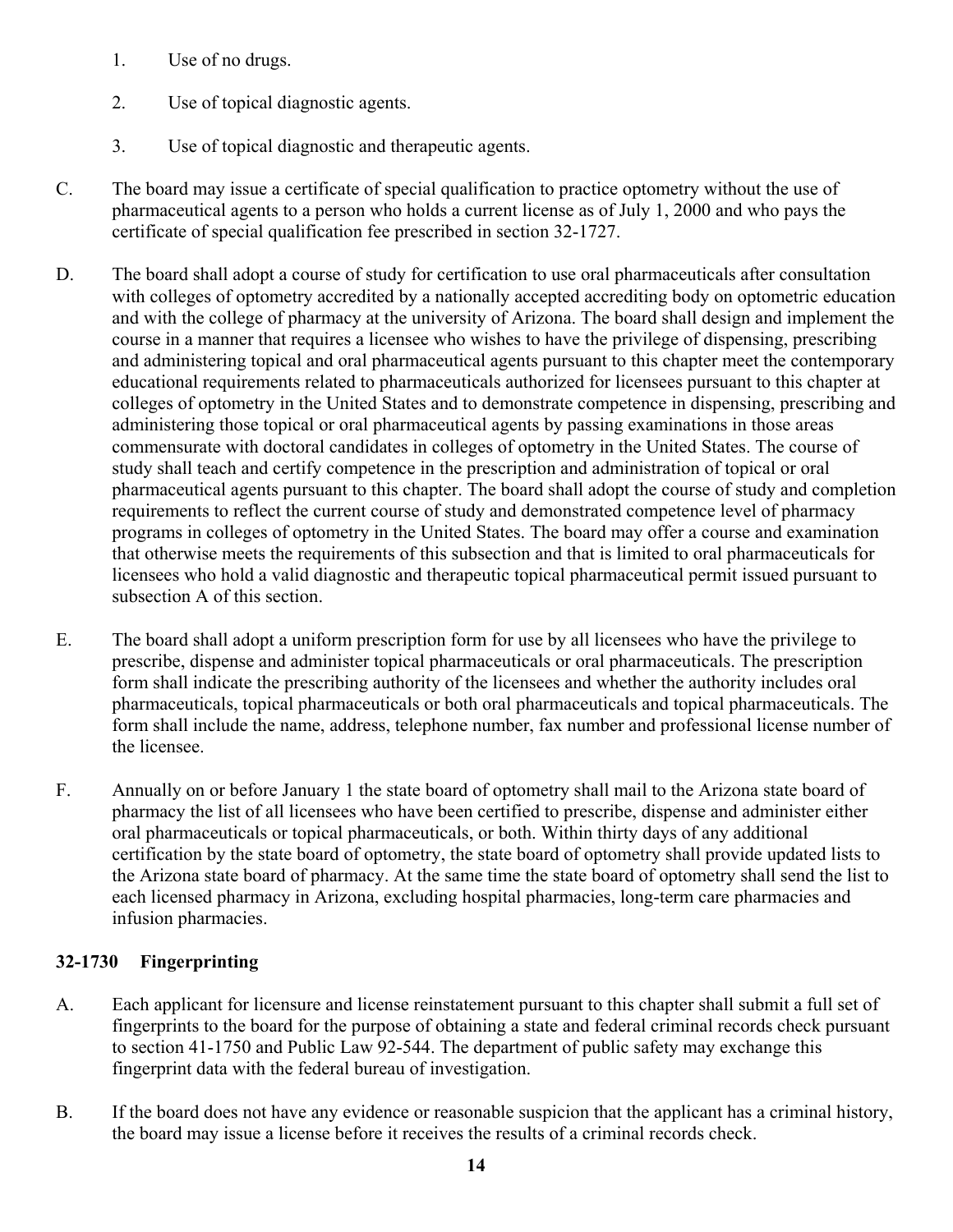- C. The board shall suspend a license of a person who submits an unreadable set of fingerprints and does not submit a new readable set of fingerprints within twenty days after being notified by the board to do so.
- D. This section does not affect the board's authority to otherwise issue, deny, cancel, terminate, suspend or revoke a license.

# **Article 3 Regulation**

#### **32-1741 Practicing optometry without a license prohibited**

It is unlawful for a person to practice the profession of optometry or to hold himself out to be or assume or attempt to act as a doctor of optometry without a valid license to practice the profession of optometry.

#### **32-1742 Registering with board; public registry file; current information**

- A. Each licensee shall provide the board in writing the addresses of all permanent and extended temporary locations in which the licensee practices and the licensee's office telephone numbers, mailing address and residence address. Any notice required to be given by the board to a licensee shall be sent by mail to the licensee's most current mailing address shown on the records of the board. The board may attempt to give or serve notice at any other address or location on file with the board if service to the mailing address is unsuccessful. Service of a required notice is complete on the date of mailing to the licensee's mailing address.
- B. The board shall maintain a current registry of each licensee's name, office locations and mailing address. The registry is open to the public.
- C. Each licensee shall give written notice to the board within ten days following each change in the licensee's residence address, mailing address, office location or office telephone number.

#### **32-1743 Grounds for censure, civil penalty, probation, suspension, revocation, denial or renewal of license, certificate or registration**

- A. After notice and a hearing the board in its discretion may censure, impose a civil penalty, prescribe probation, suspend or revoke the license of a doctor of optometry or refuse to issue or renew a license, certificate or registration for any of the following reasons:
	- 1. Conviction of a felony or any offense involving moral turpitude.
	- 2. Procuring or attempting to procure a license to practice optometry or a certificate to use pharmaceutical agents by fraud, deceit, misrepresentation or knowingly taking advantage of the mistake of another person or agency.
	- 3. Conduct likely to deceive or defraud the public.
	- 4. Unprofessional conduct.
	- 5. Employment of a solicitor to solicit business or soliciting from house to house or person to person.
	- 6. Obtaining a fee or compensation by fraud or misrepresentation.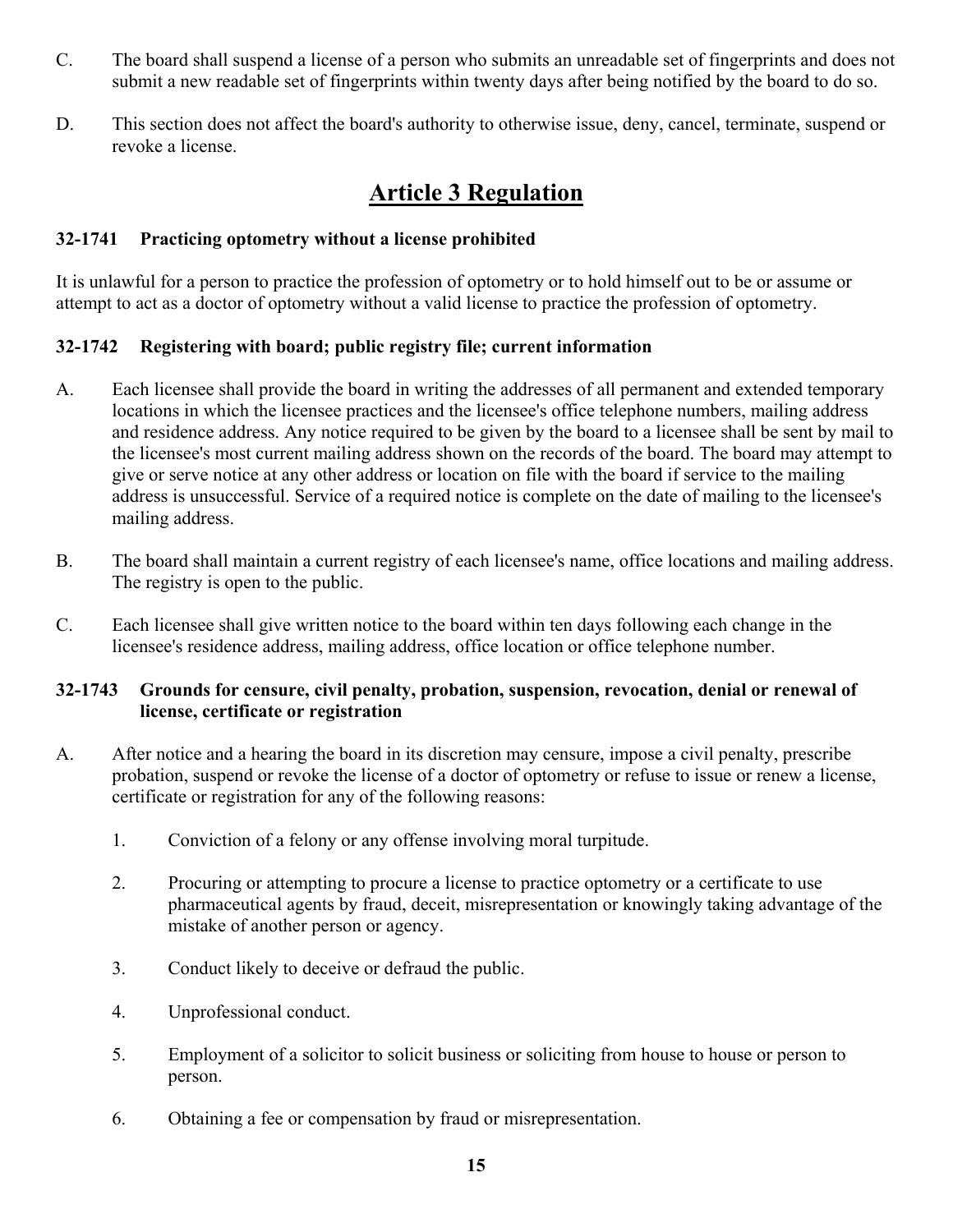- 7. Employment of a person to engage in the practice of the profession of optometry who does not hold a license to practice the profession of optometry in this state.
- 8. Using any device to evade or defeat the provisions of this chapter, such as a profit sharing plan or partnership with a person not licensed to practice the profession of optometry in this state.
- 9. The practice of the profession of optometry under a false or assumed name.
- 10. Violation of any provision of this chapter or any board order.
- 11. Violation of any of the rules adopted by the board pursuant to this chapter.
- 12. Any violation of any statutes, laws or rules regulating the practice of optometry in this state or any other jurisdiction in the United States.
- 13. Providing any controlled substance or pharmaceutical agent not authorized by this chapter or providing any controlled substance or prescription-only drug for other than accepted therapeutic purposes for diagnosis and treatment of conditions of the human eye and its adnexa.
- 14. Gross malpractice or repeated acts constituting malpractice.
- 15. Failing to maintain or submit records as required by this chapter.
- B. To determine the appropriate disciplinary action pursuant to this section, the board may consider any previous nondisciplinary and disciplinary actions against a licensee.

#### **32-1744 Board investigations; duty to report violations; hearing; decision of board; informal settlement conference**

- A. The board on its own motion shall investigate any evidence that appears to show that a licensee may be guilty of a violation of section 32-1743. Any person may report to the board information the person may have that appears to show that a licensee may be guilty of unprofessional conduct or of practice without regard for the safety and welfare of the public. A person who reports or provides information to the board in good faith is not subject to civil damages as a result. The name of the person reporting information pursuant to this subsection is subject to the disclosure requirements prescribed in section 41- 1010.
- B. The board or its designee shall register and investigate all complaints. On receipt of a complaint, the board or its designee shall send the licensee a copy of the complaint for a response. The board shall review the complaint and response and may dismiss the complaint, investigate it further or bring its own complaint against the licensee. The board may resolve a disciplinary matter informally or after a formal hearing. The board or its designee shall inform the complainant of the findings of the investigation and the resolution of the complaint.
- C. The board, its designee or the executive director shall require a licensee to provide a written response to a complaint within twenty days after the licensee receives the notification of complaint.
- D. Except as provided in subsection F of this section, if in the opinion of the board it appears that information provided under subsection A of this section may be accurate and a violation of this chapter, the board shall request an informal interview with the licensee before proceeding to a formal hearing. If the licensee refuses an invitation for an informal interview, or if the licensee accepts the invitation and if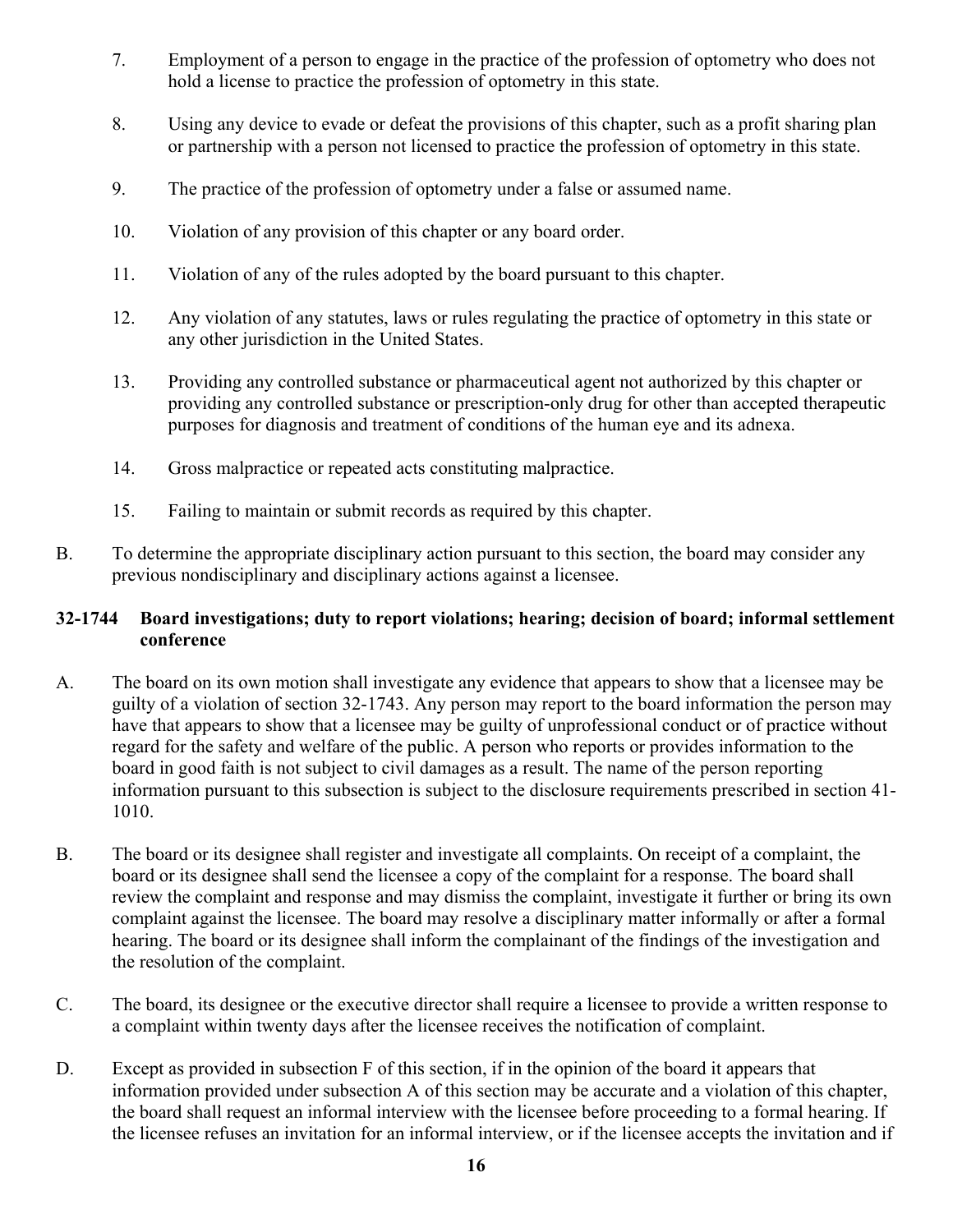the results of the interview indicate suspension or revocation of license may be in order, a complaint shall be issued and a formal hearing held pursuant to title 41, chapter 6, article 10. If at the informal interview the board finds the information provided under subsection A of this section is accurate but not of sufficient seriousness to merit suspension exceeding thirty days or revocation of the license, it may take any or all of the following actions:

- 1. Issue a decree of censure or written reprimand.
- 2. Fix a period and terms of probation best adapted to protect the public health and safety and rehabilitate the licensee. Probation may include a requirement for a refund of fees and charges to professional services clients resulting from services performed in violation of this chapter or rules adopted pursuant to this chapter, restriction of a license to practice or temporary suspension not to exceed thirty days. Failure to comply with probation is cause for filing a complaint and holding a formal hearing pursuant to title 41, chapter 6, article 10.
- 3. Impose a civil penalty of not more than five thousand dollars for each violation of this chapter.
- 4. Issue a nondisciplinary order requiring the licensee to complete a prescribed number of hours of continuing education in an area or areas prescribed by the board to provide the licensee with the necessary understanding of current developments, skills, procedures or treatment.
- E. If the board determines that a reasonable basis exists to believe that a violation of this chapter or rules adopted pursuant to this chapter has occurred and the violation is not sufficiently serious to warrant disciplinary action, it may send a letter of concern to the licensee. The letter of concern shall advise the licensee of the possible violation and the board's decision not to initiate proceedings. If violations occur after the board sends a letter of concern, the board may initiate proceedings on all violations, including the violation that was the subject of the letter of concern.
- F. If in the opinion of the board it appears that information provided under subsection A of this section may be accurate, the board may issue a complaint and hold a formal hearing pursuant to title 41, chapter 6, article 10 without first holding an informal interview if the probable violation involves one or more of the following:
	- 1. Gross negligence.
	- 2. Fraud, forgery, unsworn falsification, false swearing or perjury.
	- 3. Three or more repeated offenses.
	- 4. Conviction of a felony.
	- 5. Conviction of an offense involving moral turpitude.
	- 6. Incompetence.
	- 7. Failing to comply with a board order or consent agreement.
	- 8. Wilfully and without legal justification failing to furnish in a timely manner information necessary for the board to conduct an investigation under this chapter that has been requested or subpoenaed by the board.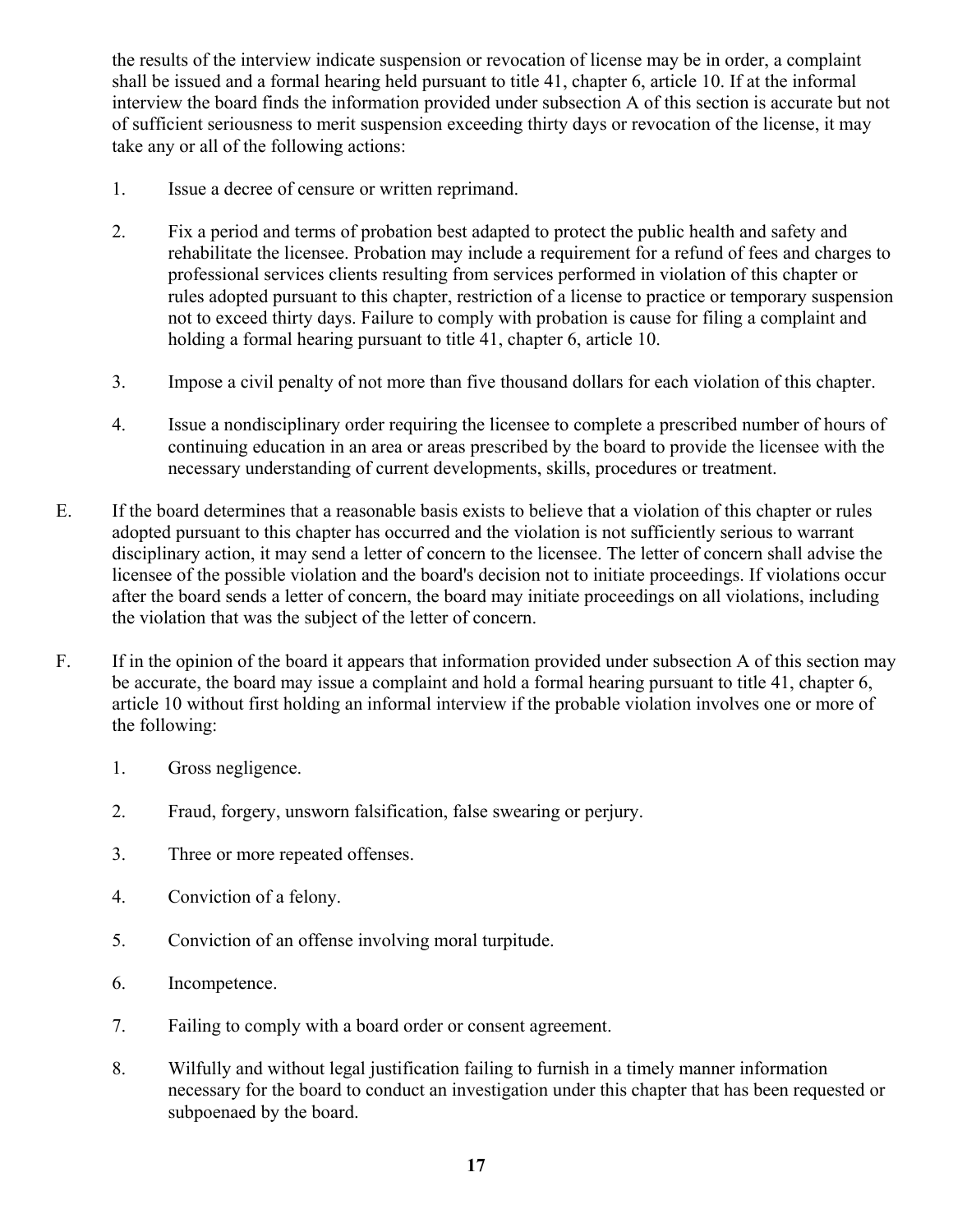- G. The board shall serve on the licensee a notice fully setting forth the conduct or inability concerned and returnable at a hearing to be held before the board or an administrative law judge in not less than thirty days, stating the time and place of the hearing. A licensee who has been notified of a complaint pursuant to this subsection must file with the board a written response not more than twenty days after service of the complaint and notice of hearing. If the licensee fails to answer in writing, it is deemed an admission of the act or acts charged in the complaint and notice of hearing. The board may then take disciplinary action pursuant to this chapter without a hearing.
- H. At the expense of the licensee, the board may require a medical, mental or physical examination and make an investigation, including, if necessary, the issuance of subpoenas, the appointment of advisory committees, the employment of expert witnesses or otherwise, as may be required fully to inform itself with respect to the complaint.
- I. A person may file a motion with the board for an expedited hearing pursuant to section 41-1092.05.
- J. If the licensee wishes to be present at the hearing in person or by representation, or both, the licensee shall file with the board an answer to the charges in the complaint. The answer shall be in writing, verified under oath and filed within twenty days after service of the summons and complaint.
- K. At the hearing held in compliance with subsection G of this section, a licensee may be present in person together with any counsel and witnesses the licensee chooses.
- L. The board shall issue subpoenas for witnesses it may need and, at the respondent's expense, for witnesses the respondent may request. All provisions of law compelling a person under subpoena to testify are applicable to a hearing held pursuant to this section.
- M. The board shall serve every notice or decision under this article by any method reasonably calculated to effect actual notice on the board and every other party to the action to the party's last address of record with the board. Each party shall inform the board of any change of address within five days after the change.
- N. A licensee who, after a hearing, is found to be guilty by the board of a violation of this chapter is subject to censure, probation or civil penalty as provided in subsection D of this section, suspension of license or revocation of license, or any combination of these, and for the period of time or permanently and under the conditions the board deems appropriate for the protection of the public health and safety and just in the circumstances. The board may charge the costs of formal hearings to the licensee who is in violation of this chapter.
- O. The board shall issue a written decision within twenty days after the hearing is concluded. The written decision shall contain a concise explanation of the reasons supporting the decision. The board shall serve a copy of the decision on the licensee. On the licensee's request, the board shall also transmit to the licensee the record of the hearing.
- P. Except as provided in this subsection, all materials, documents and evidence associated with a pending or resolved complaint or investigation are confidential and are not public records. The following materials, documents and evidence are not confidential and are public records if they are related to resolved complaints and comply with subsection A of this section:
	- 1. The complaint.
	- 2. The response and any rebuttal statements submitted by the licensee.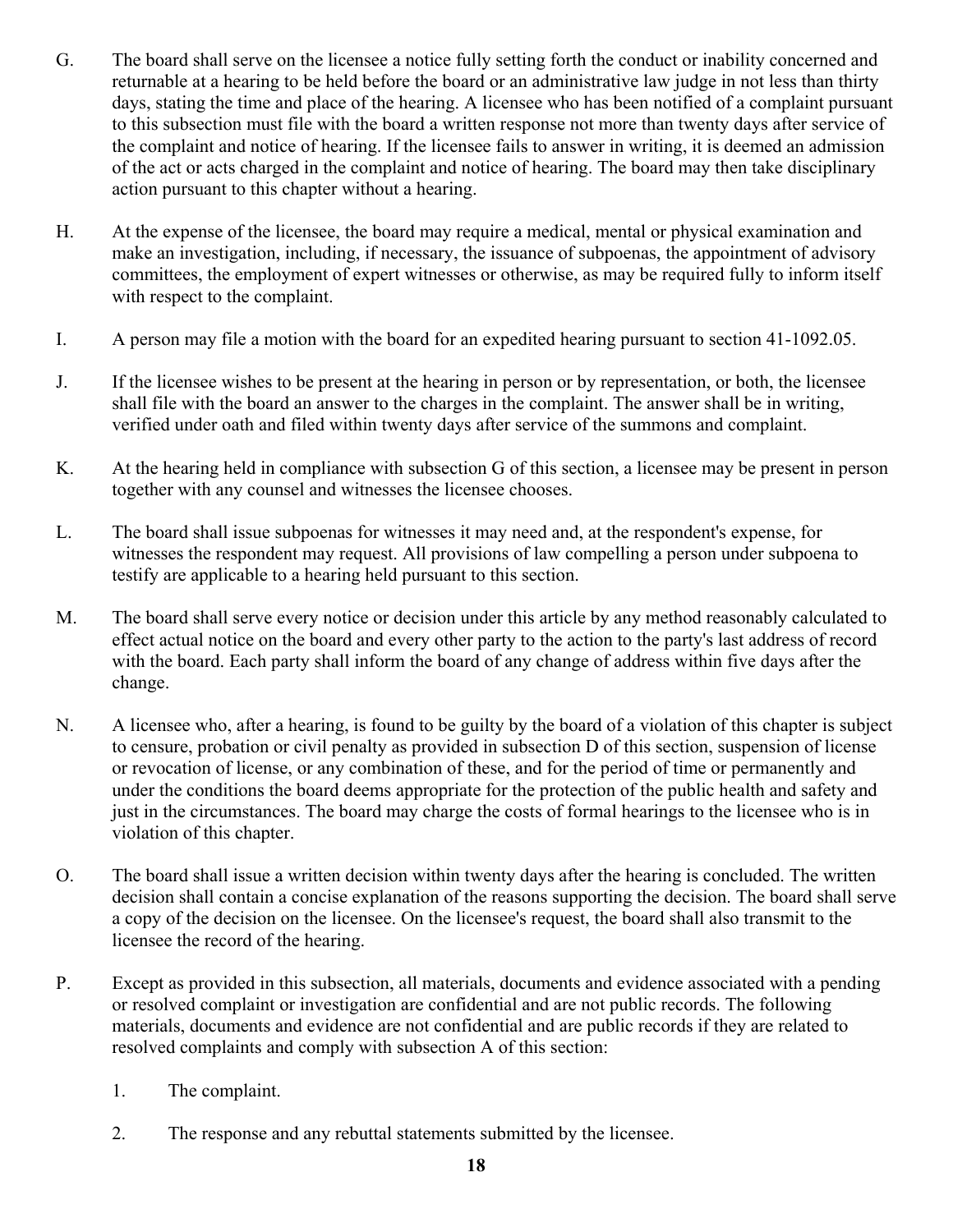- 3. Written or recorded board discussions of the complaint.
- 4. Written reports of an investigation of a complaint.
- 5. Disposition of the complaint, including any written comments of the board.
- Q. This section or any other law making communications between a licensee and the licensee's patient a privileged communication does not apply to investigations or proceedings conducted pursuant to this chapter. The board and its employees, agents and representatives shall keep in confidence the names of any patients whose records are reviewed during the course of investigations and proceedings pursuant to this chapter.
- R. Any action of the board shall be included in the minutes of the meeting at which the action is taken, including any determination by the board not to proceed under this section. The person reporting information to the board shall receive a copy of any final decision.
- S. Pursuant to sections 35-146 and 35-147, the board shall deposit civil penalties collected pursuant to this chapter in the state general fund.
- T. A licensee who is the subject of a disciplinary action may request an informal settlement conference. The licensee must submit a request for an informal settlement conference to the board in writing. The board shall hold an informal settlement conference within fifteen days after it receives a request to do so from the licensee. Only a person with the authority to act on behalf of the board may represent the board at the informal settlement conference. The board representative shall notify the licensee in writing that any written or oral statement made by the licensee at the informal settlement conference, including statements for the purpose of settlement negotiations, is inadmissible in any subsequent hearing. A licensee who participates in an informal settlement conference waives the right to object to the participation of the board representative in the final administrative decision.

#### **32-1745 Prehearing conferences; orders**

- A. On the written request of a licensee, the board may schedule a prehearing conference at least ten days before the hearing date scheduled pursuant to section 32-1744. The board shall notify the licensee who requested a prehearing conference of its decision within five business days. If the board agrees to hold a prehearing conference the notification shall include the date, time and place of the conference.
- B. To promote the orderly and prompt conduct of the hearing, the board may use a prehearing conference for the purposes prescribed in section 41-1092.05, subsection F and for any other matter related to the hearing.
- C. The board may conduct all or part of the prehearing conference by electronic means if each party in the prehearing conference can hear and has an opportunity to participate during the entire conference.
- D. After a prehearing conference and before the hearing, the board shall enter an order verbally on the record or in writing. The order shall state the stipulations and admissions made, actions taken and other matters resolved. The board shall modify this order only to prevent manifest injustice, as determined by the board.
- E. Whether or not a prehearing conference is held, the board may issue an order to regulate the conduct of the hearing and to limit the issues to those raised in the pleadings.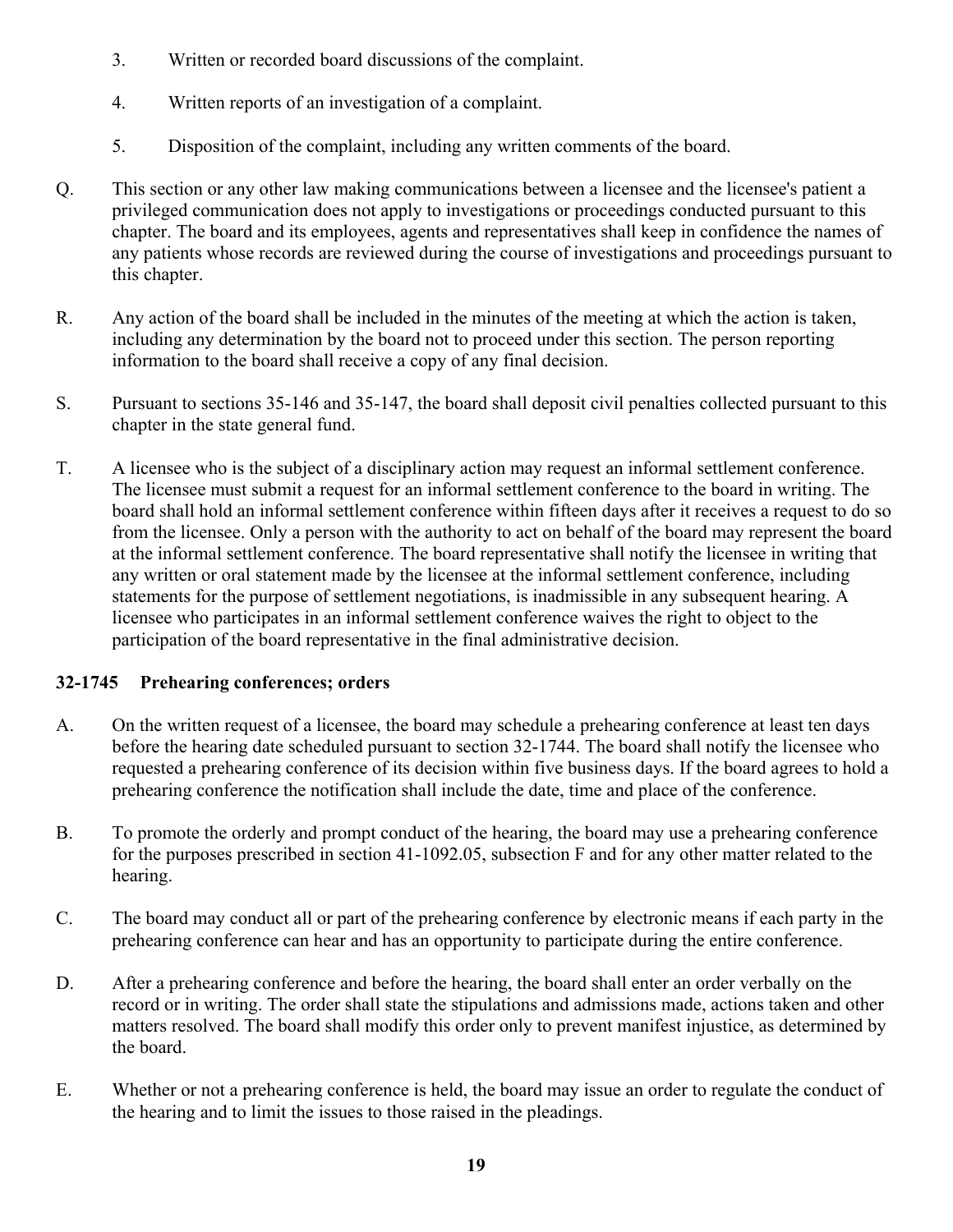#### **32-1746 Records; maintenance; confidentiality**

- A. A licensee must allow the board to inspect patient records during normal business hours. Before a licensee may change the location of patient records, the licensee must file a signed statement with the board that discloses the new address where the licensee will maintain the records.
- B. All patient records, examination materials, records of examination grading and performance and transcripts of educational institutions concerning applicants and licensees are confidential and are not public records.

#### **32-1747 Right to examine and copy evidence**

In connection with the investigation by the board on its own motion or as the result of information received pursuant to section 32-1744, the board or its duly authorized agents or employees may examine and copy during normal business hours any documents, reports, records or other physical evidence of any person being investigated, or the reports, the records and any other documents maintained by and in possession of any hospital, clinic, physician's office, laboratory, pharmacy or other public or private agency, and any health care institution as defined in section 36-401, if the documents, reports, records or evidence relates to competence, unprofessional conduct or the mental or physical ability of a licensee to safely practice the profession of optometry.

#### **32-1747.01 Medical, physical or mental examinations; duty to report; immunity**

- A. If the board believes, based on its own information or a complaint or inquiry directed to the board, that a licensee is suffering from a medical, physical or mental condition that might impede the licensee's ability to practice competently, the board may order the licensee to undergo a medical, physical or mental examination by persons designated by the board, at the licensee's expense.
- B. A licensee's failure to submit to an examination directed by the board is an admission of the allegations, and the board may take appropriate action to protect the public health and safety.
- C. The board, at reasonable intervals, shall allow a licensee whose license has been suspended, limited or revoked pursuant to this section to demonstrate that the licensee is able to resume the competent practice of optometry with reasonable skill and safety to patients.
- D. If a licensee has reason to believe that another licensee has engaged in unprofessional conduct, the licensee must report the licensee to the board. The board shall not disclose the identity of the reporting licensee until the board completes its investigation. The board shall not disclose the name of the licensee under investigation until it completes its investigation.
- E. The board shall record and assign a case number to each complaint or allegation it receives.
- F. A licensee who reports information to the board pursuant to this section or testifies in any related investigation in good faith is not subject to civil liability.

#### **32-1748 Reinstatement; definition**

A. On written application and for good cause shown, the board may issue a new license to a doctor of optometry whose license has been revoked, reissue a license or modify the suspension of any license to practice optometry that has been suspended.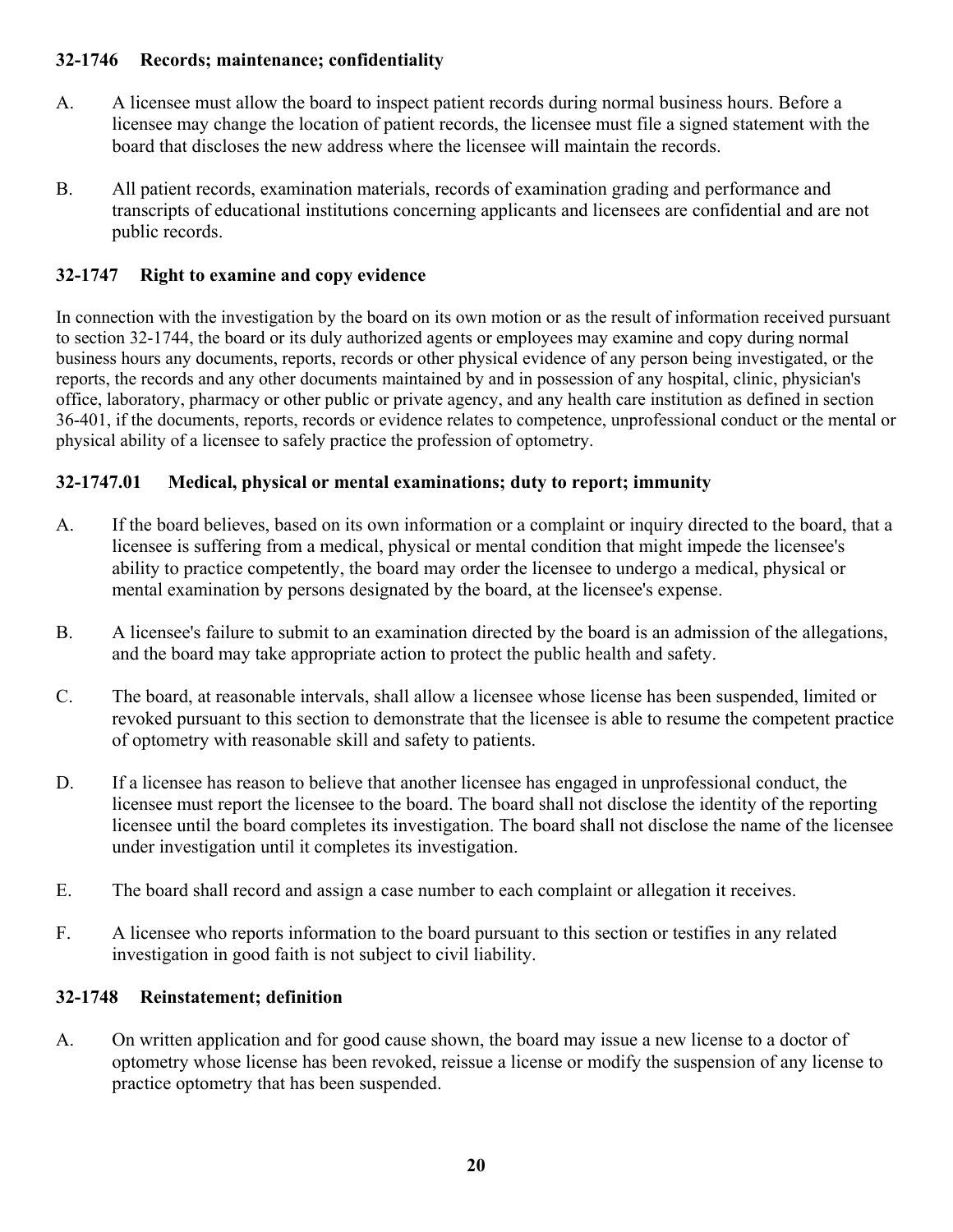- B. A person applying for reinstatement of a revoked license, in addition to the requirements of this section, shall comply with all initial licensing requirements in existence at the time of the application for reinstatement, except those requirements that are inconsistent with this section.
- C. The board shall not issue a new license or reissue a license to a doctor of optometry whose license has been revoked until two years after the effective date of the revocation, except that if the revocation is based only on section 32-1743, subsection A, paragraph 1 and the conviction is ultimately reversed on appeal, the board shall enter an order vacating the revocation.
- D. For the purposes of this section, "good cause shown" means that the person making application for reinstatement or reissuance shall demonstrate through substantial evidence presented to the board that the person is completely rehabilitated with respect to the conduct that was the basis of the revocation or suspension of the license. Demonstration of rehabilitation shall include:
	- 1. Evidence that the person has not engaged in any conduct during the revocation or suspension period that, if the person had been licensed during that period, would have constituted a basis for revocation or suspension pursuant to section 32-1743.
	- 2. Evidence that, with respect to any criminal conviction that constituted any part of the basis for the previous revocation or suspension, the person's civil rights have been fully restored pursuant to statute or other applicable recognized judicial or gubernatorial order.
	- 3. Evidence that restitution has been made to any aggrieved party as ordered by a court of competent jurisdiction.
	- 4. Other evidence of rehabilitation the board deems appropriate.

#### **32-1749 Judicial review**

Except as provided in section 41-1092.08, subsection H, a doctor of optometry aggrieved by a final decision of the board in a disciplinary proceeding is entitled to judicial review pursuant to title 12, chapter 7, article 6 in superior court in Maricopa county.

#### **32-1750 Allegations sufficient to charge violation**

In charging a person in a complaint for an injunction or in an affidavit, information or indictment with a violation of this chapter by practicing the profession of optometry without a license, it is sufficient to charge that he did upon a certain day and in a certain county engage in the practice of the profession of optometry, not having a valid license to do so, without averring any more particular facts concerning the act.

#### **32-1751 Cease and desist orders; injunctive relief**

- A. In addition to all other remedies, if after conducting an investigation, either on complaint or otherwise, and for good cause shown it appears to the board that any person has engaged in or is engaging in an act, practice or transaction that violates this chapter or any rule or order of the board, the board may do either of the following:
	- 1. Serve on the person by certified mail or personal service a cease and desist order requiring the person to cease and desist immediately, on receipt of the notice, from engaging in the act, practice or transaction. If the board issues a cease and desist order it shall conduct a hearing within thirty days to determine whether the order should be continued or eliminated and to determine whether the board should take other appropriate action.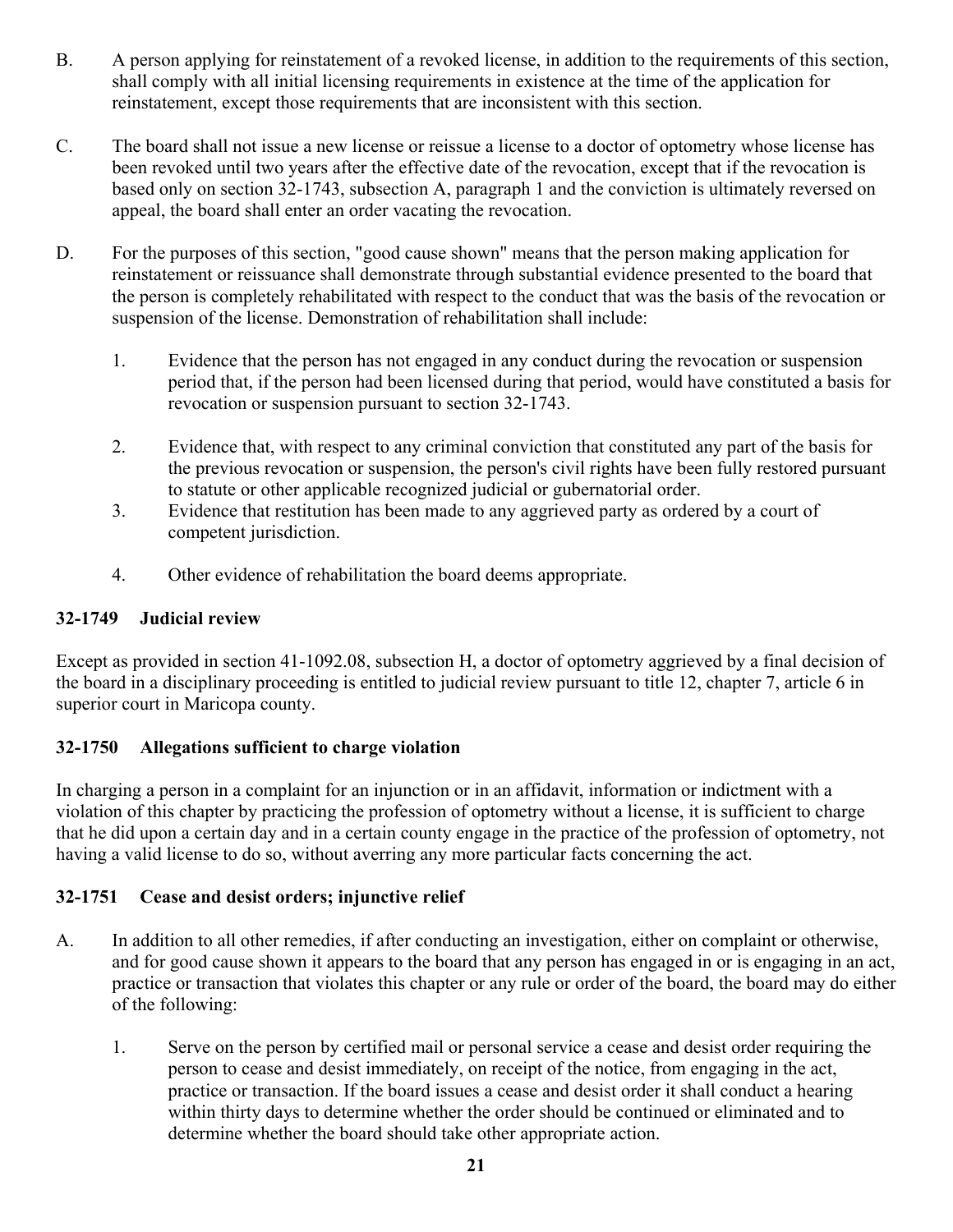- 2. Through the attorney general or the county attorney of the county in which the violation is alleged to have occurred apply to the superior court in that county for an injunction restraining that person from engaging in the violation.
- B. The court shall issue a temporary restraining order, a preliminary injunction or a permanent injunction without requiring the board to post a bond.
- C. Service of process may be on the defendant in any county of this state where the defendant is found.
- D. Violation of an injunction is punishable as contempt of court.
- E. An injunction does not relieve a person practicing the profession of optometry without a license from criminal prosecution but is in addition to any remedy provided for the criminal prosecution.

#### **32-1752 Violation; classification**

A person who practices the profession of optometry without at the time having a valid license to practice, or who files or attempts to file with the board of optometry practice locations under a license issued to another, claiming to be the person entitled to practice under such license, is guilty of a class 2 misdemeanor.

#### **32-1753 Practice designations; definition**

- A. A licensee must practice the profession of optometry only as either:
	- 1. A sole practitioner.
	- 2. A partner with other health professionals.
	- 3. A professional limited liability company in which health professionals collectively possess at least fifty-one per cent of the ownership interest.
	- 4. A professional corporation in which health professionals collectively possess at least fifty-one per cent of the ownership interest.
	- 5. An employee or independent contractor in any of the categories listed in this subsection.
- B. A licensee must practice only under the name under which the licensee is registered with the board, which may include a trade name.
- C. For purposes of this section, "health professional" means a currently licensed member of the health professions as defined in section 32-3101.

# **Article 4 Referral**

#### **32-1761 Referral of patient to licensed physician required on finding of certain symptomatic conditions**

An optometrist licensed pursuant to this chapter and providing service to any person shall refer such person to a physician licensed pursuant to chapter 13 or 17 of this title when such optometrist finds an indication of the presence of a disease or condition of the eye requiring treatment outside the scope of practice of the profession of optometry as defined in section 32-1701.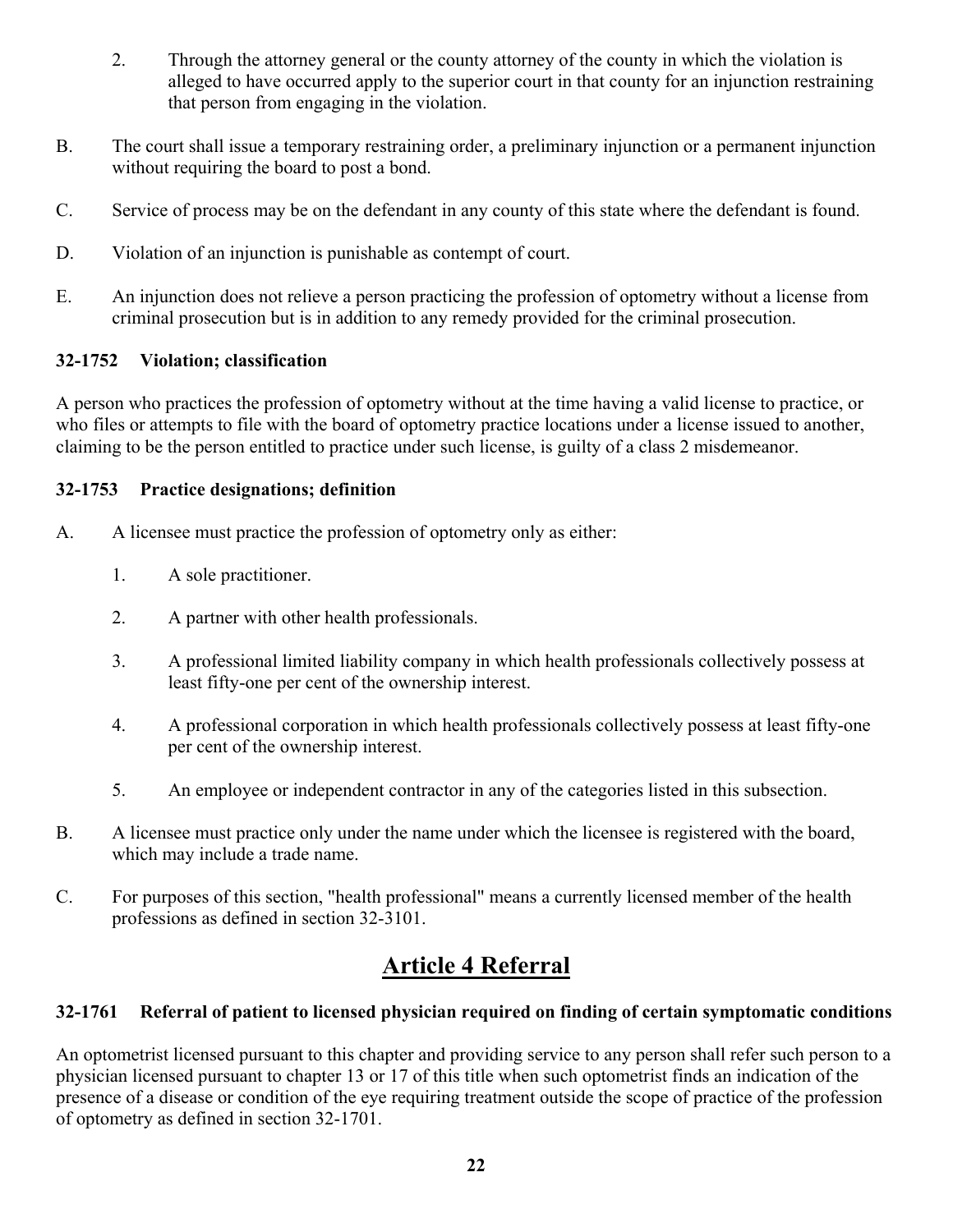# **Article 5 Dispensers of Contact Lenses**

#### **32-1771 Dispensing contact lenses; conformity with federal law; requirements**

- A. All sales of and prescriptions for contact lenses in this state must conform to the federal fairness to contact lens consumers act (15 United States Code sections 7601 through 7610).
- B. Contact lenses used to determine a prescription for contact lenses are considered to be diagnostic lenses. After the diagnostic and trial period and after the contact lenses have been adequately fitted and the patient has been released from immediate follow-up care by a person who is licensed pursuant to this chapter or chapter 13 or 17 of this title, the prescribing optometrist shall provide a prescription for contact lenses at no cost to the patient.
- C. Contact lenses may not be sold or dispensed except pursuant to a prescription order that conforms to state and federal regulations governing prescriptions.

### **ARIZONA ADMINISTRATIVE CODE**

#### **ARTICLE 1. GENERAL PROVISIONS**

#### **R4-21-101 Definitions**

In addition to the definitions in A.R.S. §32-1701, the following apply to this Chapter:

"Accredited" means approved by the ACOE.

"ACOE" means the Accreditation Council on Optometric Education.

"Active license" means a license that is current and has not expired.

"Advertisment" means a written, oral, or electronic communication that an ordinary person would perceive is designed to influence, directly or indirectly, a decision regarding ophthalmic goods or optometric services.

"Applicant" means:

An individual who applies to the Board under A.R.S. §§32-1722 or 32-1723 and A.A.C. R4-21-201 or R4-21-202 for a license to practice the profession of optometry, but has not been granted the license;

A licensee who applies under A.R.S. §32-1726 and R4-21-205 for license renewal;

A licensee who applies under A.R.S. §32-1728 and R4-21-208 for a pharmaceutical agent number;

A licensee or provider of Continuing Education that applies for approval of a Continuing Education under R4-21-210

"Application package" means the forms, documents, and fees that the Board requires an applicant to submit or have submitted on the applicant's behalf.

"Approved Continuing Education" means a planned educational experience relevant to the practice of the profession of optometry that the Board determines meets the criteria at R4-21-210.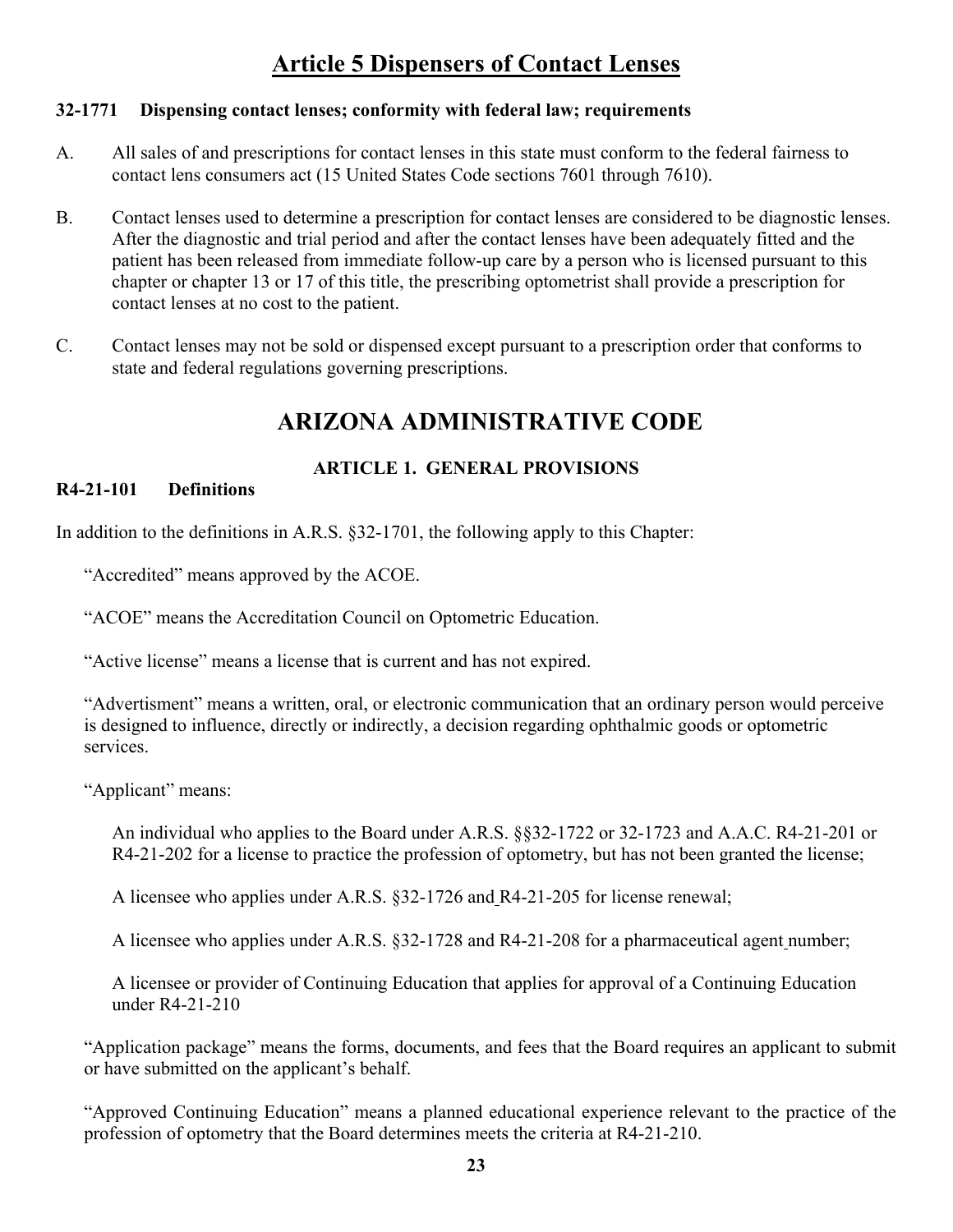"ARBO" means the Association of Regulatory Boards of Optometry.

"Audit" means the selection of licensees and process of reviewing documents for verification of satisfactory completion of Continuing Education requirements during a specified time period.

"CPR" means Cardiopulmonary Resuscitation.

"CELMO" means the Council on Endorsed Licensure Mobility for Optometrists.

"Certificate of special qualification" means a document that specifies whether the holder, who was licensed by the Board before July 1, 2000, and has not completed a course of study approved by the Board, may prescribe, administer, and dispense a pharmaceutical agent and if so, whether the holder may prescribe, administer, and dispense:

A topical diagnostic pharmaceutical agent only, or

Topical diagnostic and topical therapeutic pharmaceutical agents.

"Continuing Education" means planned, organized learning acts designed to maintain, improve, or expand a licensee's knowledge and skills in order for the licensee to develop new knowledge and skills relevant to the enhancement of practice, education, or theory development to improve the safety and welfare of the public.

"COPE" means the Council on Optometric Practitioner Education.

"Course of study," as used in A.R.S. §32-1722, means education approved by the Board under R4-21-207 that qualifies an optometrist to prescribe, administer, and dispense topical diagnostic, topical therapeutic, and oral pharmaceutical agents.

"Injectable Epinephrine" means an intramuscular dose of epinephrine used for emergency treatment of an allergic reaction and delivered by a spring-loaded syringe.

"Good cause" means a reason that is substantial enough to afford a legal excuse.

"Hour of Continuing Education" means no less than 50 minutes of learning in one hour of time.

"Incompetence," as used in A.R.S. §32-1701(8), means lack of professional skill, fidelity, or physical or mental fitness, or substandard examination or treatment while practicing the profession of optometry.

"Low vision" means chronic impairment to vision that significantly interferes with daily routine activities and cannot be adequately corrected with medical, surgical, or therapeutic means or conventional eyewear or contact lenses.

"Low-vision rehabilitation" means use of optical and non-optical devices, adaptive techniques, and community resources to assist an individual to compensate for low vision in performing daily routine activities.

"Negligence," as used in A.R.S.  $\S 32-1701(8)$ , means conduct that falls below the standard of care for the protection of patients and the public against unreasonable risk of harm and that is a departure from the conduct expected of a reasonably prudent licensee under the circumstances.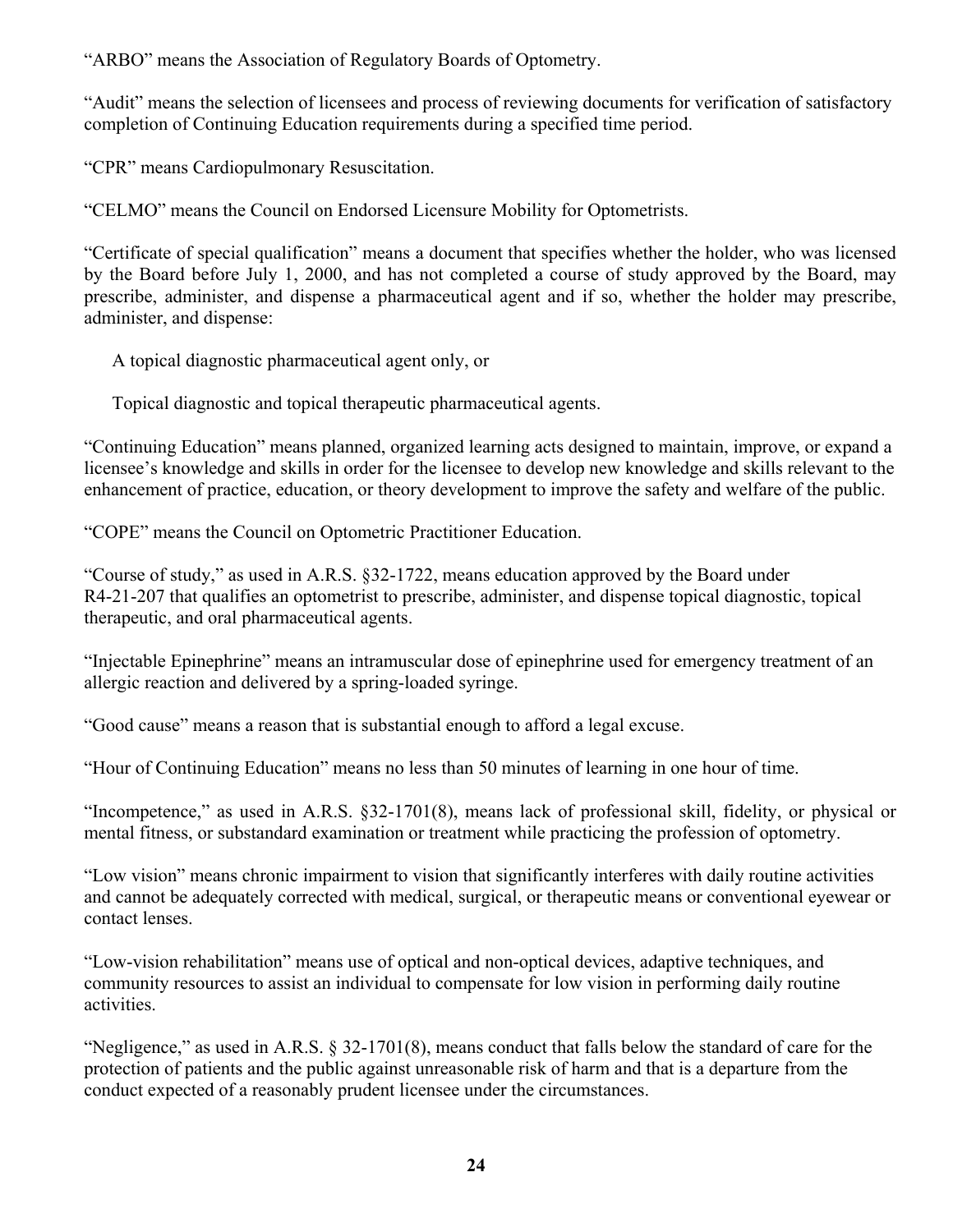"OE Tracker" means the ARBO Online Education Tracker used to electronically track Continuing Education hours taken by a licensee.

"Oral pharmaceutical agent," as used in A.R.S. §32-1728, means an ingested prescription or nonprescription substance used to examine, diagnose, or treat disease of the eye and its adnexa.

"Party" has the same meaning as prescribed in A.R.S. §41-1001.

"Plano lenses" means contact lenses that have cosmetic function only.

"Practice management" means the study of management of the affairs of optometric practice.

"Self-instructed media" means educational material in a printed, audio, video, electronic or distance learning format.

"Topical diagnostic pharmaceutical agent," as used in A.R.S. §32-1728, means an externally applied prescription or non-prescription substance used to examine and diagnose disease and conditions of the eye and its adnexa.

"Topical therapeutic pharmaceutical agent," as used in A.R.S. §32-1728, means an externally applied prescription or non-prescription substance used to treat disease of the eye and its adnexa.

"Vision rehabilitation" means an individualized course of treatment and education prescribed to improve conditions of the human eye or adnexa or develop compensatory approaches. Vision rehabilitation is designed to help individuals learn, relearn, or reinforce specific vision skills, including eye movement control, focusing control, eye coordination, and the teamwork of the two eyes. Vision rehabilitation includes, but is not limited to optical, non-optical, electronic, or other assistive treatments.

#### **R4-21-102 Fees and other Charges**

- **A.** The Board shall collect the fees established by A.R.S. §32-1727.
- **B.** Under the authority provided at A.R.S. §32-1727, the Board establishes and shall collect the following fees:
	- 1. License issuance fee of \$450, which is prorated from date of issuance to date of renewal;
	- 2. Biennial license renewal fee of \$450; and
	- 3. Late renewal fee of \$200.
- **C.** Except as provided in subsection (C)(3), a person requesting a public record shall pay the following for searches and copies of Board records under A.R.S. §§39-121.01 or 39-121.03:
	- 1. Noncommercial copy:
		- a. 5¢ per name and address for directory listings or  $15¢$  each if printed on labels, and
		- b. 25 $\phi$  per page for other records;
	- 2. Commercial copy:
		- a. 25¢ per name and address for directory listings or  $35¢$  each if printed on labels, and
		- b. 50 $\phi$  per page for other records; and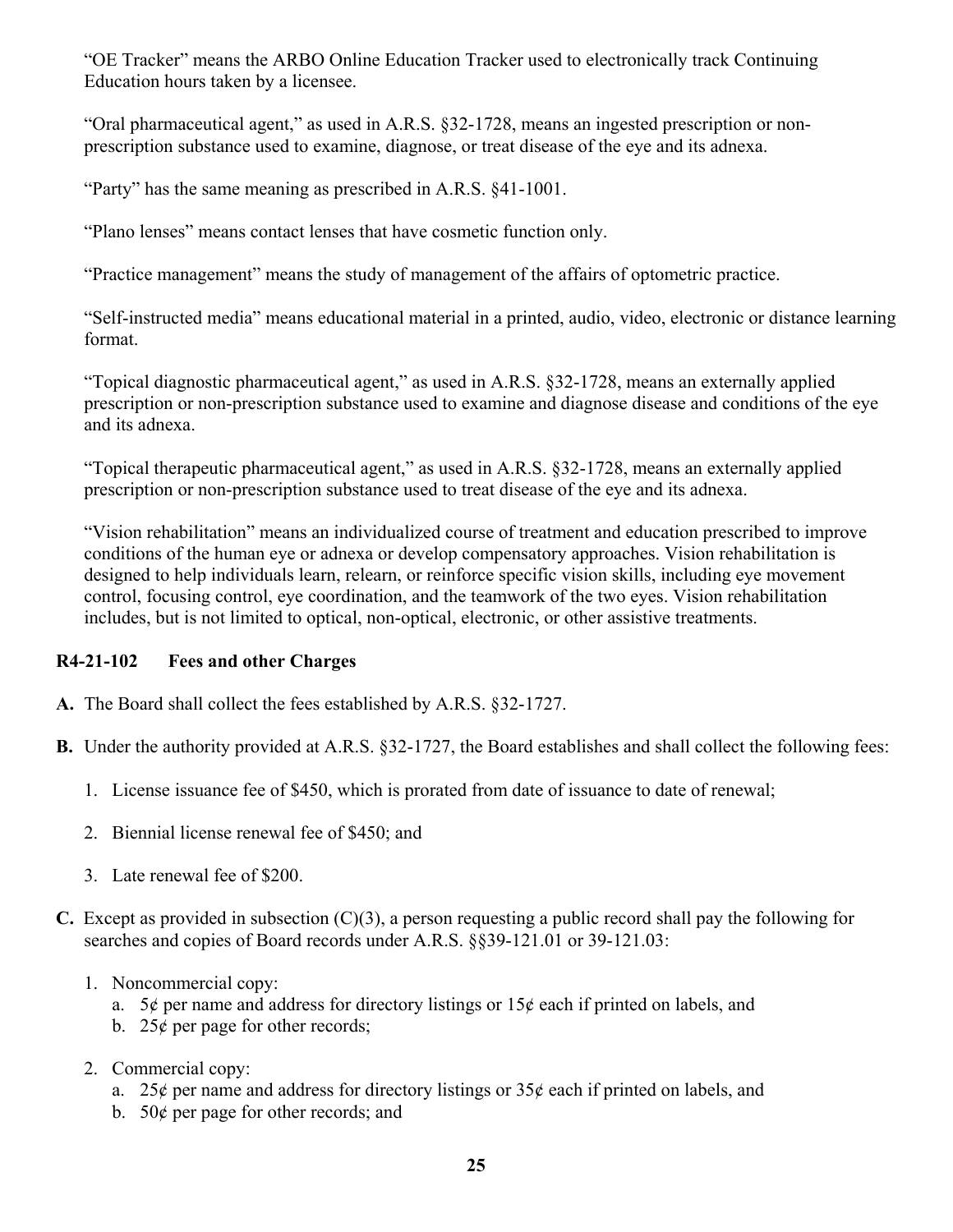- 3. The Board waives the charges listed in subsections  $(C)(1)$  and  $(C)(2)$  for a government agency.
- **D.** The Board establishes and shall collect the following charges for the services specified:
	- 1. Written or certified license verification: \$10; and
	- 2. Duplicate or replacement renewal receipt: \$10.

#### **R4-21-103 Time frames for Board Action**

- **A.** For each type of license, certificate, or approval issued by the Board, the overall time frame described in A.R.S. § 41-1072(2) is listed in Table 1.
- **B.** For each type of license, certificate, or approval issued by the Board, the administrative completeness review time frame described in A.R.S. §41-1072(1) is listed in Table 1 and begins on the date the Board receives an application package.
	- 1. If an application package is not administratively complete, the Board shall send a deficiency notice to the applicant that specifies each piece of information or document needed to complete the application package. Within the time provided in Table 1 for response to a deficiency notice, beginning on the postmark date of the deficiency notice, the applicant shall submit to the Board the missing information or document specified in the deficiency notice. The time frame for the Board to finish the administrative completeness review is suspended from the date the Board mails the deficiency notice to the applicant until the date the Board receives the missing information or document.
	- 2. If an application package is administratively complete, the Board shall send a written notice of administrative completeness to the applicant.
	- 3. If an application package is not completed with the time provided to respond to the deficiency notice, the Board shall send a written notice to the applicant informing the applicant that the Board considers the application withdrawn.
- **C.** For each type of license, certificate, or approval issued by the Board, the substantive review time-frame described in A.R.S. § 41-1072(3) is listed in Table 1 and begins on the date the Board sends written notice of administrative completeness to the applicant.
	- 1. During the substantive review time frame, the Board may make one comprehensive written request for additional information. Within the time provided in Table 1 for response to a comprehensive written request for additional information, beginning on the postmark date of the comprehensive written request for additional information, the applicant shall submit to the Board the requested additional information. The time frame for the Board to finish the substantive review is suspended from the date the Board mails the comprehensive written request for additional information to the applicant until the Board receives the additional information.
	- 2. If, under A.R.S. §32-1722(C), the Board determines that a hearing is needed to obtain information on the character of an applicant, the Board shall include a notice of the hearing in its comprehensive written request for additional information.
	- 3. If the applicant fails to provide the additional information within the time provided to respond to a comprehensive written request for additional information, the Board shall send a written notice to the applicant informing the applicant that the Board considers the application withdrawn.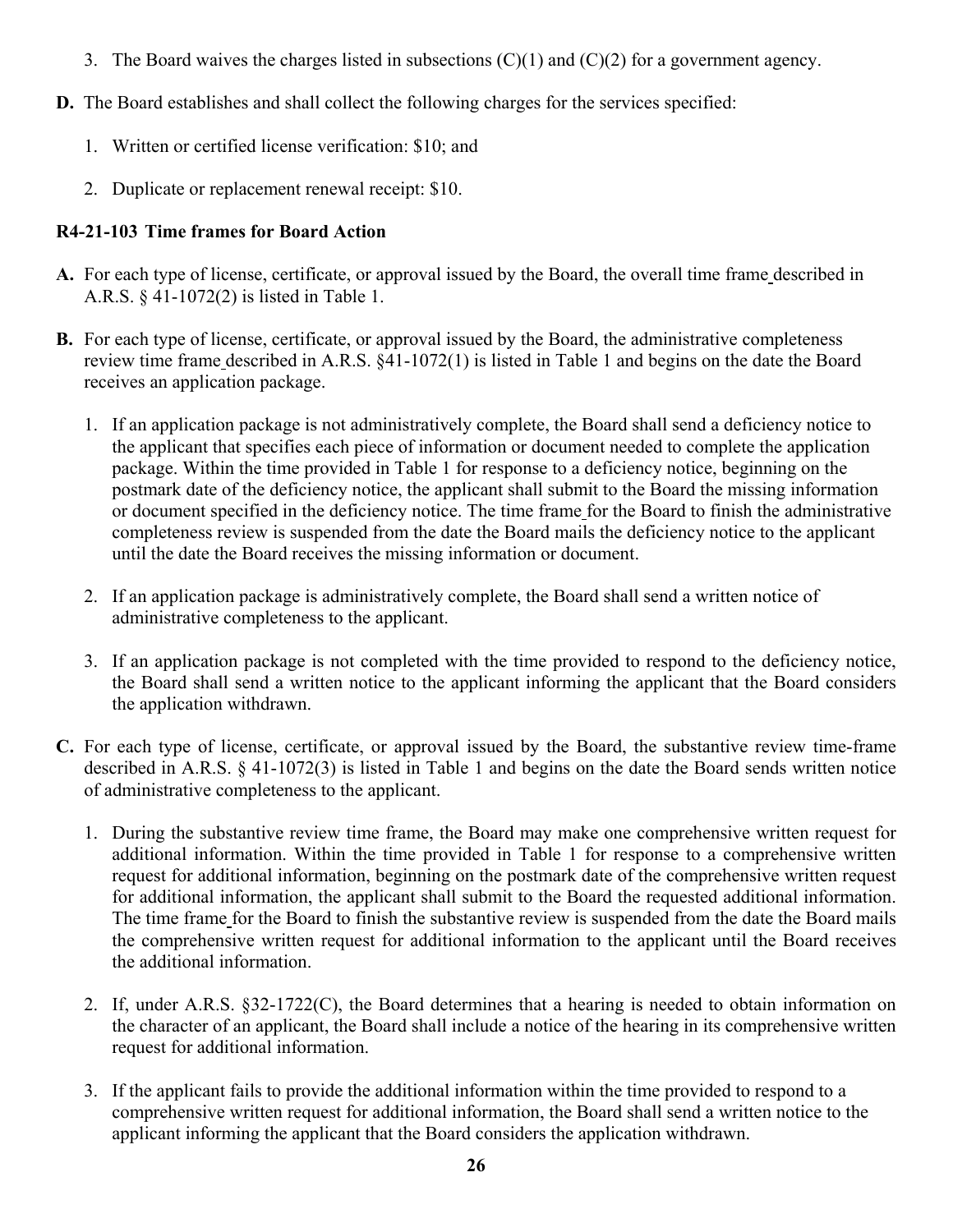- **D.** An applicant may, pursuant to A.R.S. §41-1075(B), receive an extension of up to twenty-five percent of the overall time frame to respond under subsection  $(B)(3)$  or  $(C)(3)$  by sending a request for extension of time to the Board before expiration of the time to respond. The time frame for the Board to act remains suspended during any extension of time. If the applicant fails to provide the requested information during the extension of time, the Board shall send a written notice to the applicant informing the applicant that the Board considers the application withdrawn.
- **E.** Within the overall time frame listed in the Table 1, the Board shall:
	- 1. Deny a license, certificate, or approval to an applicant if the Board determines that the applicant does not meet all of the substantive criteria required by statute and this Chapter; or
	- 2. Grant a license, certificate, or approval to an applicant if the Board determines that the applicant meets all of the substantive criteria required by statute and this Chapter.
- **F.** If the Board denies a license, certificate, or approval under subsection (E)(1), the Board shall provide a written notice of denial to the applicant that explains:
	- 1. The reason for the denial, with citations to supporting statutes or rules;
	- 2. The applicant's right to seek a fair hearing to appeal the denial;
	- 3. The time for appealing the denial; and
	- 4. The right to request an informal settlement conference.
- **G.** In computing any period prescribed in this Section, the day of the act, event, or default after which the designated period begins to run is not included. The period begins on the date of personal service, date shown as received on a certified mail receipt, or postmark date. The last day of the period is included unless it falls on a Saturday, Sunday, or state holiday in which case, the period ends on the next business day.

| <b>Type of License</b>                                 | <b>Overall</b><br>Time-<br>frame | Administrative<br><b>Review</b><br>Time-frame | Time to<br><b>Respond</b><br>to<br><b>Deficiency</b><br><b>Notice</b> | <b>Substantive</b><br><b>Review</b><br>Time-frame | Time to<br><b>Respond to</b><br><b>Request for</b><br><b>Additional</b><br><b>Information</b> |
|--------------------------------------------------------|----------------------------------|-----------------------------------------------|-----------------------------------------------------------------------|---------------------------------------------------|-----------------------------------------------------------------------------------------------|
| Licensure by examination<br>A.R.S. §32-1722; R4-21-201 | 75                               | 15                                            | 60                                                                    | 60                                                | 20                                                                                            |
| Licensure by endorsement<br>A.R.S. §32-1723; R4-21-202 | 75                               | 15                                            | 75                                                                    | 60                                                | 20                                                                                            |
| Renewal of license<br>A.R.S. §32-1726; R4-21-205       | 45                               | 15                                            | 20                                                                    | 30                                                | 20                                                                                            |

#### **Table 1. Time frames (in calendar days)**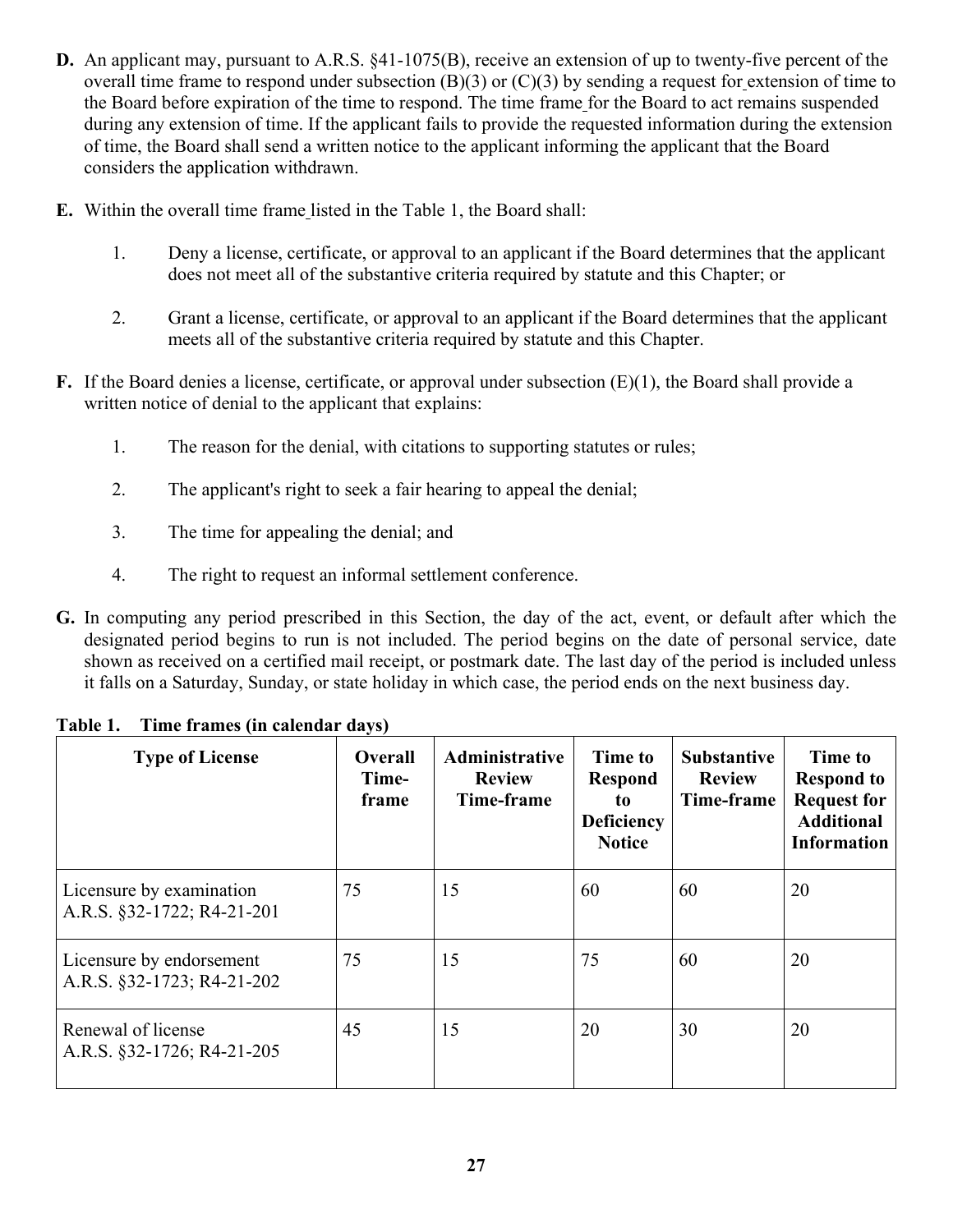| Renewal of Pharmaceutical agents<br>number A.R.S. §32-1728;<br>R <sub>4</sub> -21-208 | 75 | 60 | 60 | 20 |
|---------------------------------------------------------------------------------------|----|----|----|----|
| Approval of a Continuing<br>Education<br>A.R.S. $\S$ 32-1704(D); R4-21-210            | 75 | 20 | 60 | 20 |

#### **ARTICLE 2. LICENSING PROVISIONS**

#### **R4-21-201 Licensure by Examination**

- **A.** An individual is eligible to apply for licensure by examination if the individual graduated from an accredited optometry program but is not eligible for licensure by endorsement under R4-21-202(A).
- **B.** To apply for licensure by examination, an individual who is eligible under subsection (A) shall submit an application form, which is available from the Board, and provide the following information about the applicant:
	- 1. Full legal name;
	- 2. Other names ever used, if any, and if applicable, a copy of the court document or marriage license resulting in a name change;
	- 3. Social Security number;
	- 4. Mailing address;
	- 5. E-mail address, if any;
	- 6. Residential, business, and mobile telephone numbers, if applicable;
	- 7. Date and place of birth;
	- 8. Residential addresses for the past five years;
	- 9. Educational background including the name and address of, dates of attendance at, and date of graduation from:
		- a. An accredited optometry program,
		- b. A pre-optometric school or undergraduate educational institution, and
		- c. Other post-secondary schools attended, if any;
	- 10. Experience in the practice of the profession of optometry including the business form and location of the practice;
	- 11. Work experience or occupation, other than the practice of the profession of optometry, for the past five years;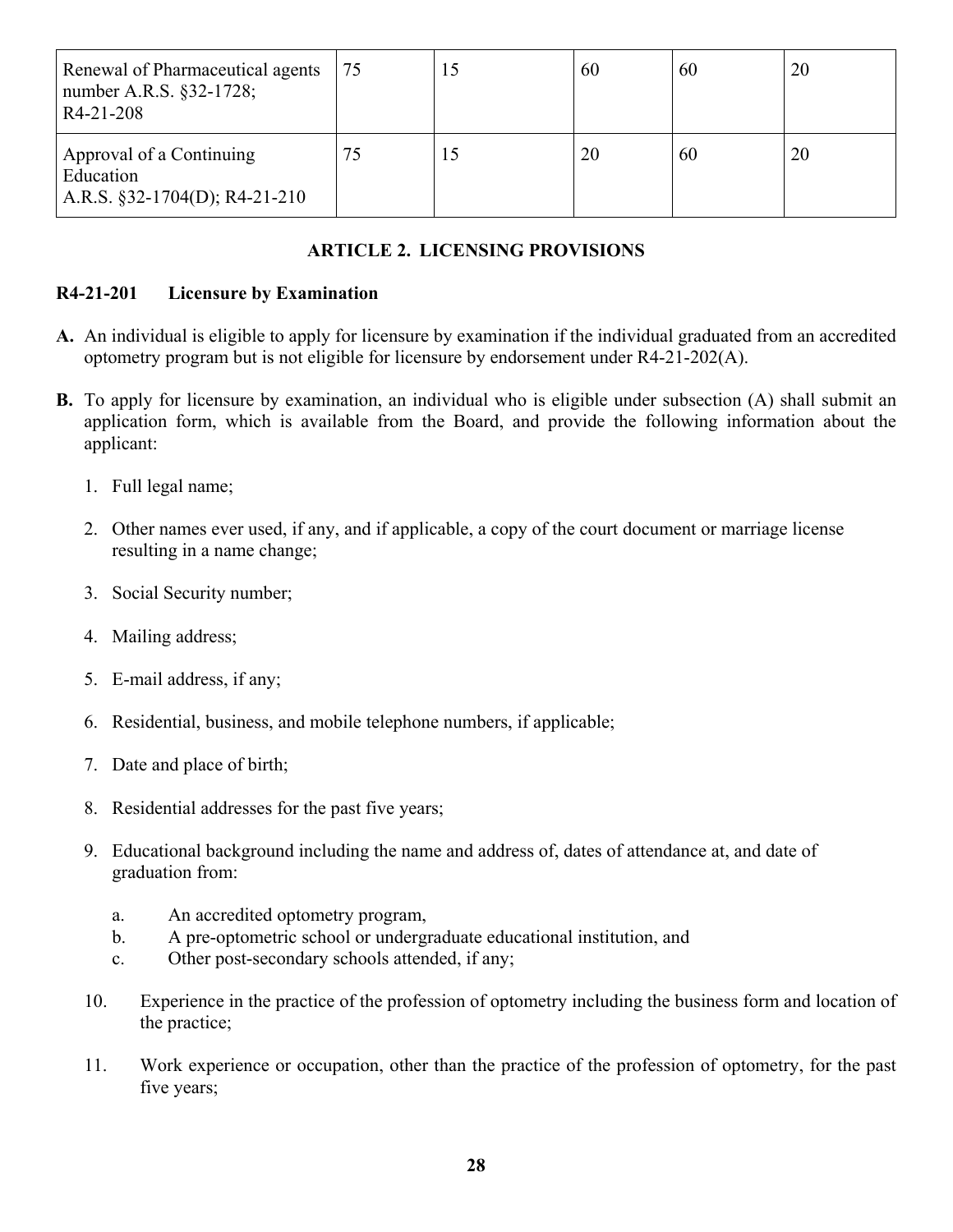- 12. List of the states in which the applicant is professionally licensed including the name of the state, type of professional license, date issued, and expiration date;
- 13. List of the states in which the applicant was but no longer is professionally licensed including the name of the state, type of professional license, date issued, and reason the license is no longer valid;
- 14. Statement of whether the applicant:
	- a. Has ever been denied the right to take an examination for optometric licensure by any state or jurisdiction and if so, the name of the state or jurisdiction, date, and reason for the denial;
	- b. Has ever been denied an optometric license or renewal in any state or jurisdiction and if so, the name of the state or jurisdiction, date, and reason for the denial;
	- c. Has ever had a license or certificate of registration to practice the profession of optometry suspended or revoked by any optometric licensing agency and if so, the name of the optometric licensing agency, date, reason for the suspension or revocation, and current status;
	- d. Has ever had an investigation conducted or has an investigation pending by an optometric regulatory agency of any state or jurisdiction and if so, name of the optometric regulatory agency and state or jurisdiction, date, reason for the investigation, and current status;
	- e. Has ever had a disciplinary action instituted against the applicant by any optometric licensing agency and if so, the name of the optometric licensing agency, date, nature of the disciplinary action, reason for the disciplinary action, and current status;
	- f. Has ever been convicted of, pled guilty or no contest to, or entered into diversion in lieu of prosecution for any criminal offense in any jurisdiction of the United States or foreign country and if so, name of the jurisdiction, date, offense charged, offense for which convicted, pled guilty, or no contest, and current status;
	- g. Is currently, or has ever been addicted to narcotic substances or habitually abused alcohol within the last 10 years. If so, dates during which the addiction or abuse occurred, steps taken to address the addiction or abuse, current status, and a statement as to why the addiction or abuse does not amount to unprofessional conduct.
- 15. Dated and sworn signature of the applicant verifying that the information provided is true to the best of the applicant's knowledge, information, and belief.
- **C.** In addition to submitting the application form required under subsection (B), an applicant shall submit or have submitted on the applicant's behalf:
	- 1. A passport-quality photograph of the applicant's head and shoulders that is taken within six months of the date of application and signed by the applicant in ink across the lower portion of the front side;
	- 2. A full set of readable fingerprints taken by a criminal justice agency for the purpose of obtaining a state and federal criminal records check;
	- 3. To process the fingerprints; a cashier's check or money order payable to the Arizona Department of Public Safety in the amount listed on the application for licensure;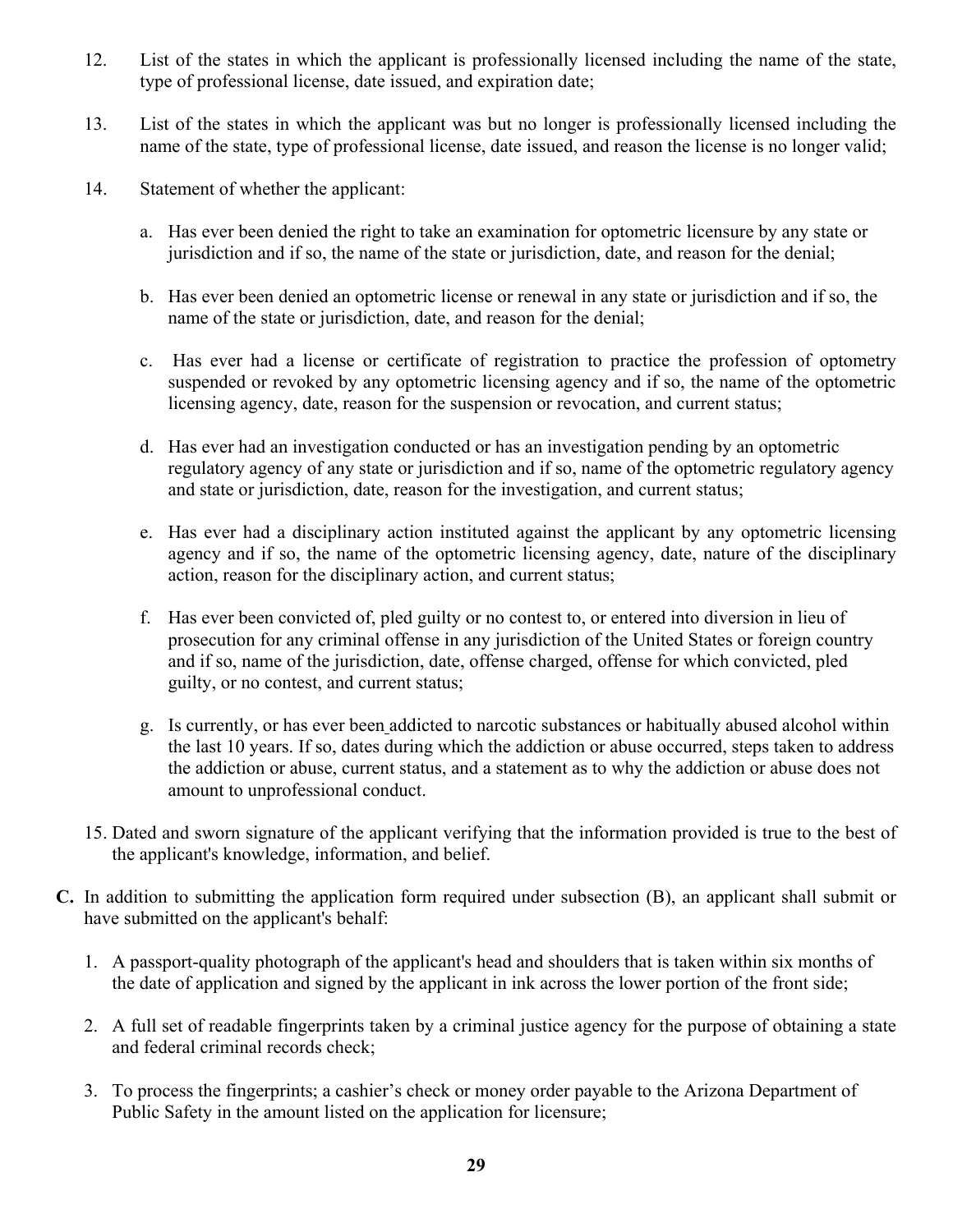- 4. The application fee required under A.R.S. §32-1727;
- 5. A copy of the scores obtained by the applicant on Parts I, II, and III of the National Board of Examiners in Optometry examination less than ten years before the date of the application;
- 6. A passing score obtained by the applicant on the jurisprudence examination described at R4-21-203;
- 7. An official transcript submitted directly to the Board by the educational institution with an accredited optometry program from which the applicant graduated with a degree in optometry;
- 8. An official transcript submitted directly to the Board by the educational institution at which the applicant took pre-optometry or undergraduate courses;
- 9. A self-query from the National Practitioner Data Bank-Healthcare Integrity and Protection Data Bank made within three months before the date of application; and
- 10. A copy of the front and back of a current CPR card issued to the applicant.

#### **R4-21-202 Licensure by Endorsement**

- **A.** An individual is eligible to apply for licensure by endorsement if the individual:
	- 1. Graduated from an accredited optometry program;
	- 2. Is licensed to practice the profession of optometry in another state that has licensing requirements that the Board determines meet or exceed Arizona's requirements;
	- 3. Has engaged in the practice of the profession of optometry continuously in the other state or military for at least four of the five years before the date of application; and
	- 4. Has not had a license to practice the profession of optometry suspended or revoked by any licensing jurisdiction for a cause that is a ground for suspension or revocation of a license in Arizona.
- **B.** To apply for licensure by endorsement, an individual who is eligible under subsection (A) shall submit the application form described in R4-21-201(B).
- **C.** In addition to complying with subsection (B), an applicant for licensure by endorsement shall submit or have submitted on the applicant's behalf:
	- 1. The materials required under R4-21-201(C)(1) through (C)(4) and (C)(6) through (C)(10);
	- 2. A state board certification and license verification form, which is submitted directly to the Board from the state that issued the license on which the applicant's endorsement application is based, indicating:
		- a. Name and title of the individual completing the verification form;
		- b. Applicant's optometry license number in the state;
		- c. Date on which the applicant was issued an optometry license by the state;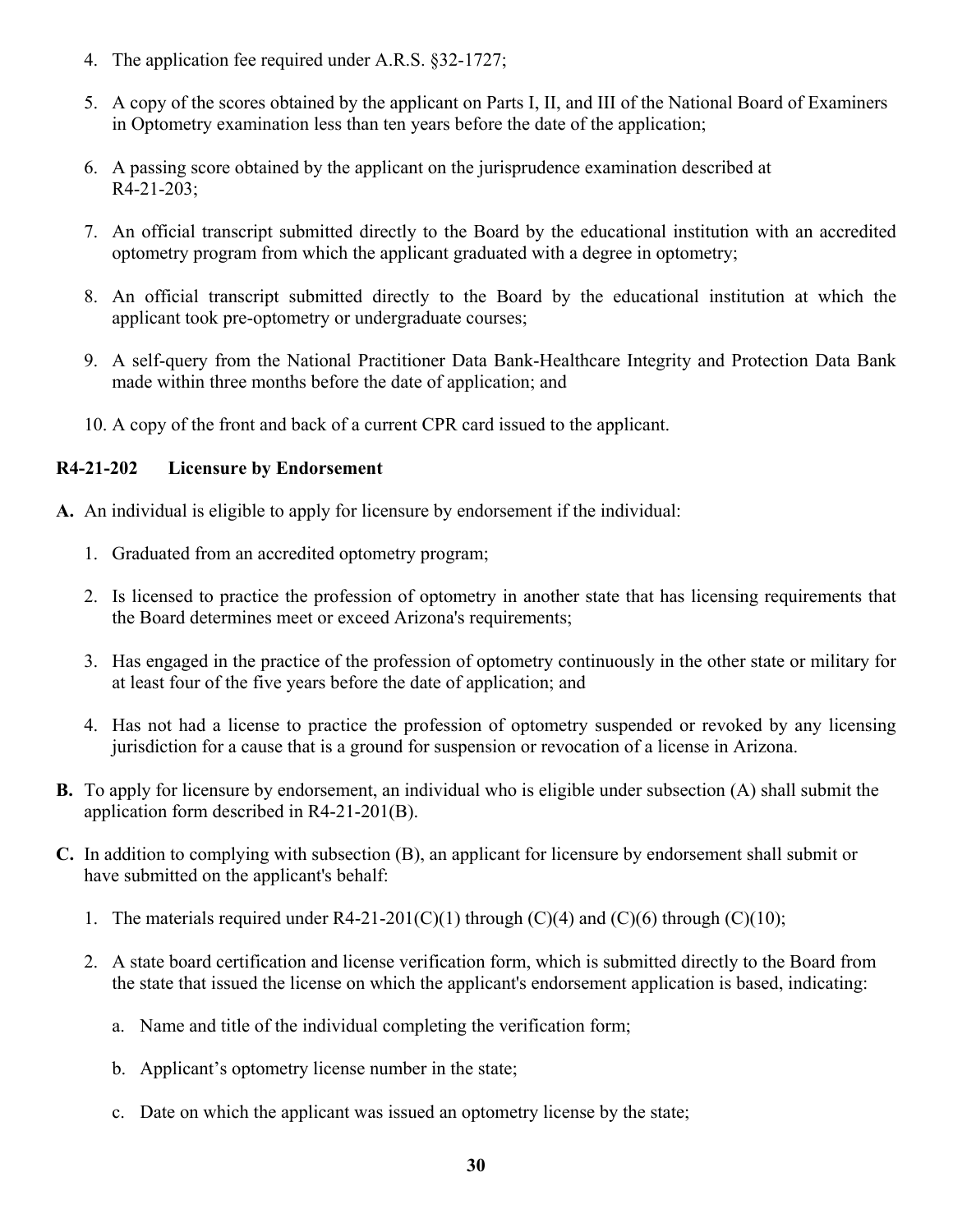- d. A statement of whether the applicant:
	- i. Has been licensed in the state for at least four of the last five years;
	- ii. Is certified to use topical diagnostic, topical therapeutic, or oral pharmaceutical agents and if so, the date on which the certification was obtained;
	- iii. Is currently in good standing in the state;
	- iv. Is known to be licensed to practice the profession of optometry in another state and if so, the name of the other state;
	- v. Has been subject to any disciplinary action and if so, the date, nature of, and reason for the disciplinary action; and
	- vi. Is subject to any pending investigation or complaint and if so, the nature of the investigation or complaint; and
- e. The dated, notarized signature of the individual completing the verification form; and
- 3. A letter on official letterhead, in substantially the form provided by the Board, from a representative of the accredited optometry program at the educational institution from which the applicant graduated, providing details that demonstrate the applicant's education meets the standards at R4-21-207; and
- 4. If the applicant does not meet the requirements listed in R4-21-201 or R4-21-202(A)(2), a current certificate issued by the CELMO or its successor organization.

#### **R4-21-203 Jurisprudence Examination**

- **A.** To be licensed, an applicant shall obtain a score of at least 75% on a jurisprudence examination that assesses knowledge of Arizona's statutes and rules relating to the practice of optometry in Arizona.
- **B.** An applicant may take the jurisprudence examination up to six months prior to submitting an application for licensure or after submitting to the Board the application form required under R4-21-201(B) or R4-21-202(B).
- **C.** The jurisprudence exam may be taken in person at the Arizona State Board of Optometry offices, through the National Board of Examiners in Optometry, or at a proctored testing center approved by the Board.
- **D.** An applicant who fails the jurisprudence examination may retake the examination one time within the deficiency time frame of the related application for licensure listed in Table 1.
- **E.** The Board shall further consider an applicant who fails the jurisprudence examination a second time only if the applicant:
	- 1. Waits at least six months from the date of the second taking of the jurisprudence examination;
	- 2. Submits a new application form under R4-21-201(B) or R4-21-202(B);
	- 3. Submits a full set of readable fingerprints taken by a criminal justice agency for the purpose of obtaining a state and federal criminal records check; and a cashier's check or money order payable to the Arizona Department of Public Safety in the amount listed on the application for licensure;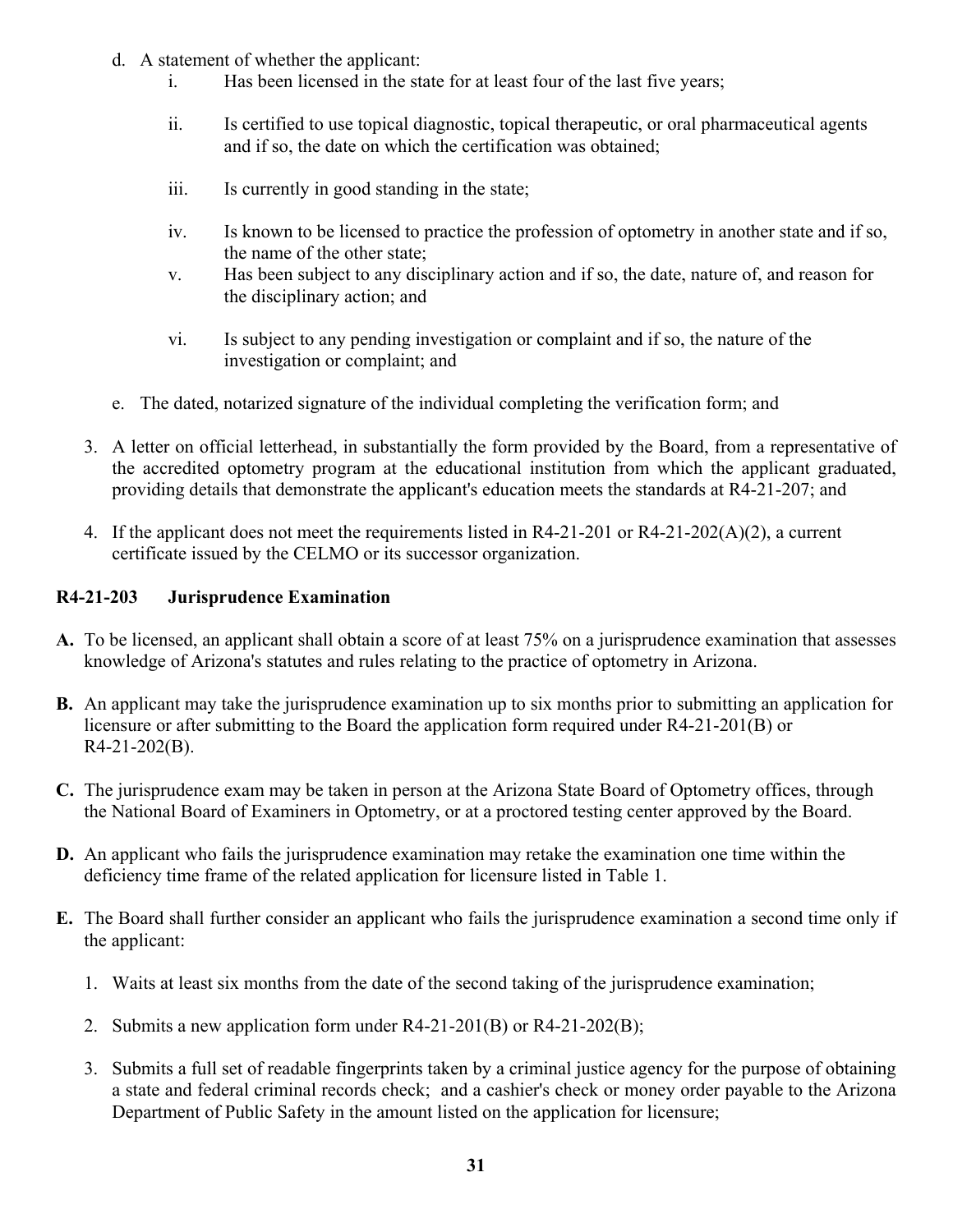- 4. Submits a passport-quality photograph of the applicant's head and shoulders that is taken within six months of the date of the new application and signed by the applicant in ink across the lower portion of the front side;
- 5. Submits a self-query from the National Practitioner Data Bank-Healthcare Integrity and Protection Data Bank made within three months before the date of the new application; and
- 6. Submits the application fee required under A.R.S. §32-1727.

#### **R4-21-204 License Issuance**

- **A.** When the Board determines that an applicant meets all of the substantive criteria required by statute and this Chapter, the Board shall send the applicant a written notice informing the applicant that the Board shall issue the applicant a license when the applicant pays the license issuance fee required under R4-21-102(B).
- **B.** Under A.R.S. §32-1725, if an applicant fails to pay the license issuance fee within 60 days after receiving notice under subsection (A), the Board considers the application withdrawn. An individual whose application is withdrawn can be further considered for licensing only by complying with R4-21-201 or R4-21-202.

#### **R4-21-205 License Renewal**

- **A.** To continue practicing the profession of optometry in Arizona, a licensee shall renew the licensee's license and certificate of special qualification, if applicable, on or before the date on which the license and certificate expire. Timely renewal is a licensee's responsibility. As a courtesy, the Board may provide a licensee with notice that the licensee's license is going to expire. Failure to obtain notice of the need to renew is not good cause for failing to renew.
- **B.** To renew a license and, if applicable, certificate of special qualification, a licensee shall submit to the Board a license renewal application and provide the following information:
	- 1. Whether the licensee wants to renew the licensee's license and, if applicable, certificate of special qualification;
	- 2. The licensee's current public mailing address, telephone and fax numbers;
	- 3. The licensee's current residential address, e-mail address, and residential or mobile telephone numbers;
	- 4. The licensee's current permanent and temporary practice addresses and telephone and fax numbers;
	- 5. A statement of whether the licensee:
		- a. Has practiced the profession of optometry within the last two years;
		- b. Has been denied the right to take an examination for optometric licensure by any state or jurisdiction within the preceding two years and if so, the name of the state or jurisdiction, date, and reason for the denial;
		- c. Has been denied an optometric license or renewal in any state or jurisdiction within the preceding two years and if so, the name of the state or jurisdiction, date, and reason for denial;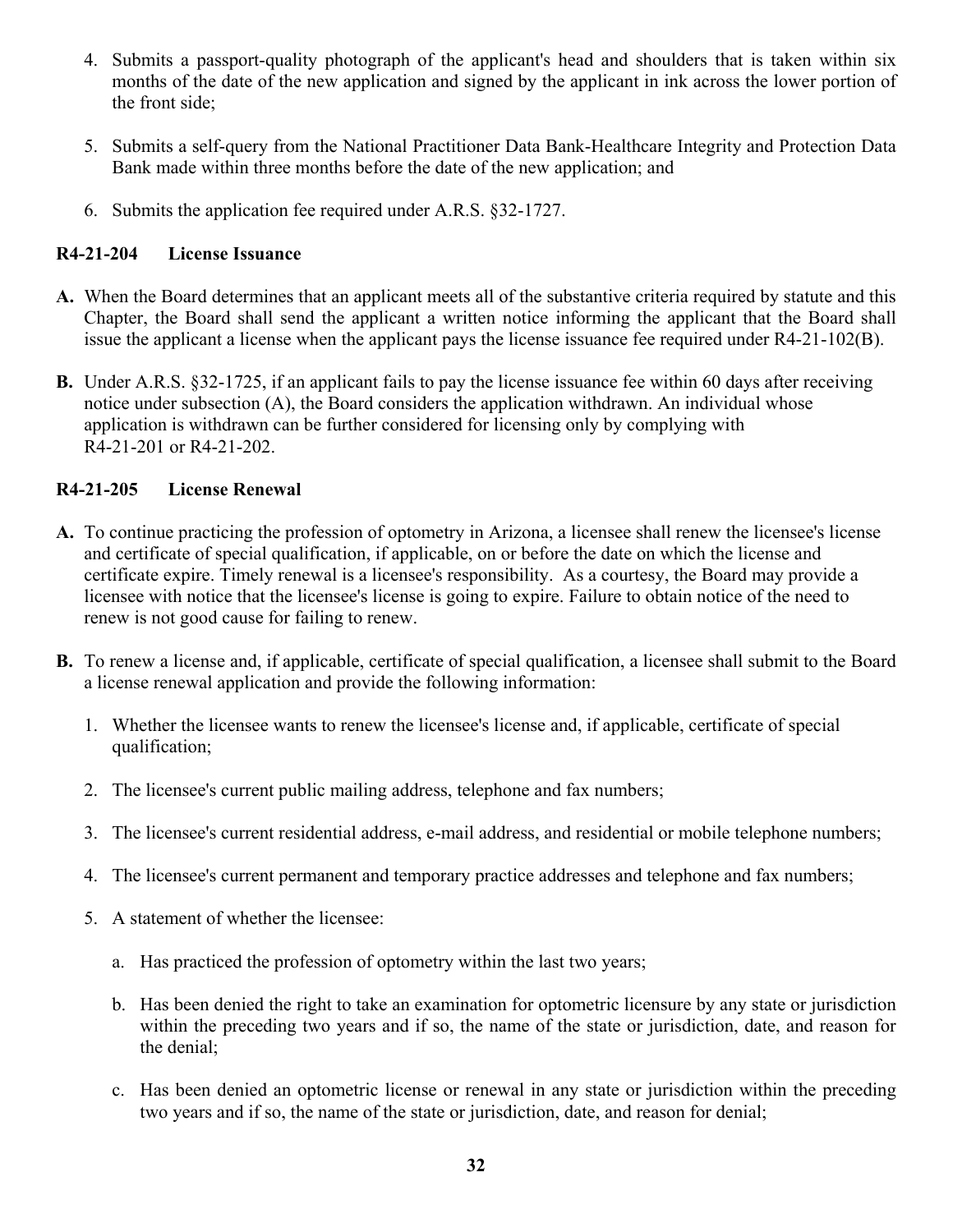- d. Has had a license or certificate of registration to practice the profession of optometry suspended or revoked by any optometric regulatory agency within the preceding two years and if so, the name of the optometric regulatory agency, date, action taken, reason for the action, and current status;
- e. Has had disciplinary action instituted against the licensee by any optometric regulatory agency within the preceding two years and if so, the name of the optometric regulatory agency, date, nature of the disciplinary action, reason for the disciplinary action, and current status;
- f. Has had an investigation conducted within the preceding two years or has an investigation pending by an optometric regulatory agency of any state or jurisdiction and if so, name of the optometric regulatory agency and the state or jurisdiction, date, reason for the investigation, and current status;
- g. Has been convicted of, pled guilty or no contest to, or entered into diversion in lieu of prosecution for any criminal offense in any jurisdiction of the United States or foreign country within the preceding two years, and if so, the name of the jurisdiction, date, offense charged, offense for which convicted, pled guilty, or no contest, and current status;
- h. Is currently, or has been addicted to narcotic substances or habitually abused alcohol within the preceding two years. If so, dates during which the addiction or abuse occurred, steps taken to address the addiction or abuse, current status, and a statement as to why the addiction or abuse does not amount to unprofessional conduct.
- i Has had the authority to prescribe, dispense, or administer pharmaceutical agents limited, restricted, modified, denied, surrendered, or revoked by a federal or state agency within the preceding two years and if so, name of agency taking action, nature of action taken, date, reason for action, and current status; and
- j. Is in compliance with the provisions of A.R.S. §32-3211;
- 6. The following information about each approved Continuing Education course attended by the licensee during the preceding two years:
	- a. Name of Continuing Education provider,
	- b. Title,
	- c. COPE course identification number, if any
	- d. Date(s) of attendance, and
	- e. Number of hours of attendance; and
- 7. The licensee's dated signature affirming that the information provided is true and correct.
- **C.** In addition to the license renewal application required under subsection (B), a licensee shall submit to the Board:
	- 1. The license renewal fee listed at R4-21-102(B); and
	- 2. The certificate of special qualification fee required under A.R.S. §32-1727 if the licensee has a certificate of special qualification; or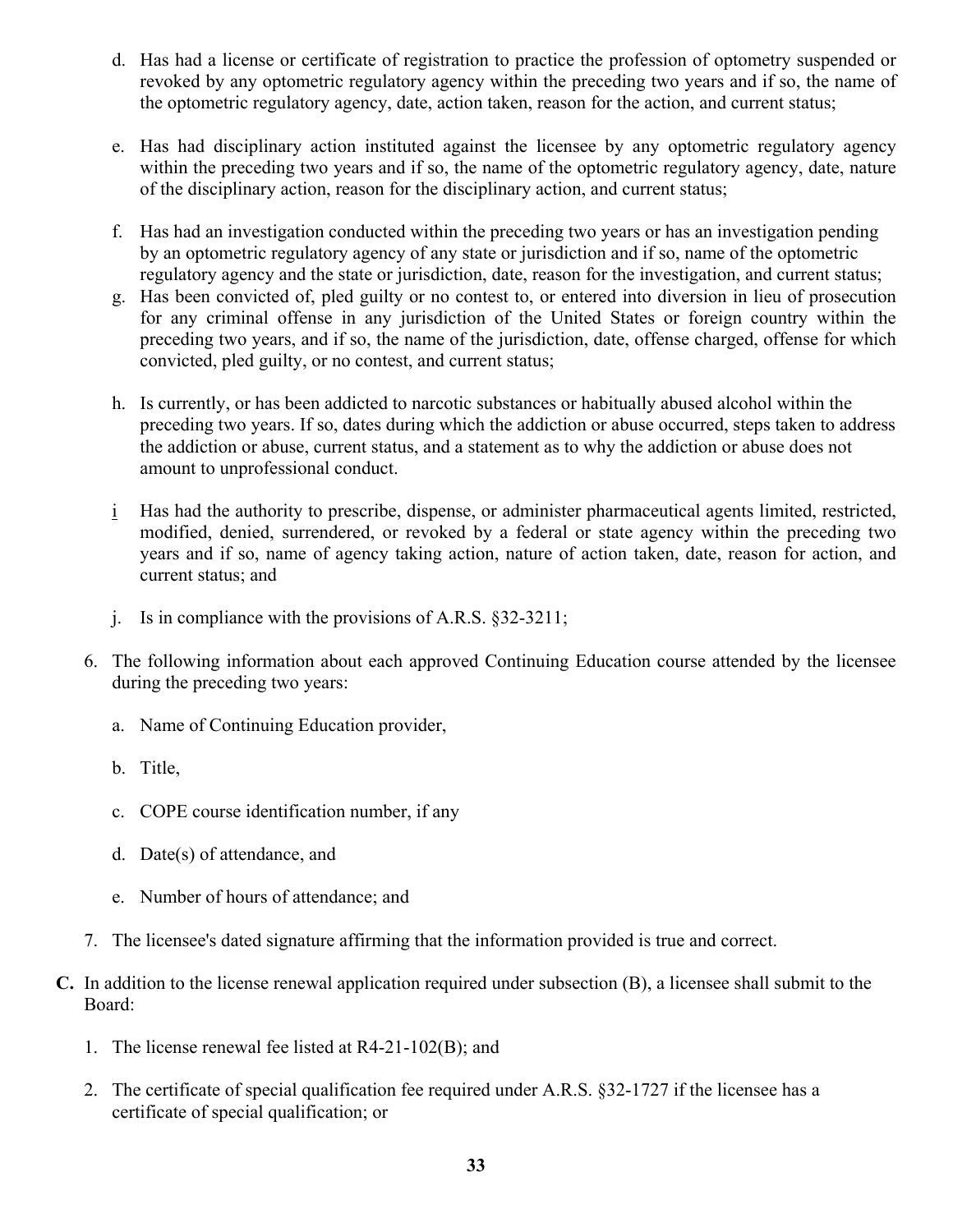- 3. Written documentation that the licensee is currently certified in CPR if the licensee has a pharmaceutical agent number.
- **D.** A licensee who fails to renew the licensee's license and, if applicable, certificate of special qualification within 30 days after the date of expiration, may apply for late renewal by complying with subsections (B) and (C) within four months after the date of expiration and paying the late renewal fee listed at R4-21-102(B).
- **E.** A licensee who fails to renew timely and fails to comply with subsection (D) shall not engage in the practice of the profession of optometry. The holder of a license that is not renewed within four months after the date of expiration may apply under R4-21-206 for license reinstatement but is not eligible for license renewal.
- **F.** If a licensee timely applies for license renewal or complies with subsection (D), the licensee's license and, if applicable, certificate of special qualification remain in effect until the license renewal is granted or denied.

#### **R4-21-205.1 Cardiopulmonary Resuscitation ("CPR") Requirements**

- 1. A CPR course shall be as recommended by the American Heart Association, the American Red Cross, or the National Safety Council and shall include an exam of the materials presented in the course;
- 2. A CPR certification card or other documentation with an expiration date received from the CPR course provider shall be presented to the Board as proof of CPR certification.
- 3. Failure to maintain current CPR certification shall result in immediate loss of the licensee's Pharmaceutical Agent certification. The Pharmaceutical Agent certification shall not be reinstated until written documentation that the CPR certification deficiency has been met and proof of completion is presented to the Board; and
- 4. Any licensee whose Pharmaceutical Agent certification is suspended due to expiration of their CPR certification shall not prescribe utilizing the Pharmaceutical Agent certification. Upon submission of proof of current CPR certification to the Board, the Pharmaceutical Agent certification shall be immediately reinstated.

#### **R4-21-206 License Reinstatement; Application for Licensure following License Expiration**

- **A.** Reinstatement following license expiration. Under A.R.S. §32-1726, if an individual holds a license that has been expired at least four months but less than five years, the individual may apply to the Board to have the license and, if applicable, certificate of special qualification reinstated. To have an expired license reinstated, the former licensee shall:
	- 1. Submit the renewal form described in R4-21-205(B);
	- 2. Submit the renewal fee listed in R4-21-102(B) for each biennial period that the license was not renewed;
	- 3. Submit, if applicable, the fee for a certificate of special qualification listed at A.R.S. §32-1727 for each biennial period that the license was not renewed;
	- 4. Submit the late renewal fee listed in R4-21-102(B) for each biennial period that the license was not renewed;
	- 5. Submit a \$50 penalty fee for each year or portion of a year that the license was not renewed; and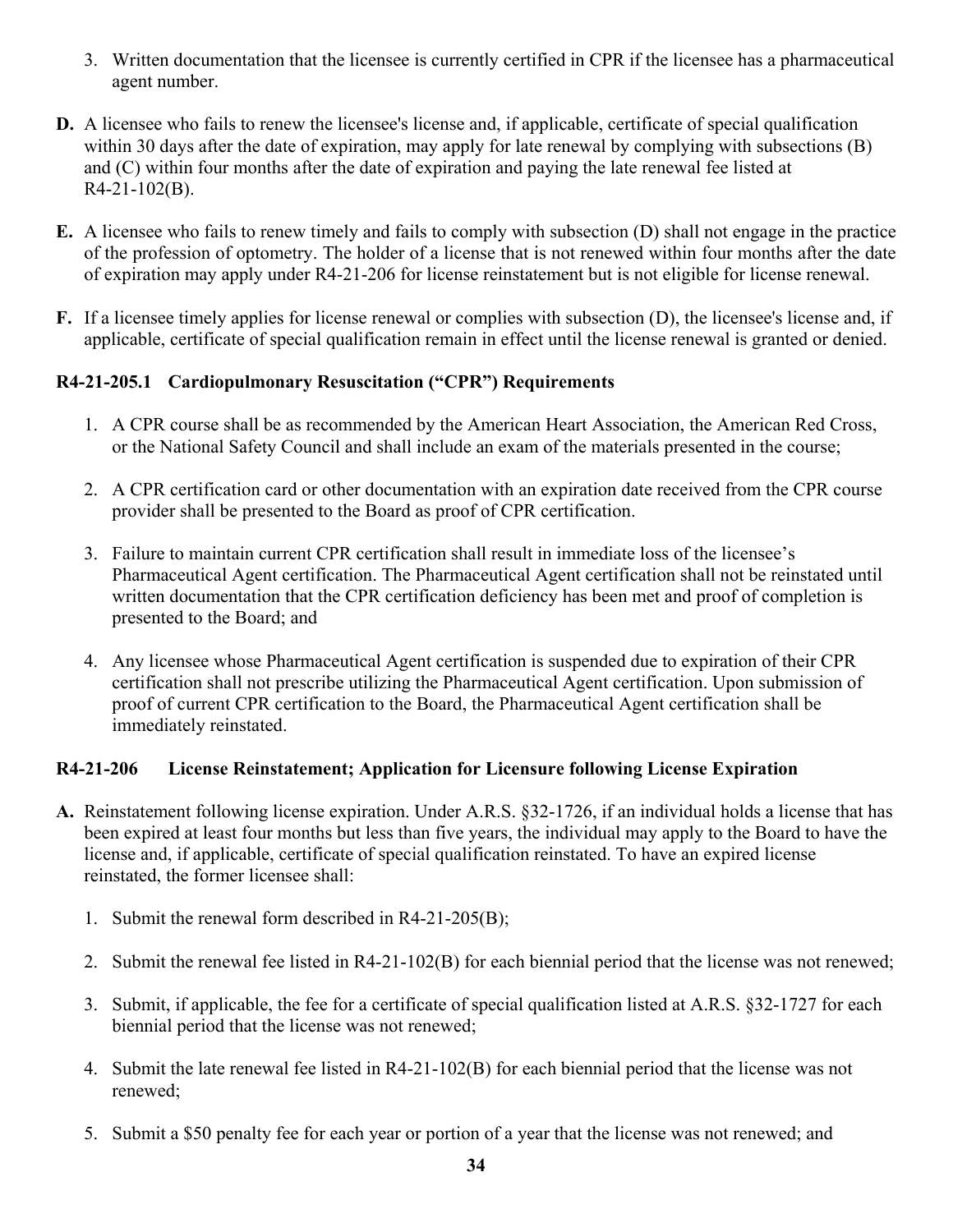- 6. Submit written documentation that the former licensee is currently certified in cardiopulmonary resuscitation if the former licensee had a pharmaceutical agent number.
- **B.** Reinstatement following license suspension. If an individual holds a license that was suspended by the Board following a disciplinary proceeding and if the individual timely renewed the suspended license under R4-21-205, the individual may apply to the Board to have the license and, if applicable, certificate of special qualification reinstated. To have a suspended license reinstated, the suspended licensee shall submit evidence of completing all terms of suspension imposed by the Board.
- **C.** Application for new license following license expiration. If an individual holds a license that has been expired for five years or more, the individual may apply for a new license:
	- 1. Under R4-21-202 if the individual has continuously practiced the profession of optometry in another state or the military for at least four of the last five years, or
	- 2. Under R4-21-201 if the individual is not qualified to apply for a new license under subsection  $(C)(1)$ .

#### **R4-21-207 Course of Study Approval**

The Board approves a course of study that:

- 1. Includes didactic and clinical training in:
	- a. Examining, diagnosing, and treating conditions of the human eye and its adnexa; and
	- b. Prescribing dispensing, and administering pharmaceutical agents;
- 2. Includes at least 120 hours of training, at least 12 of which address prescribing, dispensing, and administering oral pharmaceutical agents; and
- 3. Is provided by an educational institution with an accredited optometry program.

#### **R4-21-208 Certificate of Special Qualification; Pharmaceutical Agent Number**

- **A.** The Board shall issue a certificate of special qualification that allows a licensee to prescribe, administer, and dispense topical diagnostic and therapeutic pharmaceutical agents or only topical diagnostic pharmaceutical agents if the licensee:
	- 1. Was licensed by the Board before July 1, 2000;
	- 2. Held a comparable certificate of special qualification issued by the Board before July 1, 2000; and
	- 3. Pays the fee prescribed at A.R.S. §32-1727.
- **B.** The Board shall issue a certificate of special qualification that indicates a licensee shall not prescribe, administer, or dispense a pharmaceutical agent if the licensee:
	- 1. Was licensed by the Board before July 1, 2000,
	- 2. Did not hold a certificate of special qualification issued by the Board before July 1, 2000, and
	- 3. Pays the fee prescribed at A.R.S. § 32-1727.
- **C.** A licensee who holds a certificate of special qualification issued under subsection (A) or (B) may apply to the Board for a pharmaceutical agent number that indicates the licensee is authorized to prescribe,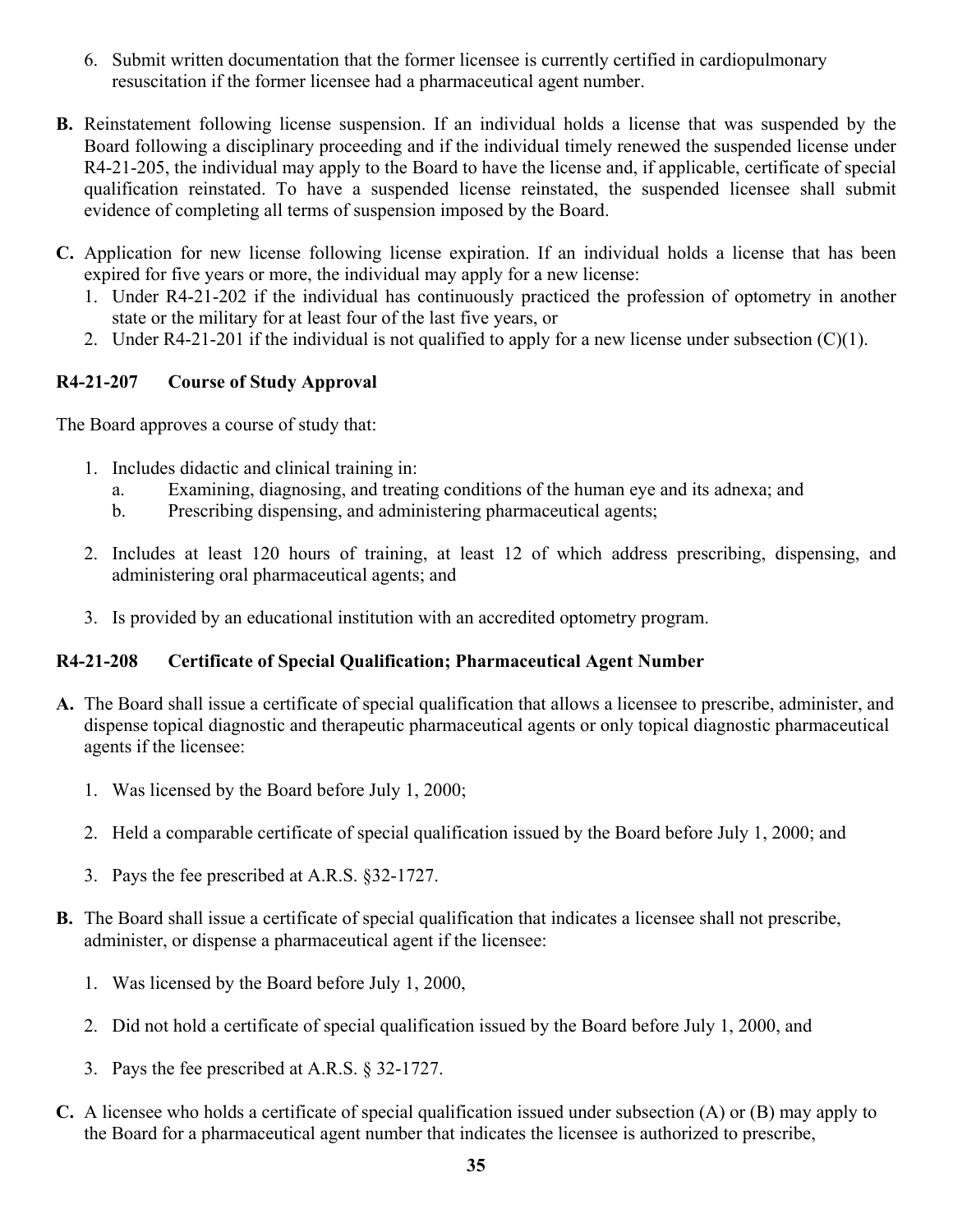administer, or dispense topical diagnostic, topical therapeutic, and oral pharmaceutical agents. To apply for a pharmaceutical agent number, a licensee who holds a certificate of special qualification issued under subsection  $(A)$  or  $(B)$  shall:

- 1. Submit to the Board an application, using a form that is available from the Board, and provide the following information:
	- a. Name of licensee;
	- b. Social Security number;
	- c. Mailing address;
	- d. Telephone and fax numbers at the address listed under subsection  $(C)(1)(c)$ ;
	- e. License number;
	- f. Number of certificate of special qualification for diagnostic pharmaceutical agents, if any;
	- g. Number of certificate of special qualification for therapeutic pharmaceutical agents, if any;
	- h. Residential address;
	- i. Telephone number at the address listed under subsection  $(C)(1)(h)$ ;
	- j. Name of the course of study approved under R4-21-207 that the licensee completed and date of completion; and
	- k. Applicant's dated signature affirming that the information provided is true and correct; and
- 2. Have a representative of the educational institution at which the licensee completed the approved course of study submit to the Board evidence that the course of study is approved and the licensee completed all course requirements; and
- 3. Submit written documentation that the licensee is currently certified in CPR.
- **D.** The Board shall issue a pharmaceutical agent number that indicates a licensee is authorized to prescribe, administer, or dispense topical diagnostic, topical therapeutic, and oral pharmaceutical agents if the licensee is initially licensed by the Board under R4-21-201 or R4-21-202 after June 30, 2000.

#### **R4-21-209 Continuing Education Requirement**

- **A.** A licensee shall complete 32 hours of approved Continuing Education during each biennial license renewal period. The licensee shall ensure that in each biennial license renewal period:
	- 1. At least eight hours of the approved Continuing Education is in the area of diagnosis, treatment, and management of disease of the human eye and its adnexa and pharmaceutical use appropriate to the authority held by the licensee;
	- 2. No more than 12 hours of the approved Continuing Education shall be obtained through selfinstructed media. All self-instructed media shall be COPE approved.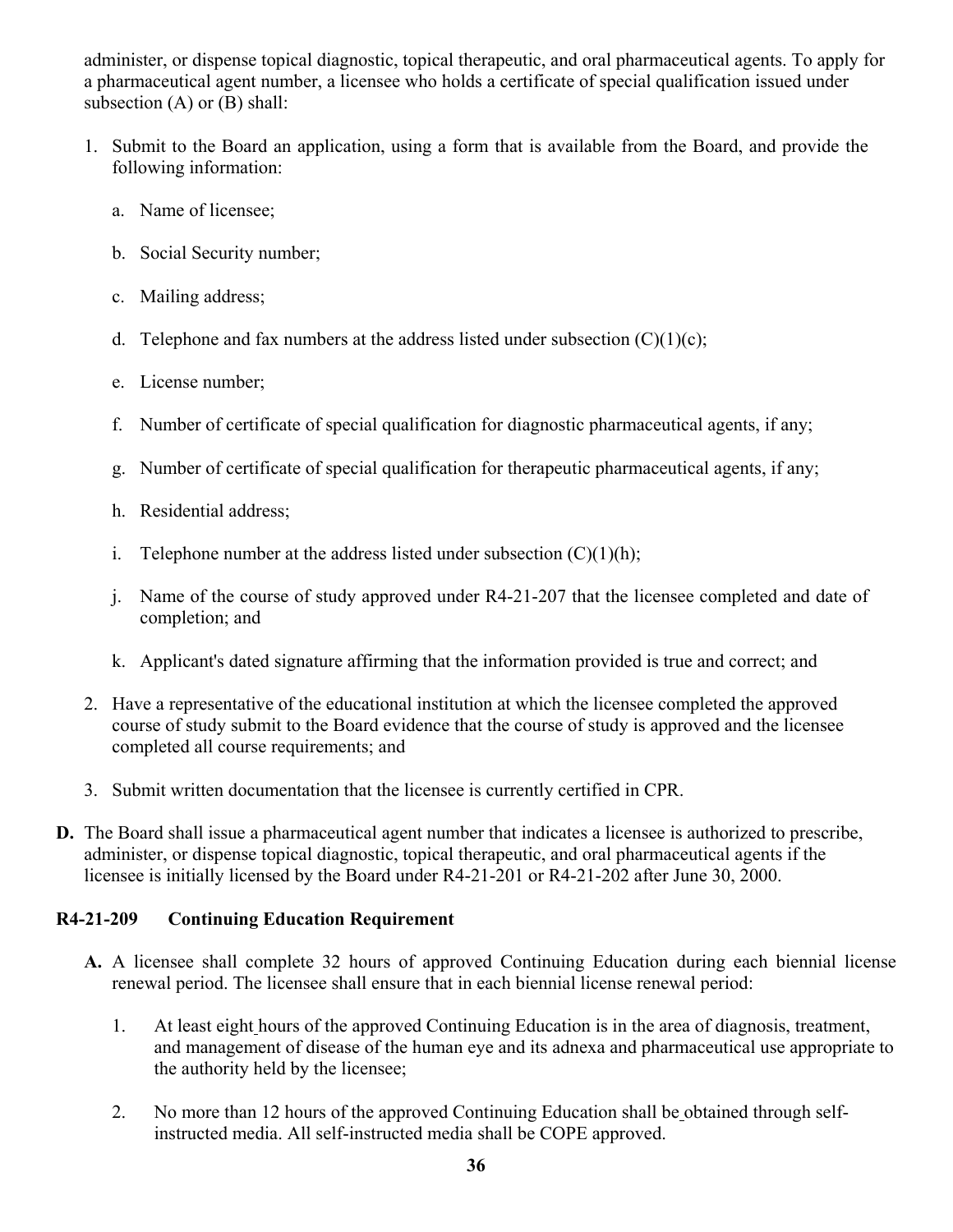- 3. No more than four hours of the approved Continuing Education are in the area of practice management;
- 4. No more than one hour of approved Continuing Education is claimed for each day of instruction in a course of study approved under R4-21-207 to a maximum of four hours; and
- 5. No more than four hours of approved Continuing Education are claimed for publishing or presenting a paper, report, or book that deals with current developments, skills, procedures, or treatments related to the practice of the profession of optometry.
- 6. No more than one (1) hour of Continuing Education requirements shall be claimed for obtaining CPR certification.
- **B.** If a licensee obtains more than 32 hours of approved Continuing Education during a biennial renewal period, the licensee shall not claim the extra hours of approved Continuing Education during a subsequent biennial renewal period.
- **C.** During the biennial renewal period in which a licensee is first licensed, the licensee shall obtain a prorated number of hours of approved Continuing Education for each month remaining in the biennial renewal period. The hours shall be calculated at four hours per quarter of a year to include the quarter in which the application for licensure is approved by the Board.
- **D.** A licensee shall not claim as approved Continuing Education any educational program or course completed before being licensed in Arizona.
- **E.** A licensee shall obtain a certificate or other evidence of attendance from the provider of each approved Continuing Education attended that includes the following:
	- 1. Name of the licensee,
	- 2. License number of the licensee,
	- 3. Name of the approved Continuing Education,
	- 4. Name of the Continuing Education provider,
	- 5. Date, time, and location of the approved Continuing Education, and
	- 6. Number of hours of approved Continuing Education and number of hours relating to practice management.
- **F.** For the purpose of license renewal, Continuing Education shall be verified through the ARBO OE Tracker Program, using the licensee's individual OE Tracker report.
- **G.** A licensee shall maintain the OE Tracker report or other evidence of attendance described in subsection (E) for at least two years from the date of attendance.
- **H.** A licensee shall submit to the Board a copy of the OE Tracker report obtained during a biennial renewal period as proof of attendance at Continuing Education courses if subject to an audit by the Board under R4-21-211.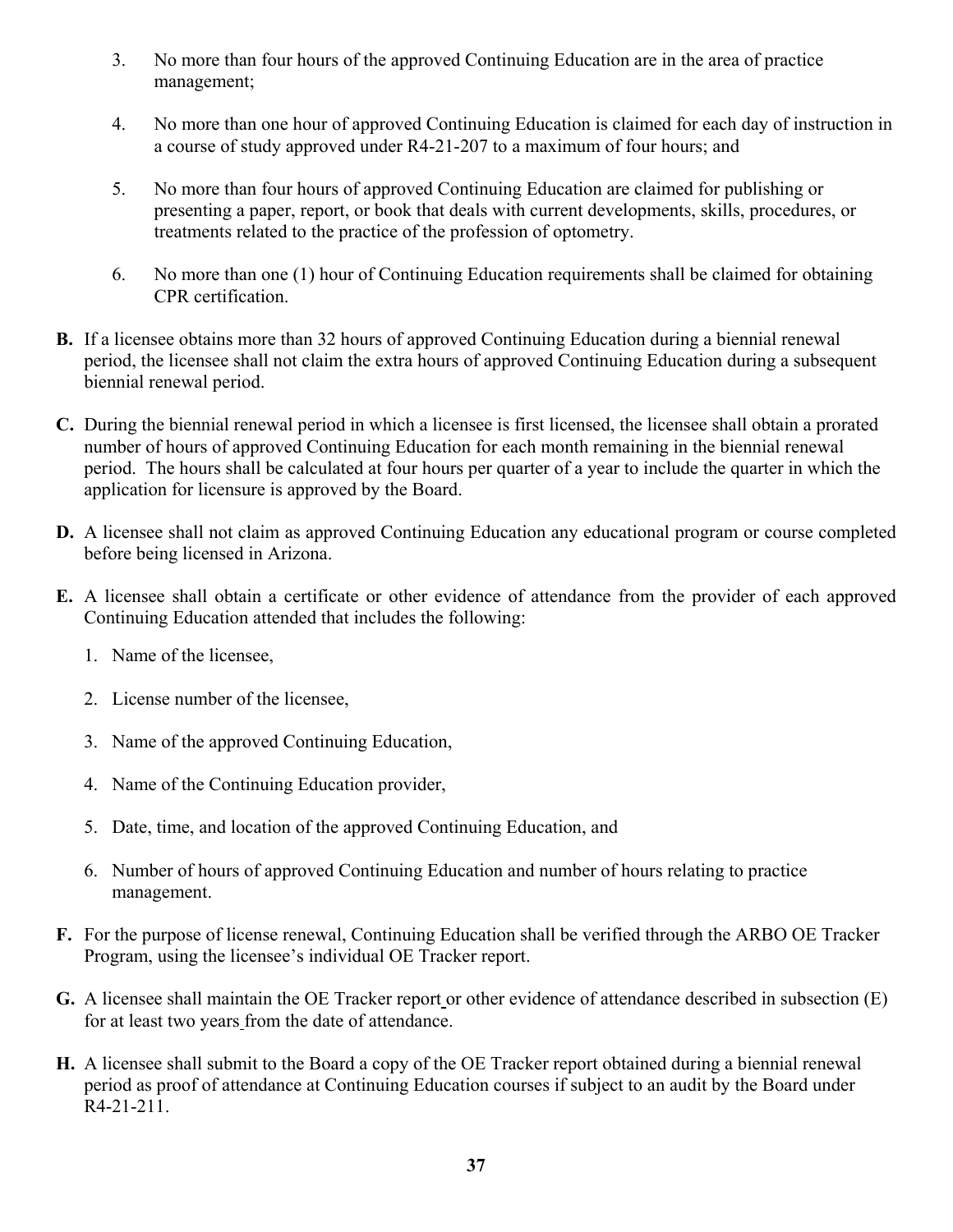#### **R4-21-210 Approval of Continuing Education**

- **A.** The Board approves the following as Continuing Education:
	- 1. An internship, residency, or fellowship attended at an educational institution with an accredited optometry program; and
	- 2. An educational program designed to provide understanding of current developments, procedures, or treatments, or improve skills related to the practice of the profession of optometry and:
		- a. Provided by an educational institution with an accredited optometry program; or
		- b. Sponsored or approved by the Association of Schools and Colleges of Optometry, The Council on Optometric Practitioner Education, or a local, regional, or national optometric association.
- **B.** To obtain approval of a Continuing Education that is not approved under subsection (A), the provider of the Continuing Education or a licensee shall, before providing or participating in the Continuing Education:
	- 1. Submit an application for approval, using a form that is available from the Board, and provide the following information:
		- a. Name of applicant,
		- b. Address and telephone number of applicant,
		- c. Provider of the Continuing Education,
		- d. Name and telephone number of a contact person with the Continuing Education provider,
		- e. Name of the Continuing Education,
		- f. Date and location of the Continuing Education,
		- g. Manner in which potential participants will be notified that the Continuing Education is available,
		- h. Number of hours of the Continuing Education and the number of hours that relate to practice management,
		- i. Name of instructor of the Continuing Education, and
		- j. Dated signature of the applicant;
	- 2. Submit a curriculum vitae for the instructor of the Continuing Education; and
	- 3. Submit a syllabus of the Continuing Education that identifies learning objectives, teaching methods, and content.
- **C.** The provider of an approved Continuing Education shall provide each participant with a certificate or other evidence of attendance that meets the standards at R4-21-209(E).
- **D.** The Board shall approve a Continuing Education if the application required under subsection (B) is submitted and the Board determines that the Continuing Education is designed to provide understanding of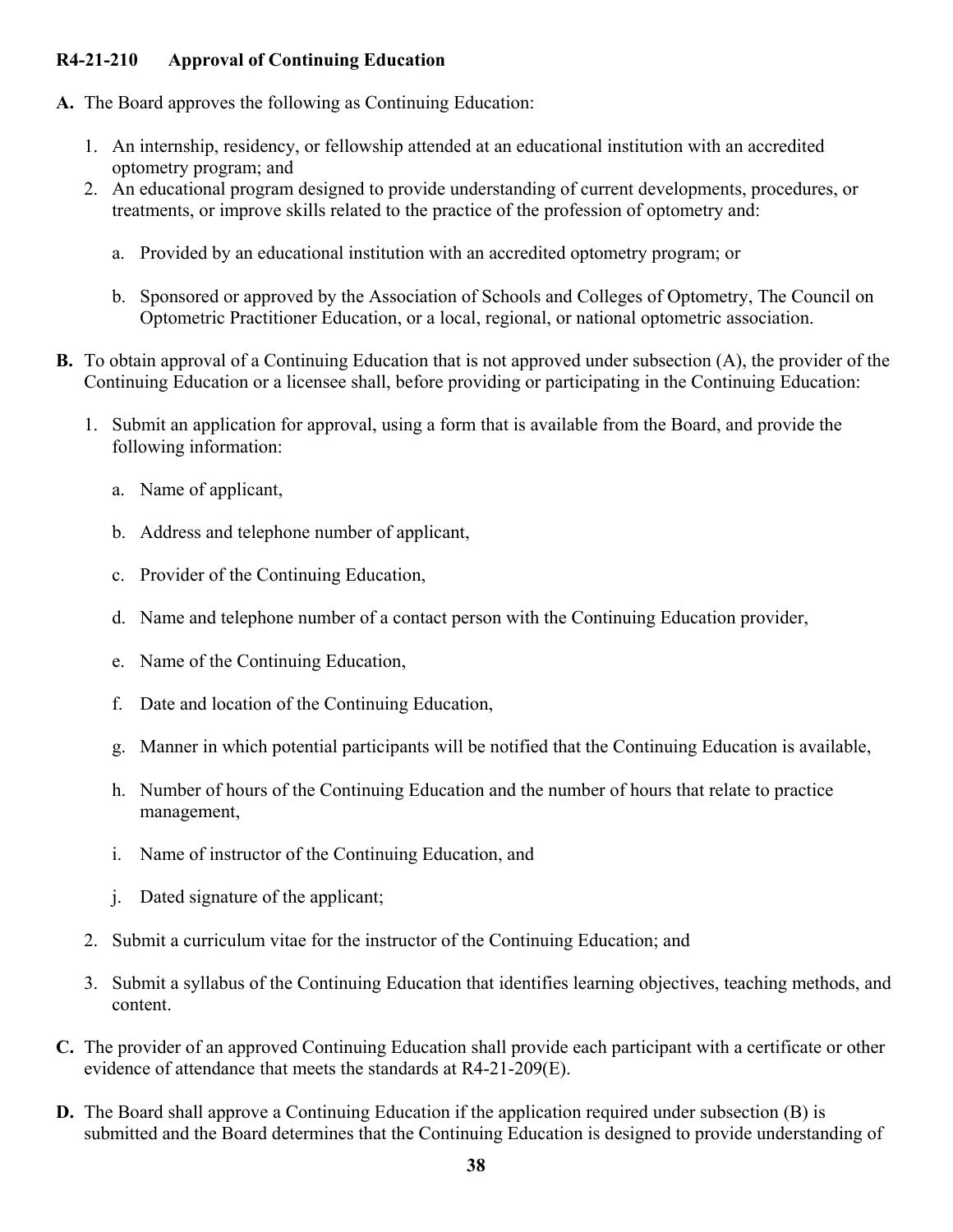current developments, procedures, or treatments, or improve skills related to the practice of the profession of optometry.

#### **R4-21-211 Audit of Compliance with Continuing Education Requirement**

- **A.** At the time of license renewal, the Board shall provide notice of an audit of Continuing Education records to a random sample of licensees. A licensee subject to a Continuing Education audit shall submit documentation that demonstrates compliance with the Continuing Education requirement at the same time the licensee submits the license renewal application form required under R4-21-205.
- **B.** To perform an audit, the Board shall use the information entered into the ARBO OE Tracker software to perform its audit. The Board shall consider a licensee's Continuing Education requirement met if the licensee has recorded the required number of Continuing Education credits into the OE tracker.
- **C.** At the time of license renewal, each licensee shall certify to the Board, through an OE Tracker report, completion of the Continuing Education required for license renewal. In the event that Continuing Education credits are not able to be recorded in the OE Tracker, a licensee may submit to the Board certificates of attendance for those hours only to meet the Continuing Education requirement. A licensee may not renew the license until required Continuing Education hours are submitted.

#### **R4-21-212 Waiver of or Extension of Time to Complete Continuing Education Requirement**

- **A.** To obtain a waiver of some or all of the hours of approved continuing education required during a biennial renewal period, a licensee shall submit a written request to the Board that:
	- 1. Specifies the number of hours of approved continuing education that the licensee requests the Board to waive; and
	- 2. Documents that the licensee suffered a serious or disabling illness or other good cause that prevented the licensee from complying with the continuing education requirement.
- **B.** The Board shall grant a waiver within seven days after receiving the request if the Board determines that the licensee demonstrated good cause.
- **C.** To obtain an extension of time to complete the continuing education requirement, a licensee shall submit to the Board a written request that includes the following:
	- 1. Ending date of the requested extension,
	- 2. Continuing education completed during the biennial renewal period and the documentation required under R4-21-209(E),
	- 3. Proof of registration for additional approved continuing education that is sufficient to enable the licensee to fulfill the continuing education requirement before the end of the requested extension, and
	- 4. Licensee's attestation that the continuing education obtained under the extension will be reported only to fulfill the current renewal requirement and will not be reported on a subsequent license renewal application.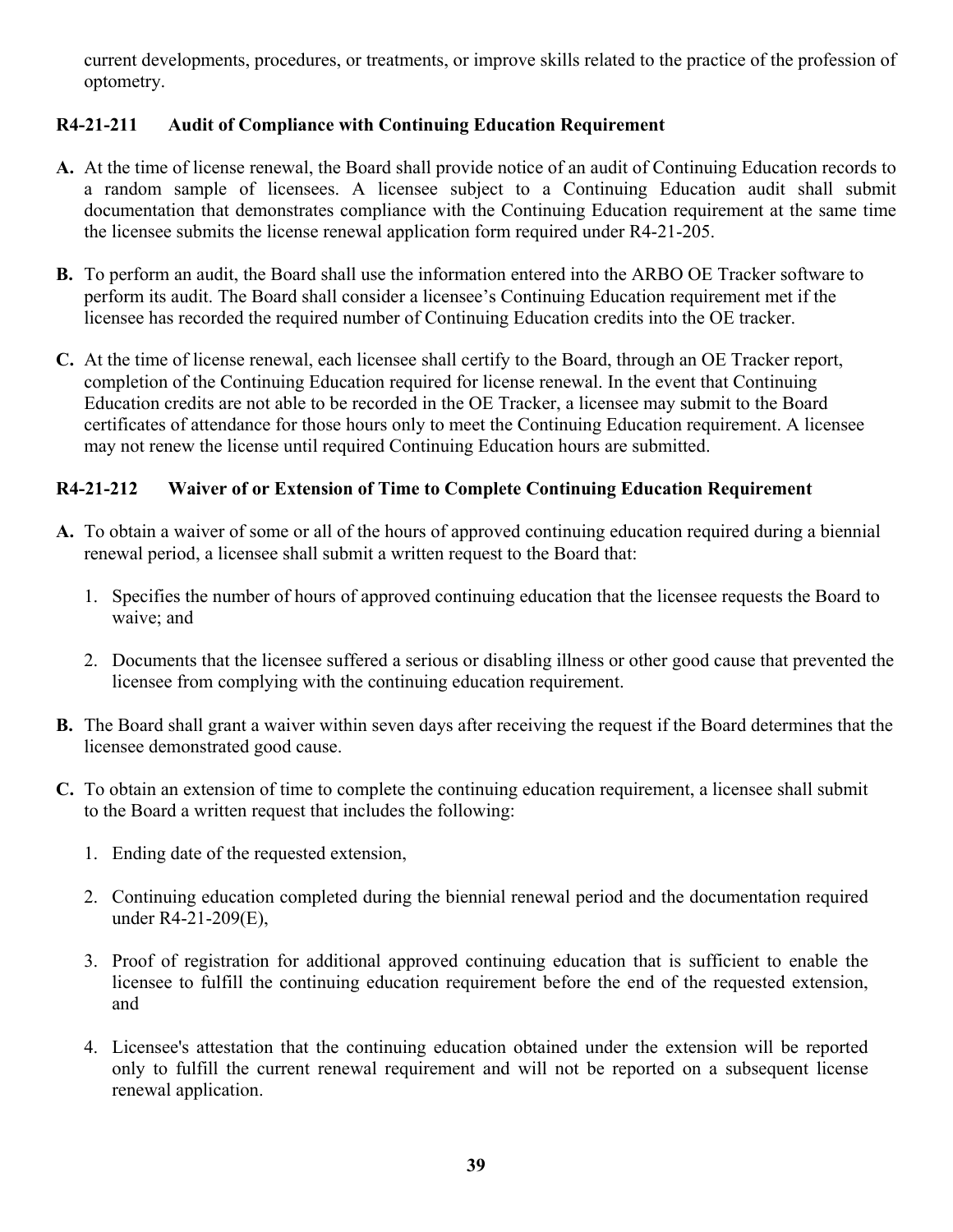- **D.** The Board shall grant an extension of time within seven days after receiving a request for an extension of time if the request:
	- 1. Specifies an ending date no later than four months after the date of license expiration, and
	- 2. Includes the required documentation and attestation.

#### **ARTICLE 3. STANDARDS; RECORDKEEPING; REHEARING OR REVIEW OF BOARD DECISION**

#### **R4-21-301 Display of License; Surrender of License**

- **A.** License display. A licensee shall display the Board-issued license at each location at which the licensee practices the profession of optometry and in a manner that makes the license visible to the public.
- **B.** License surrender. Upon order by the Board, a licensee shall surrender to the Board all copies of the license and, if applicable, certificate of special qualification issued to the licensee.

#### **R4-21-302 Advertising**

- **A.** A licensee shall not knowingly make, publish, or use an advertisement that contains a false, fraudulent, deceptive, or misleading representation.
- **B.** A licensee may advertise that the licensee has a practice limited in some way if the licensee does not use the term "specialist" or any derivative of the term "specialist."
- **C.** A licensee shall ensure that the content of an advertisement or directory that includes the name and address of the licensee is accurate.
- **D.** An advertisement for health care services that includes a licensee's name shall identify the title and type of license the licensee holds.

#### **R4-21-303 Affirmative Disclosures Required**

- **A.** A licensee shall ensure that an advertisement for or by the licensee clearly indicates within the advertisement:
	- 1. Whether spectacle lenses or contact lenses advertised are single vision, multi-focal, or other;
	- 2. Whether the price advertised for spectacles includes both the frame and lenses;
	- 3. Whether the price advertised includes an eye examination;
	- 4. Whether the price advertised for contact lenses includes all dispensing fees, follow-up care, and a contact lens accessory kit, and, if an accessory kit is included, the specific features of the kit;
	- 5. Whether restrictions are imposed upon delivery, if delivery time is advertised;
	- 6. The refund policy if refunds are advertised; and
	- 7. A statement that other restrictions apply if there are other restrictions.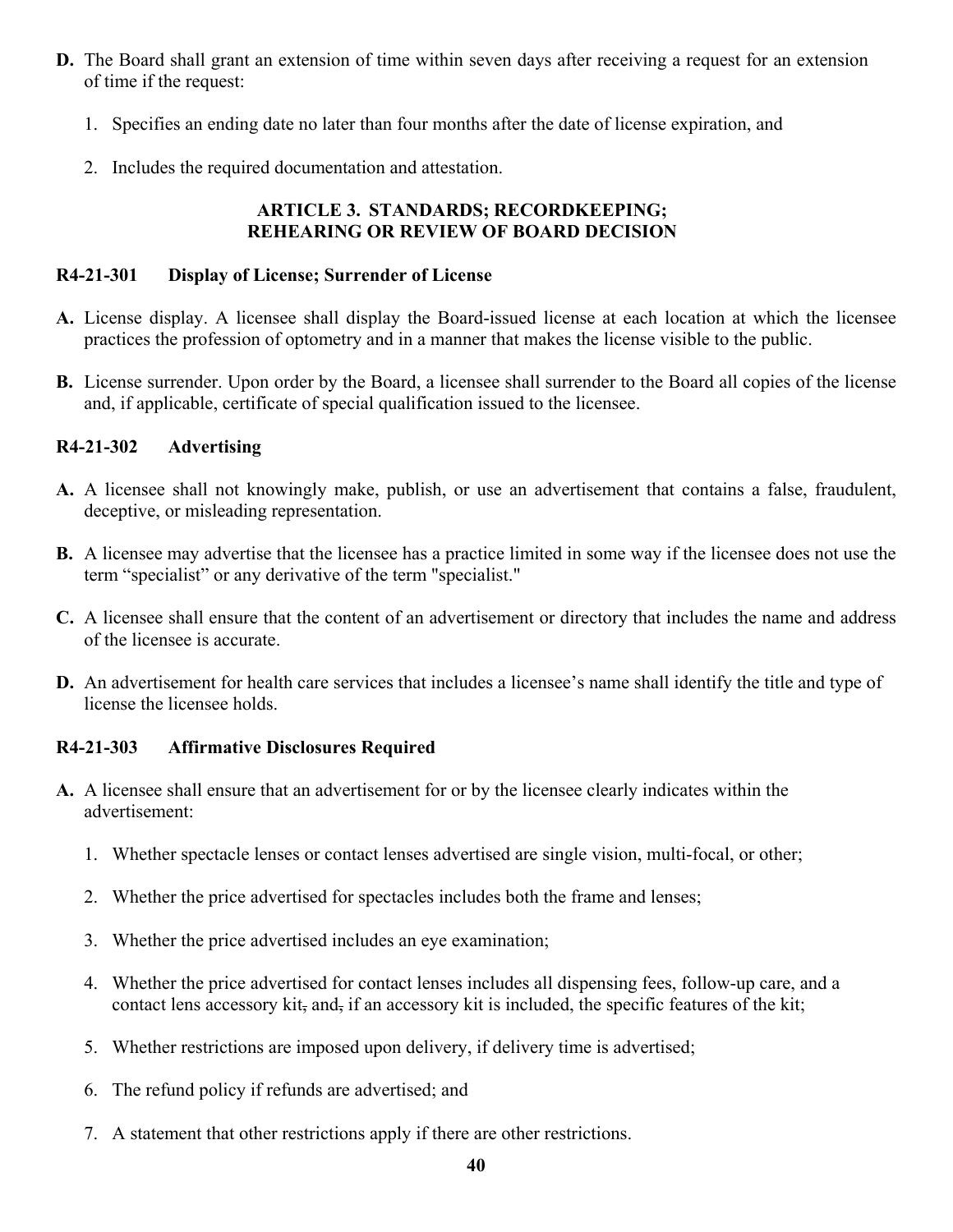- **B.** A licensee shall inform a patient of all professional fees before providing treatment.
- **C.** A licensee who refers a patient to a facility in which the licensee or a member of the licensee's family has an ownership or employment interest shall advise the patient of the interest at the time of referral.
- **D.** A licensee who charges a patient a fee for a warranty or a service or ophthalmic-goods-replacement agreement, shall:
	- 1. Give the patient a written copy of the warranty or service or ophthalmic-goods-replacement agreement;
	- 2. Ensure that the warranty or service or ophthalmic-goods-replacement agreement explains the coverage included and any limitation;
	- 3. Document compliance with subsection (D)(1) by making a written entry on the patient's record; and
	- 4. Place a copy of the warranty or service or ophthalmic-goods-replacement agreement, signed by the patient, in the patient's record.

#### **R4-21-304 Vision Examination Standards**

A licensee shall conduct an eye examination in accordance with the standards of care prevalent in the community and consistent with current industry practice.

#### **R4-21-305 Recordkeeping**

- **A.** A licensee shall create and maintain a complete and legible record of each examination including all findings. A licensee shall ensure that a patient record is maintained for at least six years after the licensee's last contact with the patient and includes:
	- 1. Patient's name and contact information;
	- 2. Date on which an entry is made in the patient's record;
	- 3. Identification of the person making the entry in the patient's record;
	- 4. Complete health history;
	- 5. Visual acuity of each eye: entering and best corrected;
	- 6. Ocular health examination;
	- 7. Assessment of intraocular and extra-ocular muscle function;
	- 8. Objective or subjective refraction of the eyes;
	- 9. Diagnosis, treatment, and disposition;
	- 10. Type and dosage of each use of a pharmaceutical agent;
	- 11. Final optometric prescription given, if any;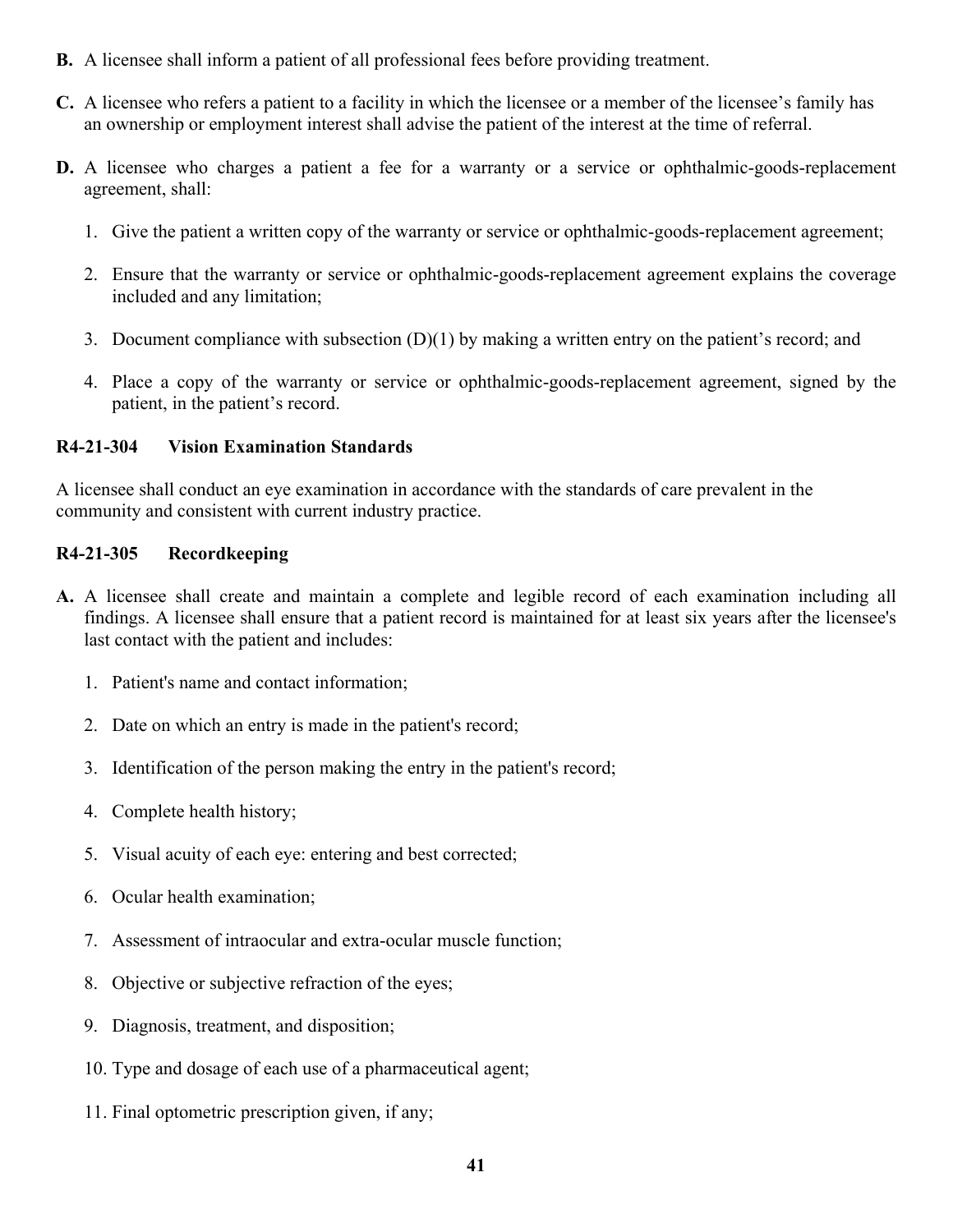12. Corrective procedure program prescribed, if any; and

13. Signature of licensee providing diagnosis, treatment, and disposition.

- **B.** A licensee may create and maintain any record required under A.R.S. Title 32, Chapter 16 or this Chapter in electronic format. A licensee may convert any record maintained under A.R.S. Title 32, Chapter 16 or this Chapter to electronic format. A licensee who converts a record to electronic format shall ensure that the record contains all the information required under A.R.S. Title 32, Chapter 16 and this Chapter.
- **C.** A licensee who discontinues practice for any reason shall arrange for a patient's record to be available to the patient for six years from the date the licensee discontinues practice. Before discontinuing practice, a licensee shall notify the Board of the location at which patient records from the practice will be maintained.
- **D.** A licensee who acquires the patient records of a licensee who discontinued practice, either with or without succeeding to the practice of the other licensee, shall ensure that the records are available to the patients for six years after the licensee from whom the records were acquired discontinued practice.
- **E.** A licensee shall provide a tangible or electronic copy of a patient's record within five business days after receiving a written request from the patient. The licensee shall provide the copy to any person designated by the patient. The licensee may charge a fee to cover the costs of providing the copy. The licensee shall maintain a record of providing the copy for six years.
- **F.** Regardless of the form in which a licensee creates and maintains patient records, the licensee shall comply with all laws regarding security, confidentiality, maintenance and release of the records.

#### **R4-21-306 Optometric Prescription Standards; Release to Patients**

- **A.** When a licensee completes an eye examination and generates an optometric prescription, the licensee shall provide the patient with a copy of the optometric prescription without charging a fee other than the examination fee.
- **B.** A licensee shall ensure that an optometric prescription written by the licensee includes:
	- 1. For ophthalmic lenses other than contact lenses:
		- a. Name of the patient;
		- b. Refractive power of the lenses;
		- c. Printed name, office address, telephone number, and signature of the licensee; and
		- d. Date of the examination and expiration date of the prescription;
	- 2. For contact lenses, including plano lenses:
		- a. Name of the patient;
		- b. For a patient who has not completed a trial period appropriate under the circumstances and desires to have a prescription, the information required for the patient to purchase trial lenses at another optical establishment or location;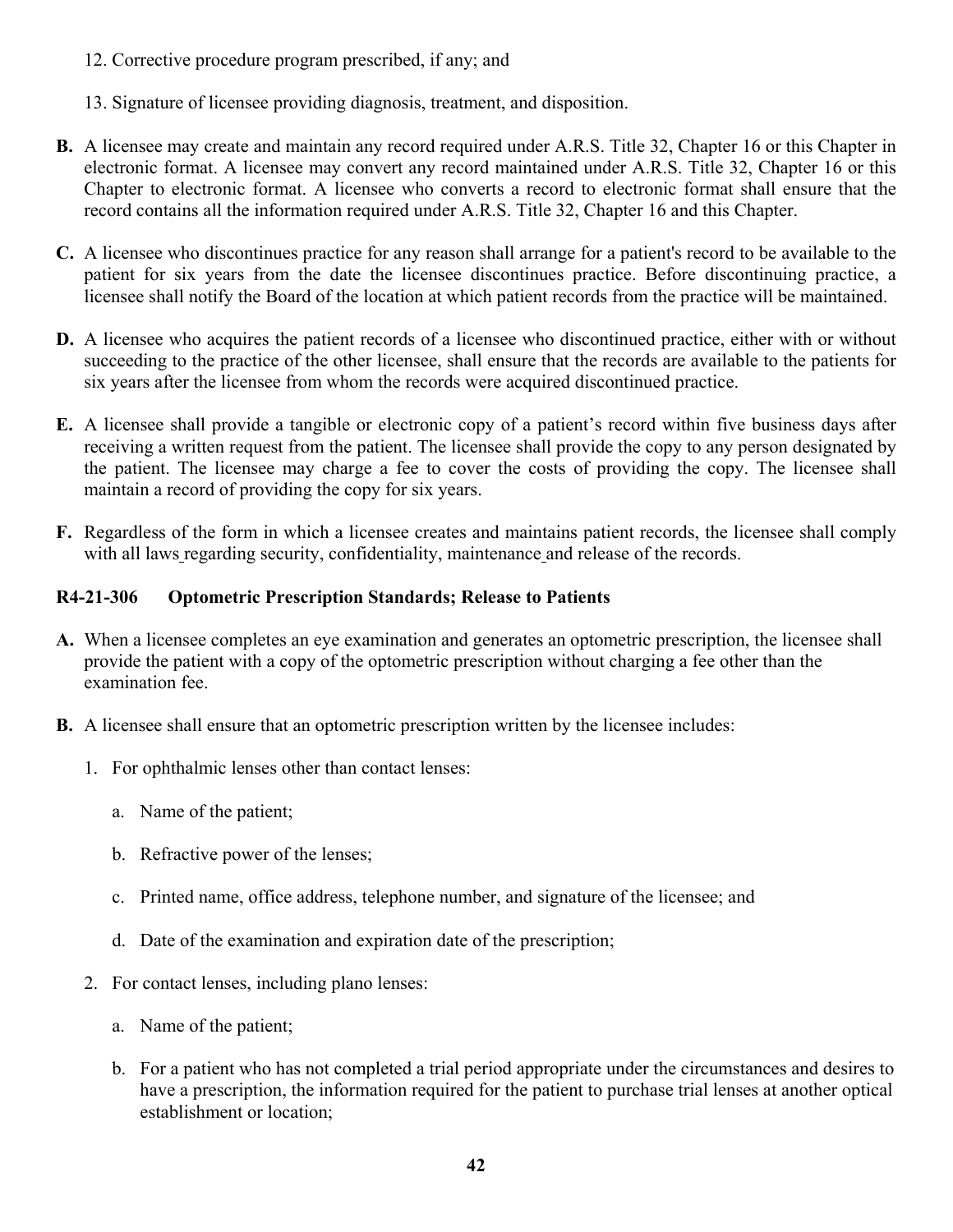- c. For a patient who has completed a trial period appropriate under the circumstances for the lenses prescribed, all information necessary to reproduce the contact lenses accurately;
- d. Printed name, office address, telephone number, license number, and signature of the licensee;
- e. Date of the examination and the issue and expiration date of the prescription; and
- f. Information regarding the prescribed contact lenses:
	- i. Refractive power;
	- ii. Base curve or other appropriate designation;
	- iii. Diameter, if appropriate;
	- iv. Tint, if applicable;
	- v. Material, manufacturer, or both; and
	- vi. In the case of private-label contact lenses, manufacturer, trade name, and, if applicable, trade name of equivalent brand name; and
- 3. For pharmaceutical agents:
	- a. Name and address of the patient;
	- b. Date the prescription is issued;
	- c. Name, strength, and quantity of the pharmaceutical agent prescribed;
	- d. Directions for use of the pharmaceutical agent prescribed;
	- e. Name, office address, and telephone number of the prescribing licensee;
	- f. When prescribing controlled substances, the DEA number of the prescribing licensee;
	- g. Two adjacent signature lines with the following printed words:
		- i. "Dispense as written" under the left signature line, and
		- ii. "Substitution permissible" under the right signature line; and
	- h. Original signature of the prescribing licensee on one of the signature lines; and
- 4. Additional information that the licensee considers necessary.
- **C.** A licensee who dispenses or directs the dispensing of ophthalmic materials shall ensure that a prescription is filled accurately.
- **D.** A licensee shall be available to verify that a prescription written by the licensee but filled by another provider of ophthalmic goods is accurately filled. The licensee may charge a fee for verifying the accuracy or quality of ophthalmic goods dispensed by another provider.
- **E.** A licensee shall not:

 (a) Require purchase of contact lenses from the prescriber or from another person as a condition of providing a copy of the prescription;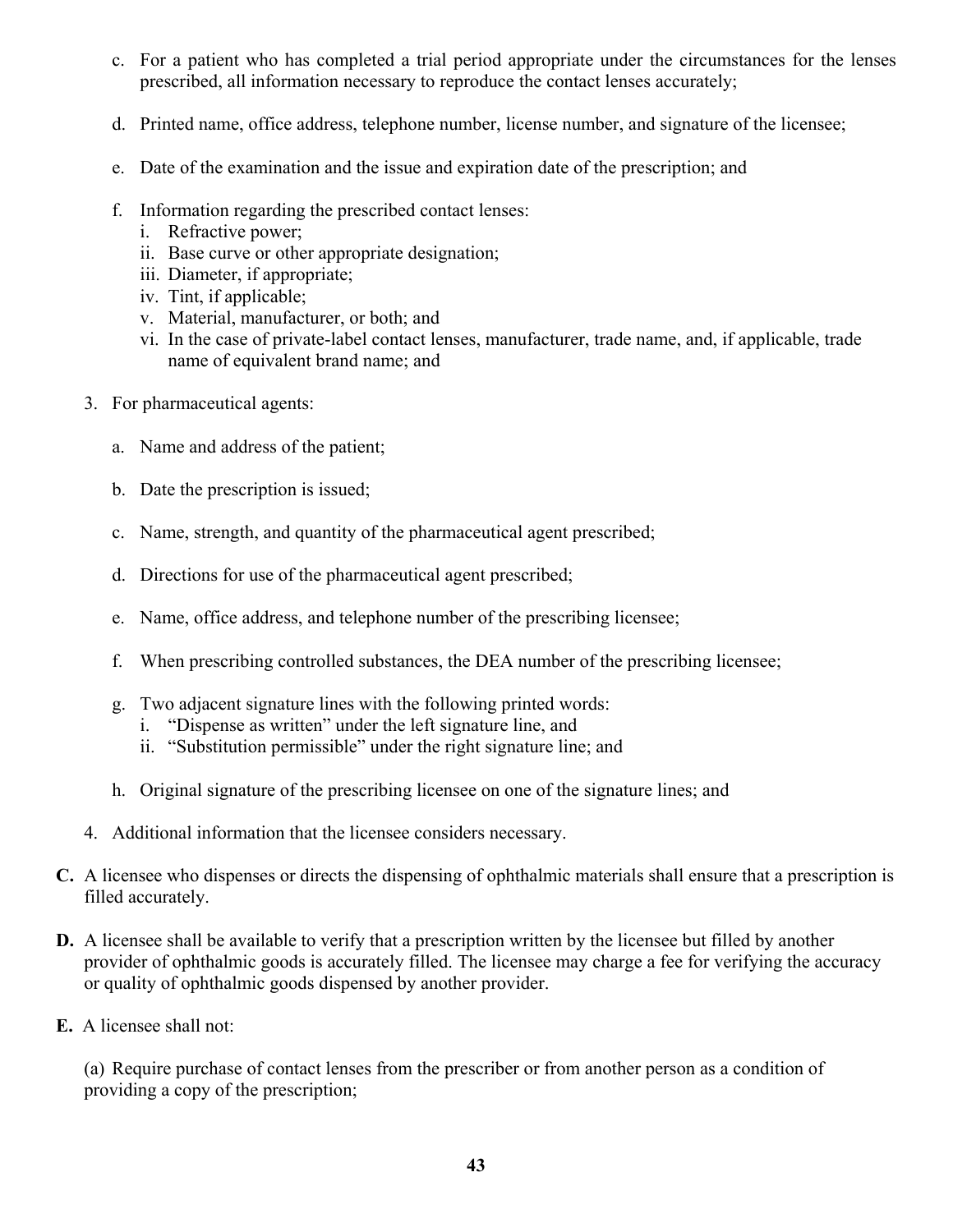(b) Require a payment in addition to, or as part of, the fee for an eye examination, fitting, and evaluation as a condition of providing a copy of a prescription or verification of a prescription;

(c) Require the patient to sign a waiver or release as a condition of verifying or releasing a prescription.

#### **R4-21-307 Vision Rehabilitation**

- **A.** A licensee may use any objective or subjective method other than surgery to diagnose or treat any visual, muscular, neurological, or anatomical anomaly of the eye.
- **B.** A licensee may use any instrument or device to train the visual system or correct any abnormal condition of the eye.

#### **R4-21-308 Anaphylactic-related Supplies**

- **A.** If a patient to whom a licensee administers a pharmaceutical agent experiences an anaphylactic reaction, the licensee may, as provided by A.R.S. § 32-1706(F), use injectable epinephrine to counteract the anaphylactic reaction.
- **B.** A licensee who maintains injectable epinephrine at the licensee's practice location shall also maintain the following medically necessary supportive equipment and supplies:
	- 1. Diphenhydramine in injectable, capsule or tablet, and syrup forms;
	- 2. Syringes for injecting diphenhydramine;
	- 3. Wristwatch with a second hand;
	- 4. Sphygmomanometer with both adult and extra-large cuffs;
	- 5. Stethoscope;
	- 6. Adult-size pocket mask with one-way valve;
	- 7. Tongue depressors; and
	- 8. Telephone.

#### **R4-21-309 Rehearing or Review of Board Decision**

- **A.** The Board shall provide for a rehearing and review of its decisions under A.R.S. Title 41, Chapter 6, Article 10 and the rules established by the Office of Administrative Hearings.
- **B.** Except as provided in subsection (H), a party is required to file a motion for rehearing or review of a decision of the Board to exhaust the party's administrative remedies.
- **C.** A party may amend a motion for rehearing or review at any time before the Board rules on the motion.
- **D.** The Board may grant a rehearing or review for any of the following reasons materially affecting a party's rights: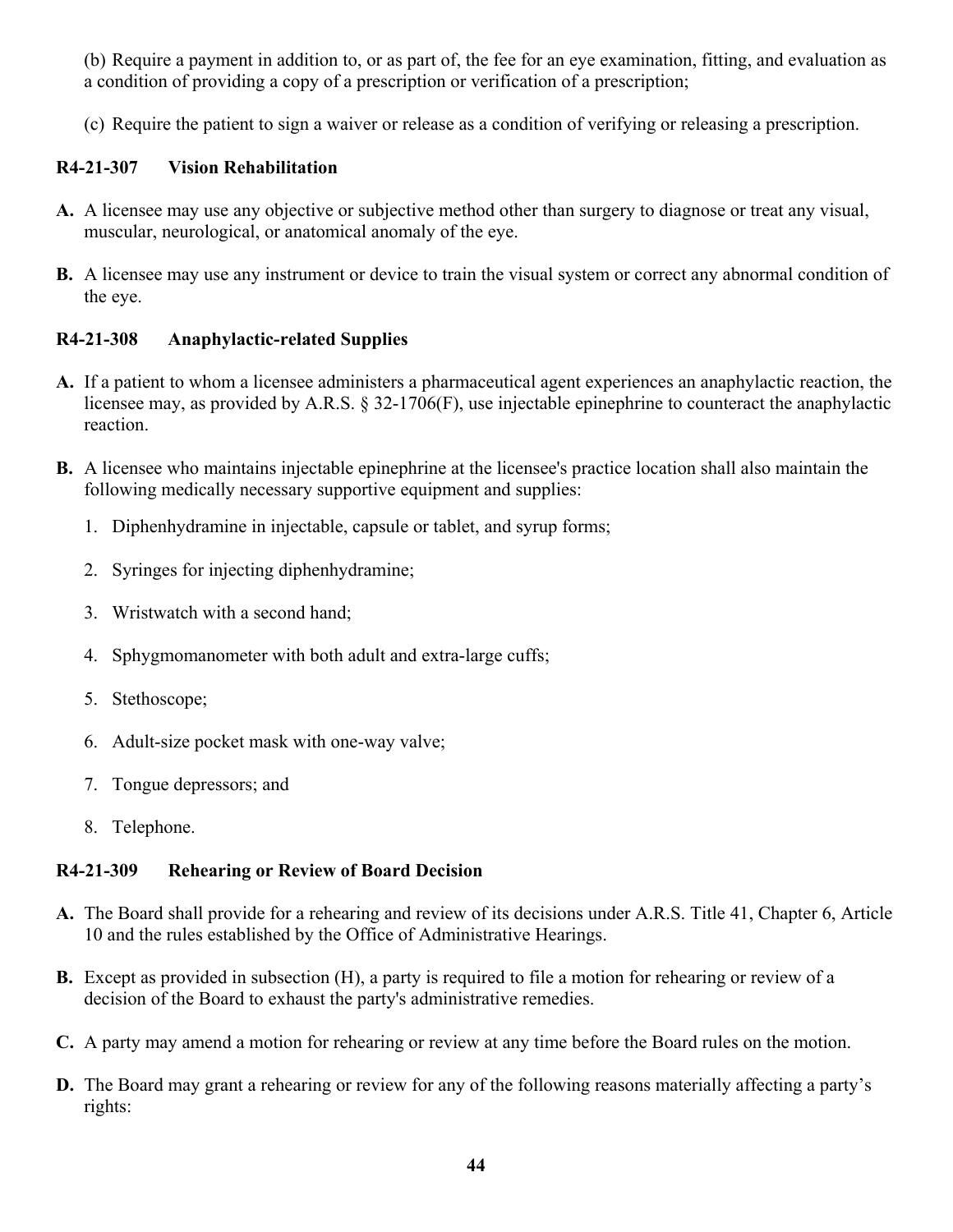- 1. Irregularity in the proceedings of the Board or any order or abuse of discretion that deprived the moving party of a fair hearing;
- 2. Misconduct of the Board, its staff, or the administrative law judge;
- 3. Accident or surprise that could not have been prevented by ordinary prudence;
- 4. Newly discovered material evidence that could not, with reasonable diligence, have been discovered and produced at the hearing;
- 5. Excessive or insufficient penalties;
- 6. Error in the admission or rejection of evidence or other errors of law occurring at the hearing or in the course of the proceedings; and
- 7. The findings of fact or decision is not justified by the evidence or is contrary to law.
- **E.** The Board may affirm or modify a decision or grant a rehearing or review to all or some of the parties on all or some of the issues for any of the reasons listed in subsection (D). An order modifying a decision or granting a rehearing or review shall specify with particularity the grounds for the order. If a rehearing or review is granted, the rehearing or review shall cover only the matters specified in the order.
- **F.** Not later than 30 days after the date of a decision and after giving the parties notice and an opportunity to be heard, the Board may, on its own initiative, order a rehearing or review of its decision for any reason it might have granted a rehearing or review on motion of a party. The Board may grant a motion for rehearing or review, timely served, for a reason not stated in the motion. An order granting a rehearing or review shall specify with particularity the grounds on which the rehearing or review is granted.
- **G.** When a motion for rehearing is based upon affidavits, they shall be served with the motion. An opposing party may, within 15 days after service, serve opposing affidavits. This period may be extended by the Board for a maximum of 20 days for good cause or by written stipulation of the parties. Reply affidavits may be permitted.
- **H.** If, in a particular decision, the Board makes a specific finding that the immediate effectiveness of the decision is necessary for preservation of the public peace, health, or safety and that a rehearing or review of the decision is impracticable, unnecessary, or contrary to the public interest, the Board may issue the decision as a final decision without opportunity for a rehearing or review.

#### **32-3201 Definitions**

#### **OTHER RELATED STATUTES:**

In this chapter, unless the context otherwise requires:

- 1. "Health profession regulatory board" means any board that regulates one or more health professionals in this state.
- 2. "Health professional" means a person who is certified or licensed pursuant to chapter 7, 8, 11, 13, 14, 15, 15.1, 16, 17, 18, 19, 19.1, 21, 25, 28, 29, 33, 34, 35, 39, 41 or 42 of this title, title 36, chapter 4, article 6, title 36, chapter 6, article 7 or title 36, chapter 17.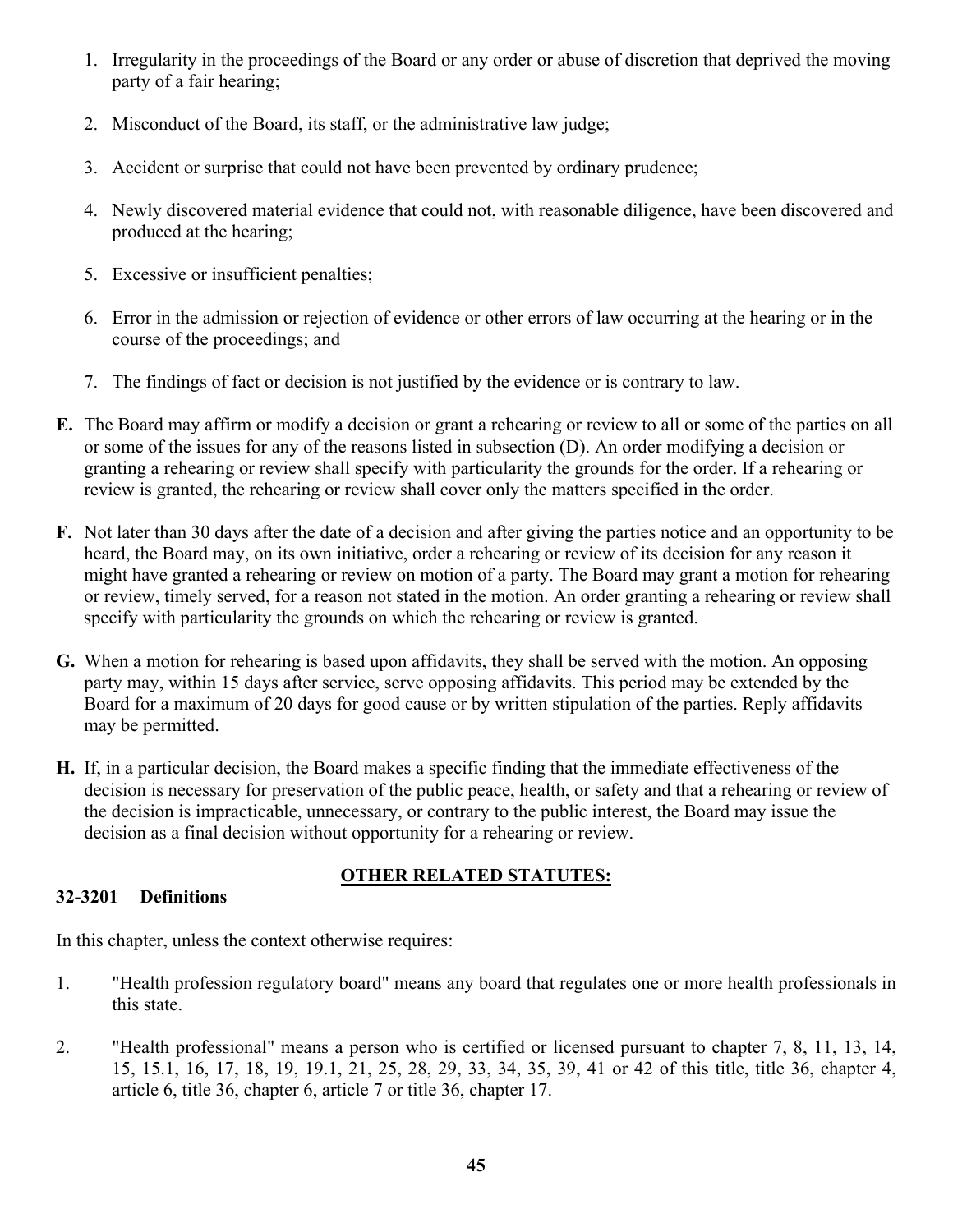3. "Medical record" has the same meaning prescribed in section 12-2291 but does not include prescription orders.

#### **32-3202 License or certificate suspension**

The certificate or license of a health professional who does not renew the certificate or license as prescribed by statute and who has been advised in writing that an investigation is pending at the time the certificate or license is due to expire or terminate does not expire or terminate until the investigation is resolved. The license is suspended on the date it would otherwise expire or terminate and the health professional shall not practice in this state until the investigation is resolved. The certificate is suspended on the date it would otherwise expire or terminate and the health professional shall not practice as a certified health professional in this state until the investigation is resolved.

#### **32-3203 Malpractice claim investigation**

On receipt of a malpractice report and a copy of a malpractice complaint as provided in section 12-570, the health profession regulatory board shall initiate an investigation into the matter to determine if the licensee is in violation of the statutes or rules governing licensure.

#### **32-3204 Experimental diagnosis, therapy or treatment; implied consent; definition**

- A. Notwithstanding any provision of this title to the contrary, a health professional, within the scope of that person's profession, may use an experimental diagnosis, therapy or treatment on a patient who is unable to make or communicate health care decisions and who has an emergent life threatening condition if the requirements of 21 Code of Federal Regulations parts 50, 56, 312, 314, 601, 812 and 814 have been met.
- B. A health professional who performs an experimental diagnosis, therapy or treatment pursuant to this section is deemed to have obtained the patient's implied consent for the purposes of title 12, chapter 5.1, article 1.
- C. For purposes of this section, "experimental diagnosis" means the pharmaceuticals, devices and technology used to diagnose patients.

#### **32-3205 Board disciplinary action; voting requirements**

If a disciplinary action requires a vote of board members, a health profession regulatory board shall conduct that vote by roll call. The board shall maintain a record of each member's vote. This section does not prohibit a board from using a consent agenda.

#### **32-3206 Disciplinary action; information; disclosure**

- A. At least ten business days before a disciplinary interview or a hearing, if the board does not hold a disciplinary interview, the health profession regulatory board shall notify the health professional and, at that person's request, the board shall provide the health professional or the health professional's attorney with the information listed in this section. The board shall provide the following information:
	- 1. Any review conducted by an expert or consultant providing an evaluation of or opinion on the allegations.
	- 2. Any records on the patient obtained by the board from other health care providers.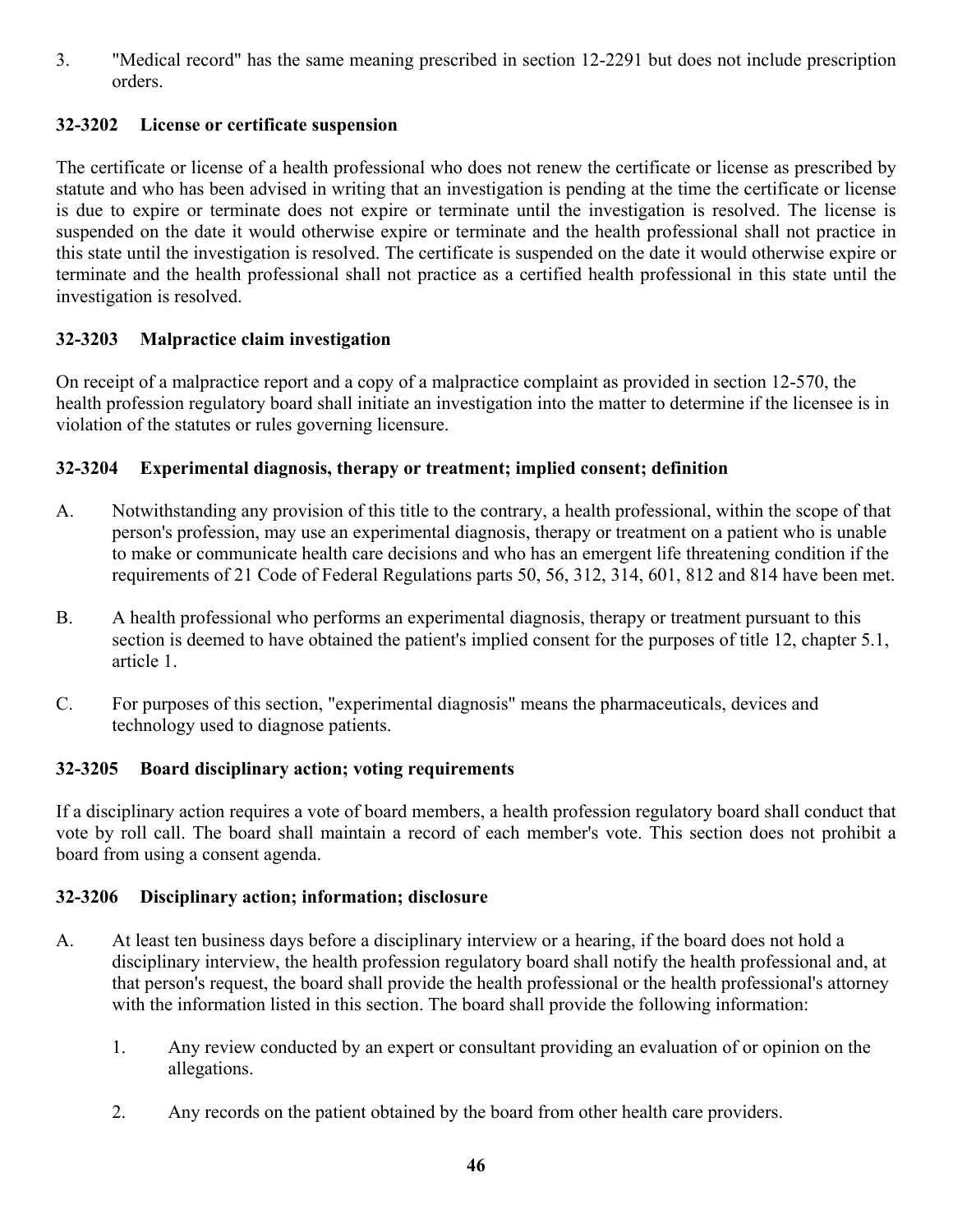- 3. The results of any evaluations or tests of the health professional conducted at the board's direction.
- 4. Any other factual information that the board will use in making its determination.
- B. A person who obtains information from the board pursuant to this section may not release it to any other person or entity or use it in any proceeding or action except the disciplinary interview and any administrative proceedings or appeals related to the disciplinary interview. A person who violates this subsection commits an act of unprofessional conduct.
- C. The board may charge the health professional or the health professional's attorney for the cost of providing the information received up to the fee for making a copy of each page as prescribed by section 12-284, subsection A.

#### **32-3207 Health professionals disease hazard; testing; petition; definition**

- A. A health professional may petition the court to allow for the testing of a patient or deceased person if there is probable cause to believe that in the course of that health professional's practice there was a significant exposure.
- B. The court shall hear the petition promptly. If the court finds that probable cause exists to believe that significant exposure occurred between the patient or deceased person and the health professional, the court shall order that either:
	- 1. The person who transferred blood or bodily fluids onto the health professional provide two specimens of blood for testing.
	- 2. If the person is deceased, the medical examiner draw two specimens of blood for testing.
- C. On written notice from the employer of the health professional, the medical examiner is authorized to draw two specimens of blood for testing during the autopsy or other examination of the deceased person's body. The medical examiner shall release the specimen to the employing agency or entity for testing only after the court issues its order pursuant to subsection B. If the court does not issue an order within thirty days after the medical examiner collects the specimen, the medical examiner shall destroy the specimen.
- D. Notice of the test results shall be provided as prescribed by the department of health services to the person tested, the health professional named in the petition and the health professional's employer. If the person is incarcerated or detained, the notice shall also be provided to the chief medical officer of the facility in which the person is incarcerated or detained.
- E. For the purposes of this section, "significant exposure" means contact of a person's ruptured or broken skin or mucous membranes with another person's blood or bodily fluid, other than tears, saliva or perspiration, of a magnitude that the centers for disease control of the United States public health service have epidemiologically demonstrated can result in the transmission of blood borne or bodily fluid carried diseases.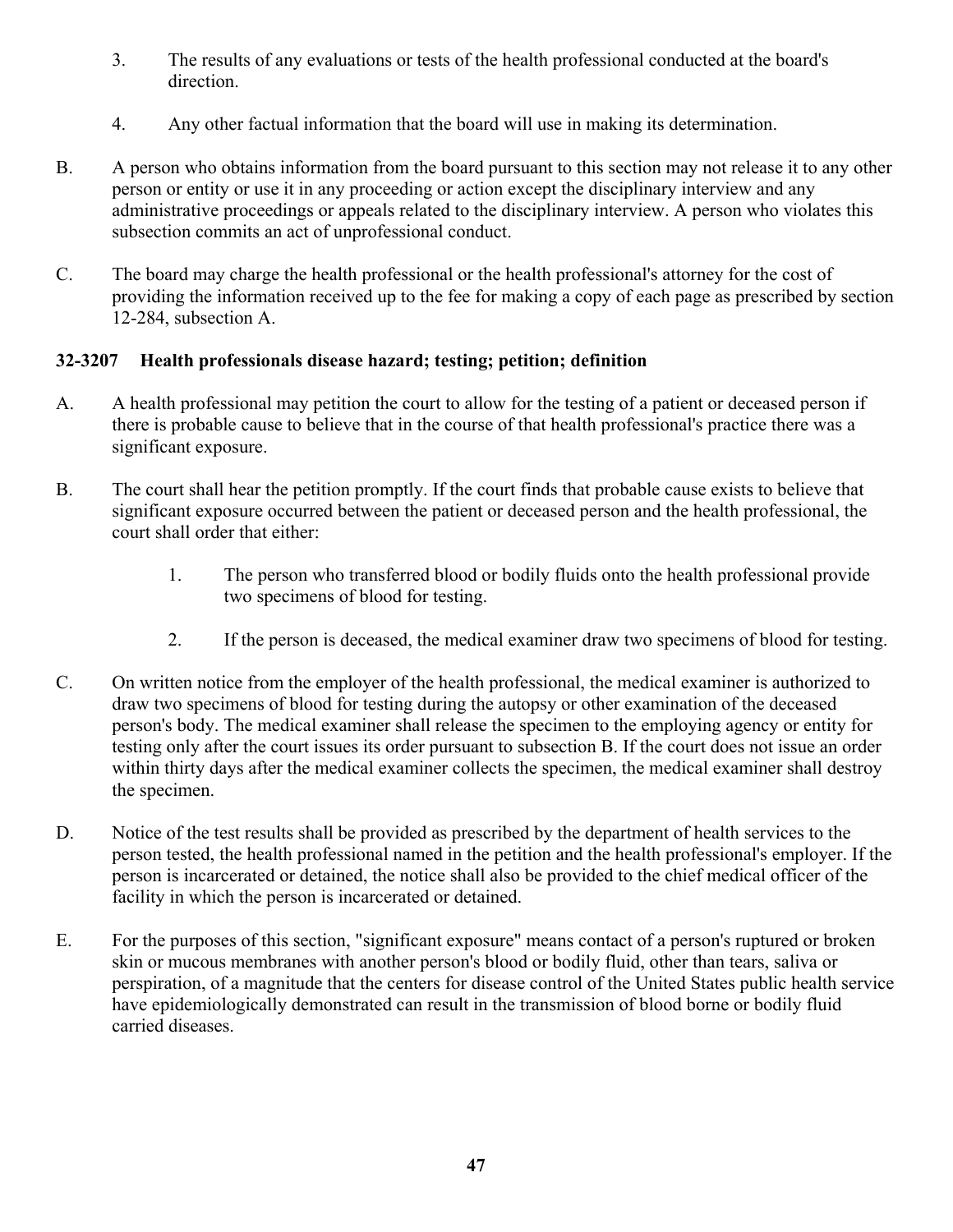#### **32-3208 Criminal charges; mandatory reporting requirements; civil penalty**

- A. A health professional who has been charged with a misdemeanor involving conduct that may affect patient safety or a felony after receiving or renewing a license or certificate must notify the health professional's regulatory board in writing within ten working days after the charge is filed.
- B. An applicant for licensure or certification as a health professional who has been charged with a misdemeanor involving conduct that may affect patient safety or a felony after submitting the application must notify the regulatory board in writing within ten working days after the charge is filed.
- C. On receipt of this information the regulatory board may conduct an investigation.
- D. A health professional who does not comply with the notification requirements of this section commits an act of unprofessional conduct. The health professional's regulatory board may impose a civil penalty of not more than one thousand dollars in addition to other disciplinary action it takes.
- E. The regulatory board may deny the application of an applicant who does not comply with the notification requirements of this section.
- F. On request a health profession regulatory board shall provide an applicant or health professional with a list of misdemeanors that the applicant or health professional must report.

#### **32-3209 Release of information; fees**

- A. On request of any person, a health profession regulatory board must provide the following information to that person:
	- 1. A copy of the minutes of any specified board meeting.
	- 2. A copy of a board action concerning a person regulated by the board.
	- 3. A copy of the final adjudication of a complaint against a person regulated by the board. For the purposes of this paragraph, final adjudication of a complaint does not include any complaint that was dismissed or terminated more than five years before the request was submitted.
	- 4. The name and primary practice address of a person regulated by the board.
- B. A health regulatory board may charge a fee for copies of any of the information in subsection A.

#### **32-3210 Billing for laboratory costs; unprofessional conduct; definition**

- A. It is an act of unprofessional conduct for a health professional to request a laboratory that provides anatomic pathology services at the health professional's orders to submit a bill for anatomic pathology services, whether occurring in this state or elsewhere, to any person or entity other than the following:
	- 1. The patient.
	- 2. The responsible insurer or other third party payor.
	- 3. The health care institution.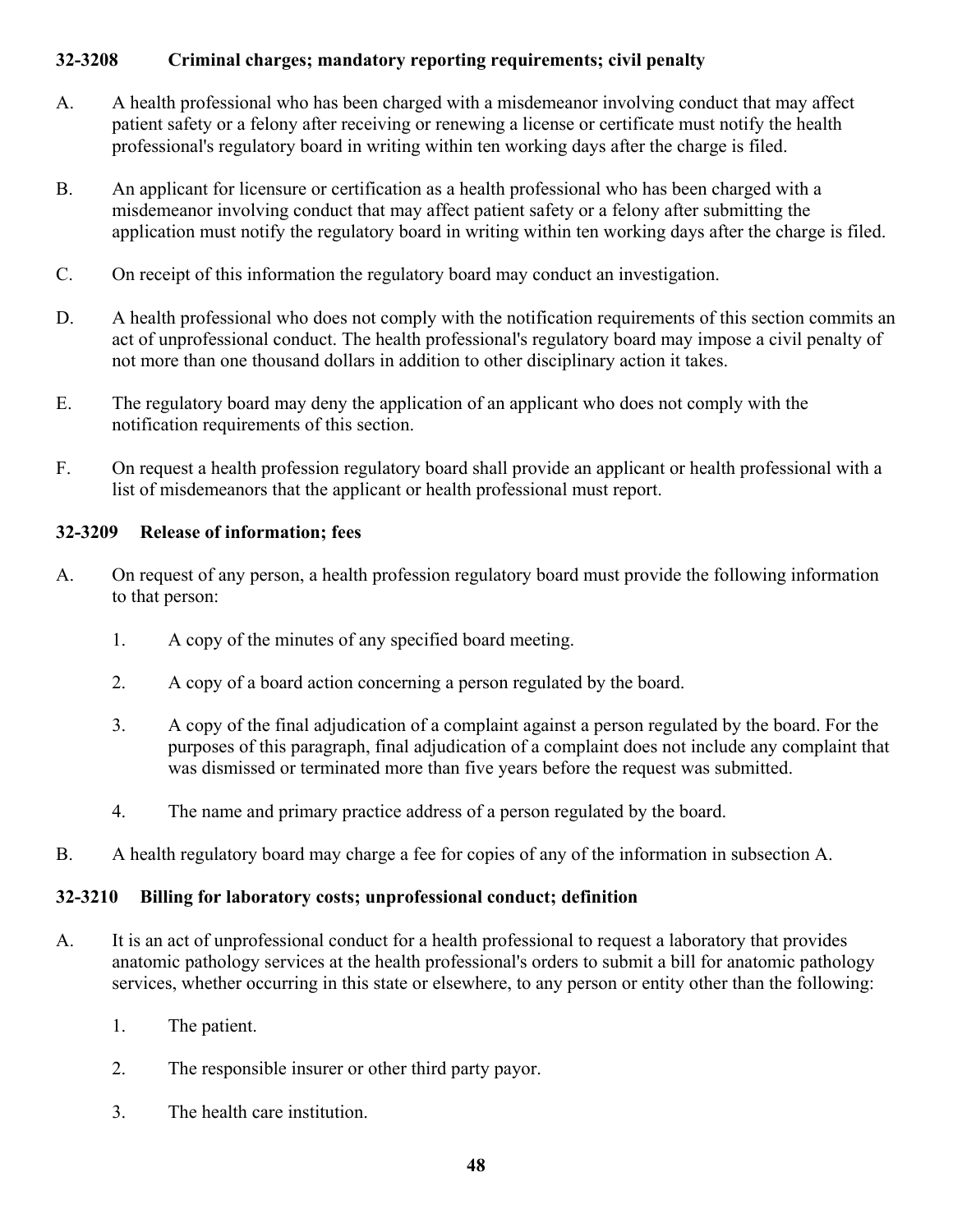- 4. A referring laboratory, excluding the laboratory of the health professional who ordered the test.
- 5. A governmental agency or the agency's public or private agent, agency or organization that is acting on behalf of the recipient of the services.
- B. For the purposes of this section, "anatomic pathology services" includes cytology services, molecular pathology services, hematopathology, histopathology, surgical pathology, and blood banking services performed by a pathologist. Anatomic pathology services does not include the collection, packaging and transportation of the specimen.

#### **32-3211 Medical records; protocol; unprofessional conduct; corrective action; exemptions**

- A. A health professional must prepare a written protocol for the secure storage, transfer and access of the medical records of the health professional's patients. At a minimum the protocol must specify:
	- 1. If the health professional terminates or sells the health professional's practice and the patient's medical records will not remain in the same physical location, the procedure by which the health professional shall notify each patient in a timely manner before the health professional terminates or sells the health professional's practice in order to inform the patient regarding the future location of the patient's medical records and how the patient can access those records.
	- 2. The procedure by which the health professional may dispose of unclaimed medical records after a specified period of time and after the health professional has made good faith efforts to contact the patient.
	- 3. How the health professional shall timely respond to requests from patients for copies of their medical records or to access their medical records.
- B. The protocol prescribed in subsection A of this section must comply with the relevant requirements of title 12, chapter 13, article 7.1 regarding medical records.
- C. A health professional shall indicate compliance with the requirements of this section on the health professional's application for relicensure in a manner prescribed by the health professional's regulatory board.
- D. A health professional who does not comply with this section commits an act of unprofessional conduct.
- E. In addition to taking disciplinary action against a health professional who does not comply with this section, the health professional's regulatory board may take corrective action regarding the proper storage, transfer and access of the medical records of the health professional's patients. For the purposes of this subsection, corrective action does not include taking possession or management of the medical records.
- F. For the purposes of this section, health professional does not include a veterinarian.
- G. This section does not apply to a health professional who is employed by a health care institution as defined in section 36-401 that is responsible for the maintenance of the medical records.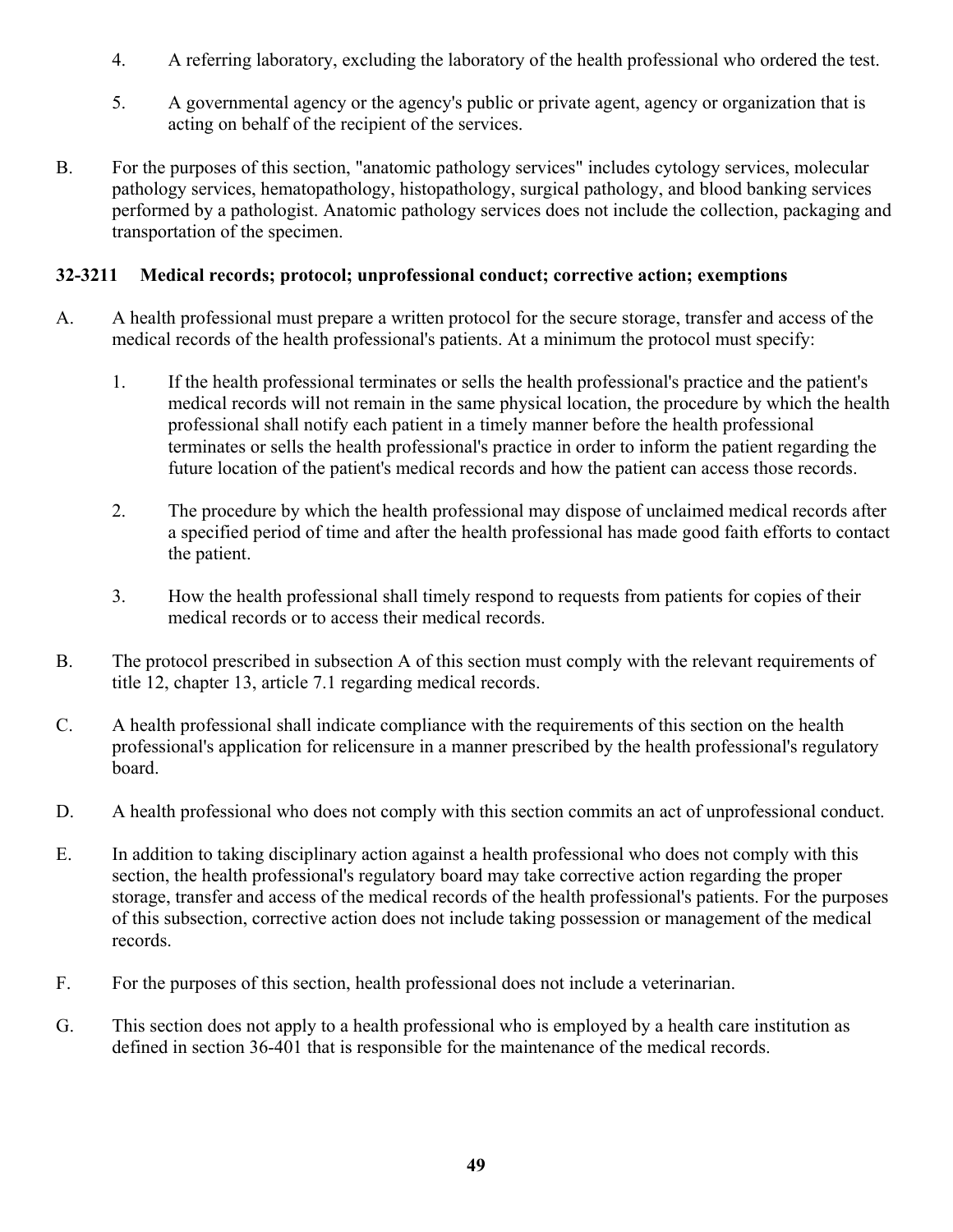#### **32-3213 Health professionals; disclosure; unprofessional conduct; definition**

- A. An advertisement for health care services that includes a health professional's name shall identify the title and type of license the health professional holds and under which the health professional is practicing.
- B. A health professional who violates this section commits an act of unprofessional conduct.
- C. For the purposes of this section, "advertisement" includes billboards, brochures, pamphlets, radio and television scripts, electronic media, printed telephone directories, telephone and direct mail solicitations and any other means of promotion intended to directly or indirectly induce any person to enter into an agreement for services with the health professional. Advertisement does not include materials that provide information about network providers and that are created by an entity regulated under title 20.

#### **32-3214 Board actions; records; website; compliance deadline**

- A. If a health profession regulatory board dismisses a complaint, the record of that complaint is available to that regulatory board and the public pursuant to section 39-121 but may not appear on the board's website. For the purposes of this subsection, "dismisses a complaint" means that a board does not issue a disciplinary or nondisciplinary order or action against a licensee or certificate holder.
- B. If a health profession regulatory board issues a nondisciplinary order or action against a licensee or certificate holder, the record of the nondisciplinary order or action is available to that board and the public pursuant to section 39-121, but may not appear on the board's website, except that a practice limitation or restriction, and documentation relating to that action, may appear on the board's website.
- C. If a health profession regulatory board maintains a website, the board must display on its website a statement that a person may obtain additional public records related to any licensee or certificate holder, including dismissed complaints and nondisciplinary actions and orders, by contacting the board directly.
- D. This section does not prohibit a health profession regulatory board from conducting its authorized duties in a public meeting.
- E. Subsections A and B of this section do not apply to meeting minutes and notices kept by the board in accordance with the public meeting requirements of title 38, chapter 3, article 3.1.
- F. A health profession regulatory board must comply with the requirements of this section on or before January 1, 2012.

#### **32-3215 Medical marijuana; unprofessional conduct; annual reports; identifying information**

- A. It is an act of unprofessional conduct for a health professional who is licensed pursuant to chapter 13, 14, 17 or 29 of this title to recommend medical marijuana pursuant to title 36, chapter 28.1 for other than a debilitating medical condition as defined in section 36-2801.
- B. The Arizona medical board, the Arizona board of osteopathic examiners in medicine and surgery, the naturopathic physicians medical board and the board of homeopathic and integrated medicine examiners shall each submit an annual report on or before November 15 to the governor, the president of the senate, the speaker of the house of representatives and the director of the department of health services that includes at least the following information: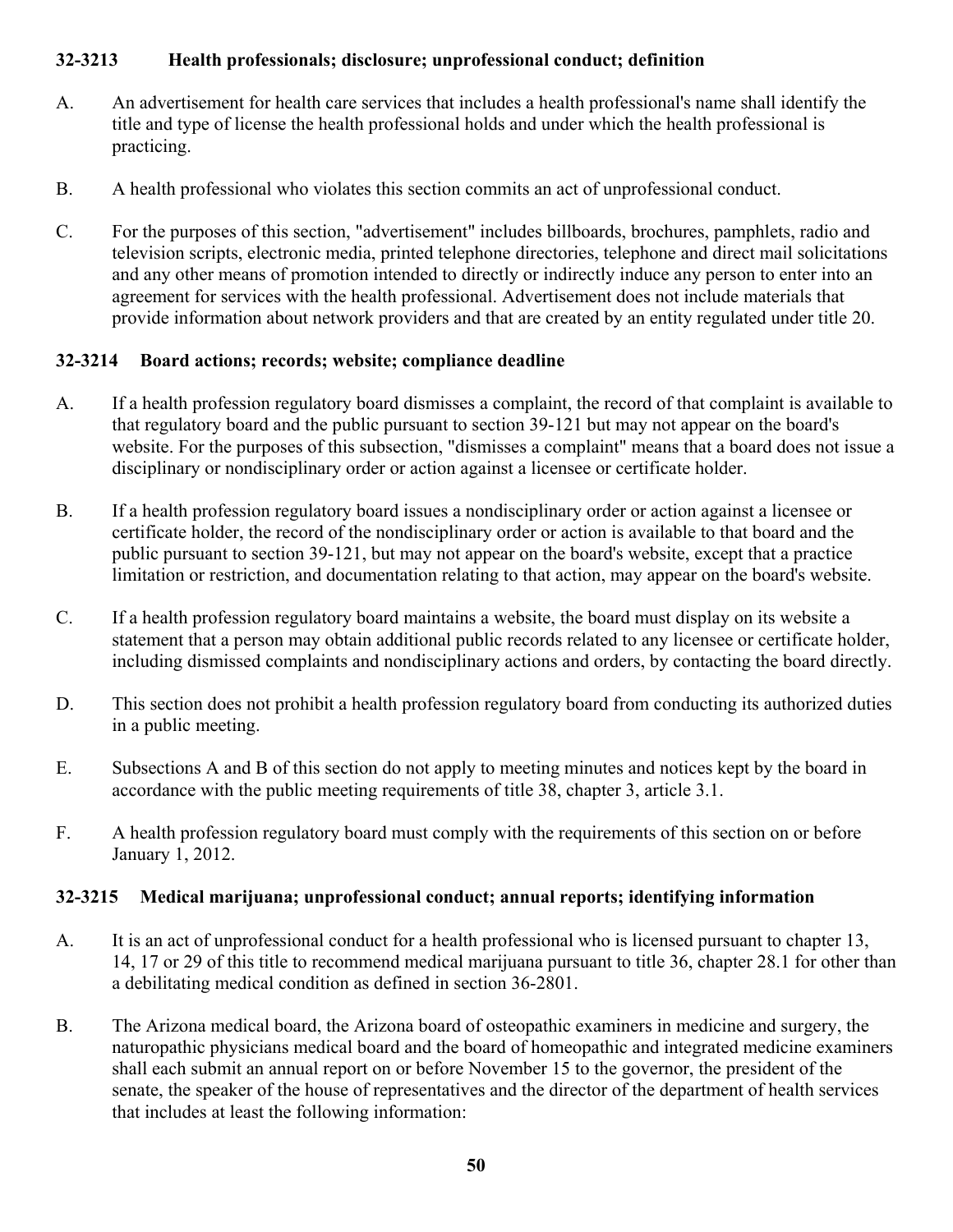- 1. The number of notifications received from the department of health services and from the public of suspected unprofessional conduct that relate to medical marijuana recommendations issued pursuant to title 36, chapter 28.1.
- 2. The number of investigations conducted as a result of information received pursuant to paragraph 1 and the outcome of those investigations.
- C. Annual reports filed pursuant to subsection B of this section shall not include identifying information about a physician.

#### **32-3216 Health care providers; charges; public availability; direct payment; notice; definitions**

#### **(Eff. 1/1/14. Rpld. 1/1/22) THIS STATUTE INCLUDES OPTOMETRISTS! (CHAPTER 16)**

- A. A health care provider must make available on request or online the direct pay price for at least the twenty-five most commonly provided services, if applicable, for the health care provider. The services may be identified by a common procedural terminology code or by a plain-English description. The direct pay prices must be updated at least annually and must be based on the services from a twelvemonth period that occurred within the eighteen-month period preceding the annual update. The direct pay price must be for the standard treatment provided for the service and may include the cost of treatment for complications or exceptional treatment. Health care providers who are owners or employees of a legal entity with fewer than three licensed health care providers are exempt from the requirements of this subsection.
- B. Subsection A of this section does not apply to emergency services.
- C. The health care services provided by health care providers in veterans administration facilities, health facilities on military bases, Indian health services hospitals and other Indian health service facilities, tribal owned clinics, the Arizona state hospital and any health care facility determined to be exempt pursuant to section 36-437, subsection D, are exempt from the requirements and provisions of this section.
- D. Subsection A of this section does not prevent a health care provider from offering either additional discounts or additional lawful health care services for an additional cost to a person or an employer paying directly.
- E. A health care provider is not required to report the direct pay prices to a government agency or department or to a government-authorized or government-created entity for review or filing. A government agency or department or government-authorized or government-created entity may not approve, disapprove or limit a health care provider's direct pay price for services. A government agency or department or government-authorized or government-created entity may not approve, disapprove or limit a health care provider's ability to change the published or posted direct pay price for services.
- F. A health care system may not punish a person or employer for paying directly for lawful health care services or a health care provider for accepting direct payment from a person or employer for lawful health care services.
- G. Except as provided in subsection J of this section, a health care provider who receives direct payment from a person or employer for a lawful health care service is deemed paid in full if the entire fee for the service is paid and shall not submit a claim for payment or reimbursement for the service to any health care system. This subsection does not prevent a health care provider from pursuing a health care lien for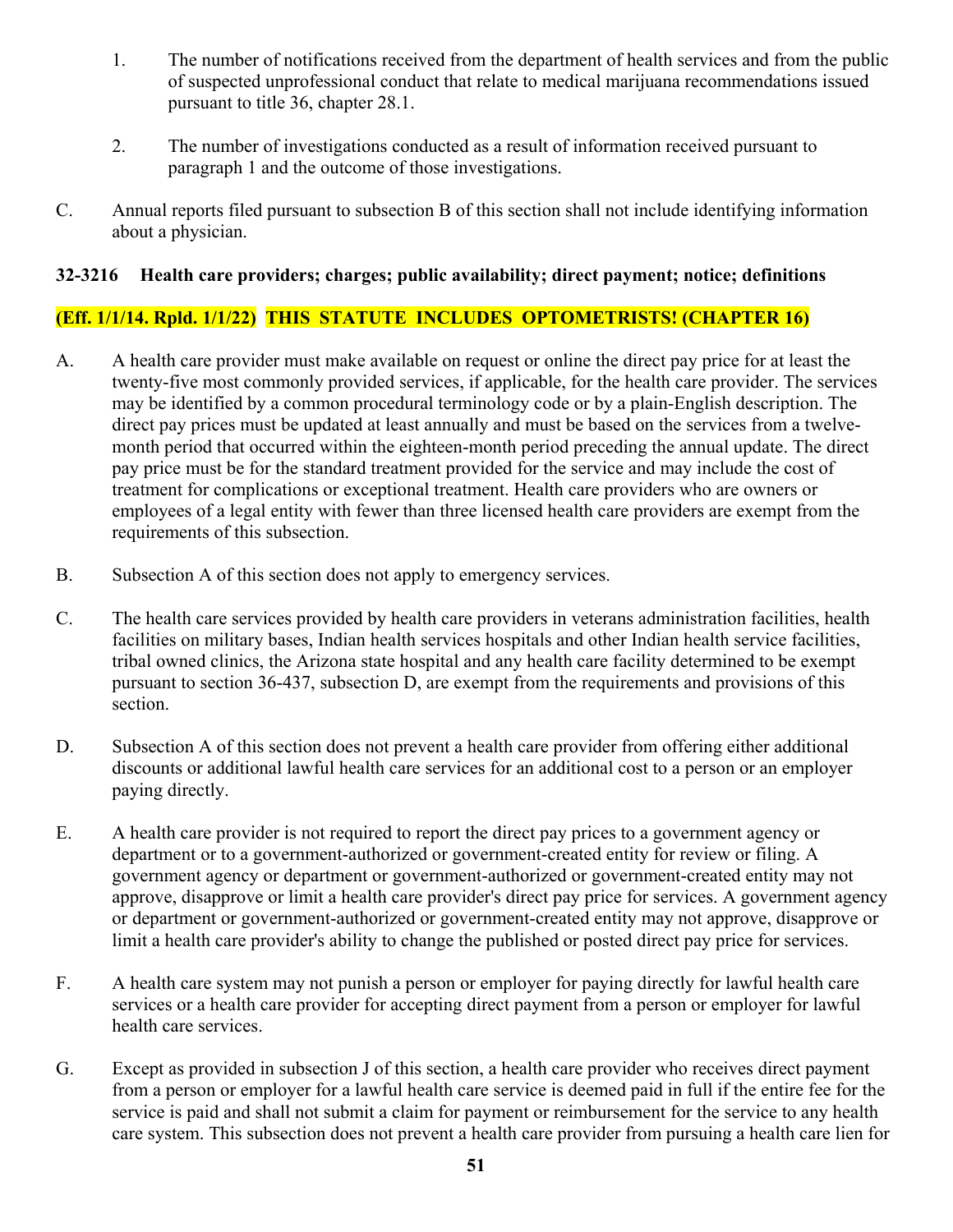customary charges pursuant to title 33. This subsection does not affect the ability of a health care provider to submit claims for the same service provided on other occasions to the same or a different person if no direct payment occurs. This subsection does not require a health care provider to refund or adjust any capitated payment, bundled payment or other form of prepayment or global payment made by a health care system to the health care provider for lawful health care services to be provided by the health care provider for the person who makes, or on whose behalf an employer makes, direct payment to the health care provider.

H. Before a health care provider who is contracted as a network provider for a health care system accepts direct payment from a person or an employer, and the person is an enrollee of the same health care system, the health care provider shall obtain the person's or employer's signature on a notice in a form that is substantially similar to the following:

Important notice about direct payment for your health care services

The Arizona Constitution permits you to pay a health care provider directly for health care services. Before you make any agreement to do so, please read the following important information:

If you are an enrollee of a health care system (more commonly referred to as a health insurance plan) and your health care provider is contracted with the health insurance plan, the following apply:

- 1. You may not be required to pay the health care provider directly for the services covered by your plan, except for cost share amounts that you are obligated to pay under your plan, such as copayments, coinsurance and deductible amounts.
- 2. Your provider's agreement with the health insurance plan may prevent the health care provider from billing you for the difference between the provider's billed charges and the amount allowed by your health insurance plan for covered services.
- 3. If you pay directly for a health care service, your health care provider will not be responsible for submitting claim documentation to your health insurance plan for that claim. Before paying your claim, your health insurance plan may require you to provide information and submit documentation necessary to determine whether the services are covered under your plan.
- 4. If you do not pay directly for a health care service, your health care provider may be responsible for submitting claim documentation to your health insurance plan for the health care service.

Your signature below acknowledges that you received this notice before paying directly for a health care service.

- I. A health care provider who receives direct payment for a lawful health care service and who complies with subsection H of this section is not responsible for submitting documentation of any kind for purposes of reimbursement to any health care system for that claim if the failure to submit such documentation does not conflict with the terms of any federal or state contracts to which the health care system is a party and the health care provider has agreed to serve patients under or with applicable state or federal programs in which a health care provider and health care system participate.
- J. This section does not impair the provisions of a health care system's private health care network provider contract, except that a health care provider may accept direct payment from a person or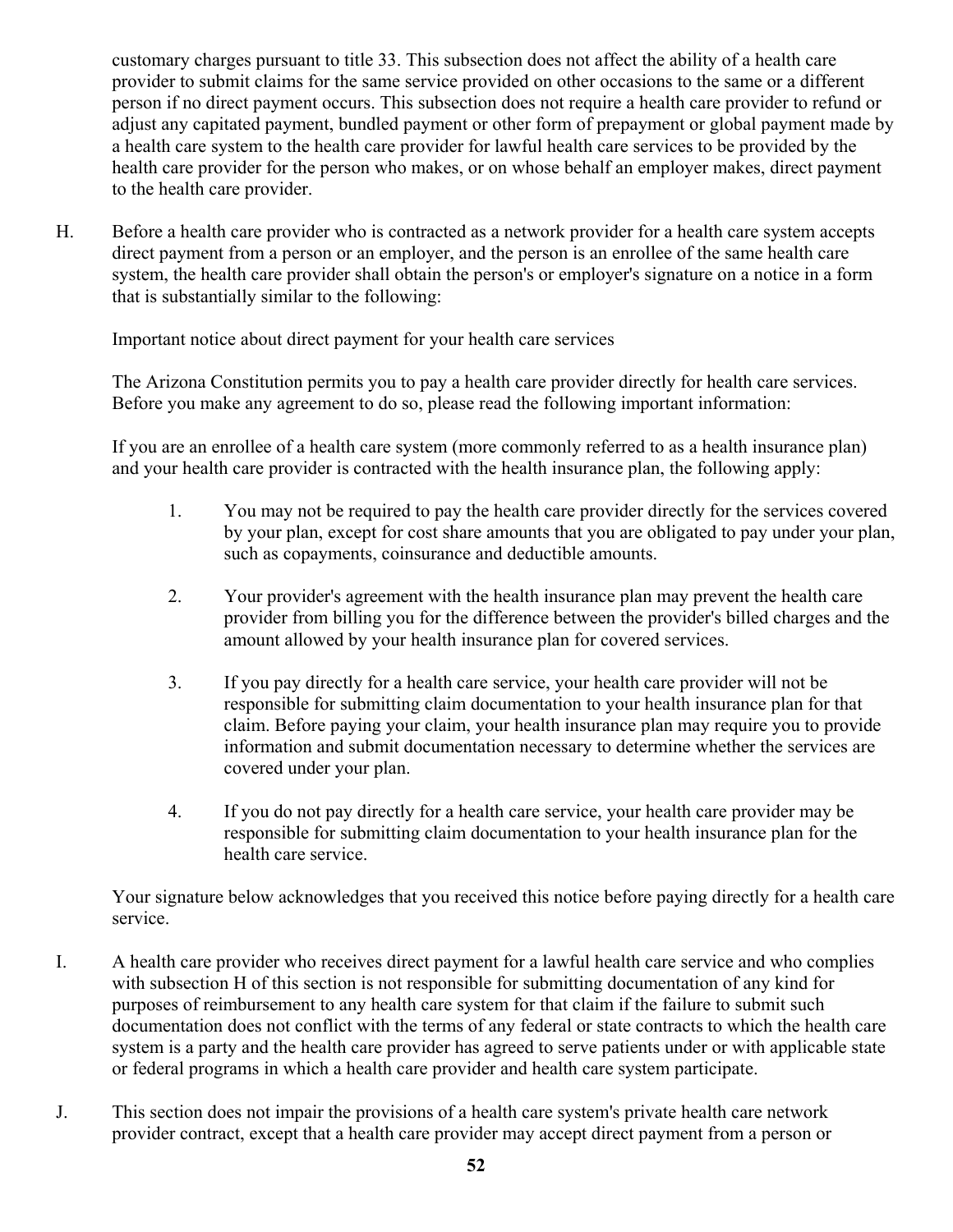employer or may decline to bill the health care system directly for services paid directly by a person or employer if the health care provider has complied with subsection H of this section and the health care provider's receipt of direct payment and the declination to bill the health care system do not conflict with the terms of any federal or state contract to which the health care system is a party and the health care provider has agreed to serve patients under or with applicable state or federal programs in which both a health care provider and health care system participate.

- K. A health care provider who does not comply with the requirements of this section commits unprofessional conduct. Any disciplinary action taken by the health professional's licensing board may not include revocation of the health care provider's license.
- L. For the purposes of this section:
	- 1. "Direct pay price" means the price that will be charged by a health care provider for a lawful health care service, regardless of the health insurance status of the person, if the entire fee for the service is paid in full directly to a health care provider by the person, including the person's health savings account, or by the person's employer and that does not prohibit a provider from establishing a payment plan with the person paying directly for services.
	- 2. "Emergency services" means lawful health care services needed to evaluate and stabilize an emergency medical condition as defined in 42 United States Code section 1396u-2(B)(2)(C).
	- 3. "Enrollee" means a person who is enrolled in a health care plan provided by a health insurer.
	- 4. "Health care plan" means a policy, contract or evidence of coverage issued to an enrollee. Health care plan does not include limited benefit coverage as defined in section 20-1137.
	- 5. "Health care provider" means a person who is licensed pursuant to chapter 7, 8, 13, 16, 17, 19 or 34 of this title.
	- 6. "Health care system" means a public or private entity whose function or purpose is the management, processing or enrollment of individuals or the payment, in full or in part, of health care services.
	- 7. "Health insurer" means a disability insurer, group disability insurer, blanket disability insurer, health care services organization, hospital service corporation, medical service corporation or hospital and medical service corporation as defined in title 20.
	- 8. "Lawful health care services" means any health-related service or treatment, to the extent that the service or treatment is permitted or not prohibited by law or regulation, that may be provided by persons or businesses otherwise permitted to offer the services or treatments.
	- 9. "Punish" means to impose any penalty, surcharge or named fee with a similar effect that is used to discourage the exercise of rights under this section.

#### **32-4301 License, certificate or registration expiration; military active duty; one hundred eighty day extension**

A. Except as otherwise provided in this section, a license, certificate or registration issued pursuant to this title to any member of the Arizona national guard or the United States armed forces reserves shall not expire while the member is serving on federal active duty and shall be extended one hundred eighty days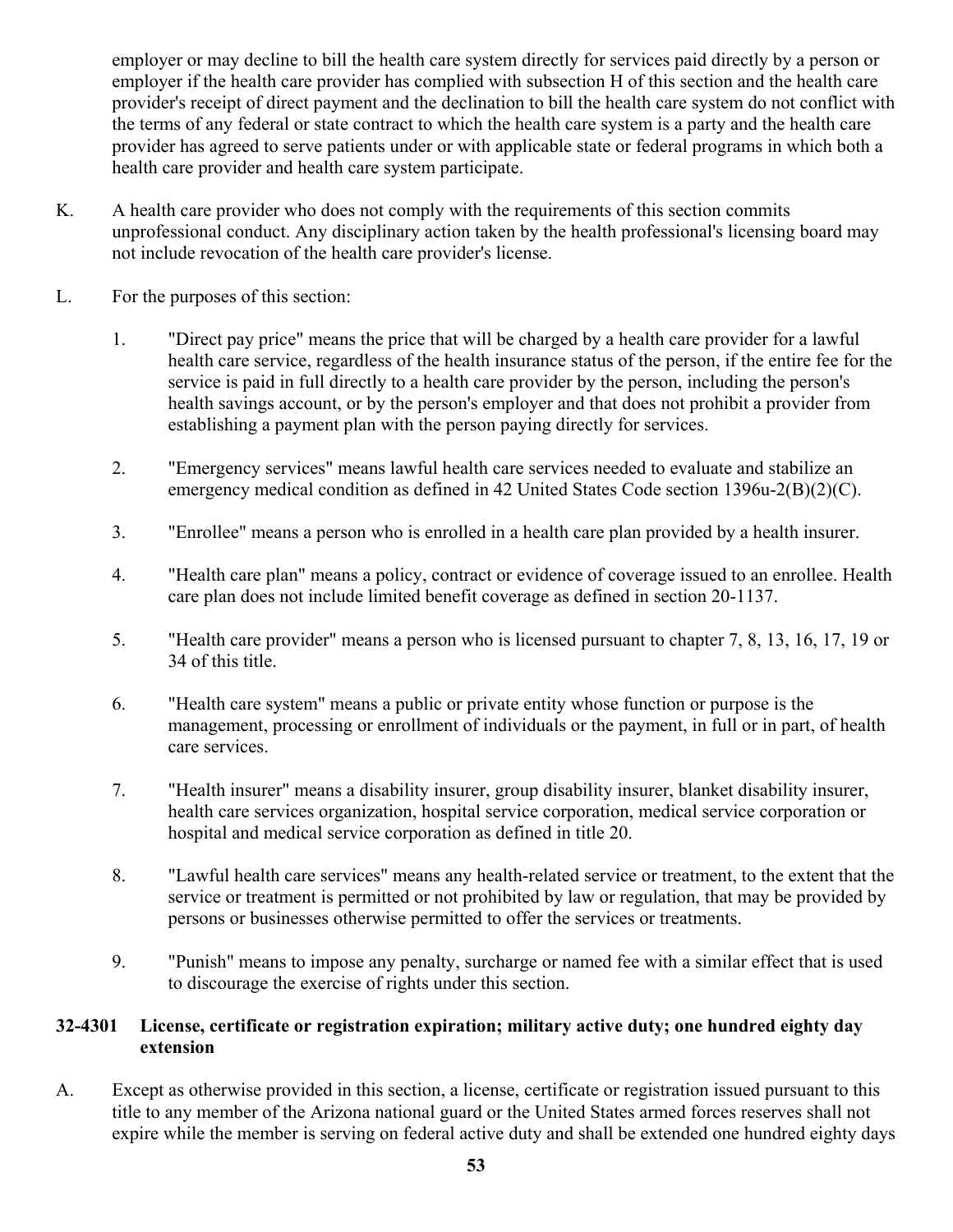after the member returns from federal active duty, provided that the member, or the legal representative of the member, notifies the license, certificate or registration issuing authority of the federal active duty status of the member. A license, certificate or registration issued pursuant to this title to any member serving in the regular component of the United States armed forces shall be extended one hundred eighty days from the date of expiration, provided that the member, or the legal representative of the member, notifies the license, certificate or registration issuing authority of the federal active duty status of the member.

- B. A license, certificate or registration issued pursuant to this title to any member of the Arizona national guard, the United States armed forces reserves or the regular component of the United States armed forces shall not expire and shall be extended one hundred eighty days from the date the military member is able to perform activities necessary under the license, certificate or registration if the member both:
	- 1. Is released from active duty service.
	- 2. Suffers an injury as a result of active duty service that temporarily prevents the member from being able to perform activities necessary under the license, certificate or registration.
- C. If the license, certificate or registration is renewed during the applicable extended time period after the member returns from federal active duty, the member is responsible only for normal fees and activities relating to renewal of the license, certificate or registration and shall not be charged any additional costs such as late fees or delinquency fees.
- D. The member, or the legal representative of the member, shall present to the authority issuing the license, certificate or registration a copy of the member's official military orders, a redacted military identification card or a written verification from the member's commanding officer before the end of the applicable extended time period in order to qualify for the extension.
- E. This section does not apply to licenses issued pursuant to chapter 10 of this title if a person other than the person who is a member of the Arizona national guard, the United States armed forces reserves or the regular component of the United States armed forces as described in subsection A is authorized to renew the license.
- F. A license or certificate issued pursuant to chapter 36 of this title to any member of the Arizona national guard, the United States armed forces reserves or the regular component of the United States armed forces shall be placed in active status for ninety days after the member returns from federal active duty, provided that the member, or the legal representative of the member, notifies the state board of appraisal of the federal active duty status of the member.

#### **32-4302 Out-of-state applicants; military spouses; reciprocity**

- A. Notwithstanding any other law, a license or certificate shall be issued, in the discipline applied for and at the same practice level as determined by the regulating entity, pursuant to this title without an examination to a person who is married to an active duty member of the armed forces of the United States and who is accompanying the member to an official permanent change of station to a military installation located in this state if all of the following apply:
	- 1. The person is currently licensed or certified in at least one other state in the discipline applied for and at the same practice level as determined by the regulating entity and the license or certification is in good standing in all states in which the person holds a license or certification.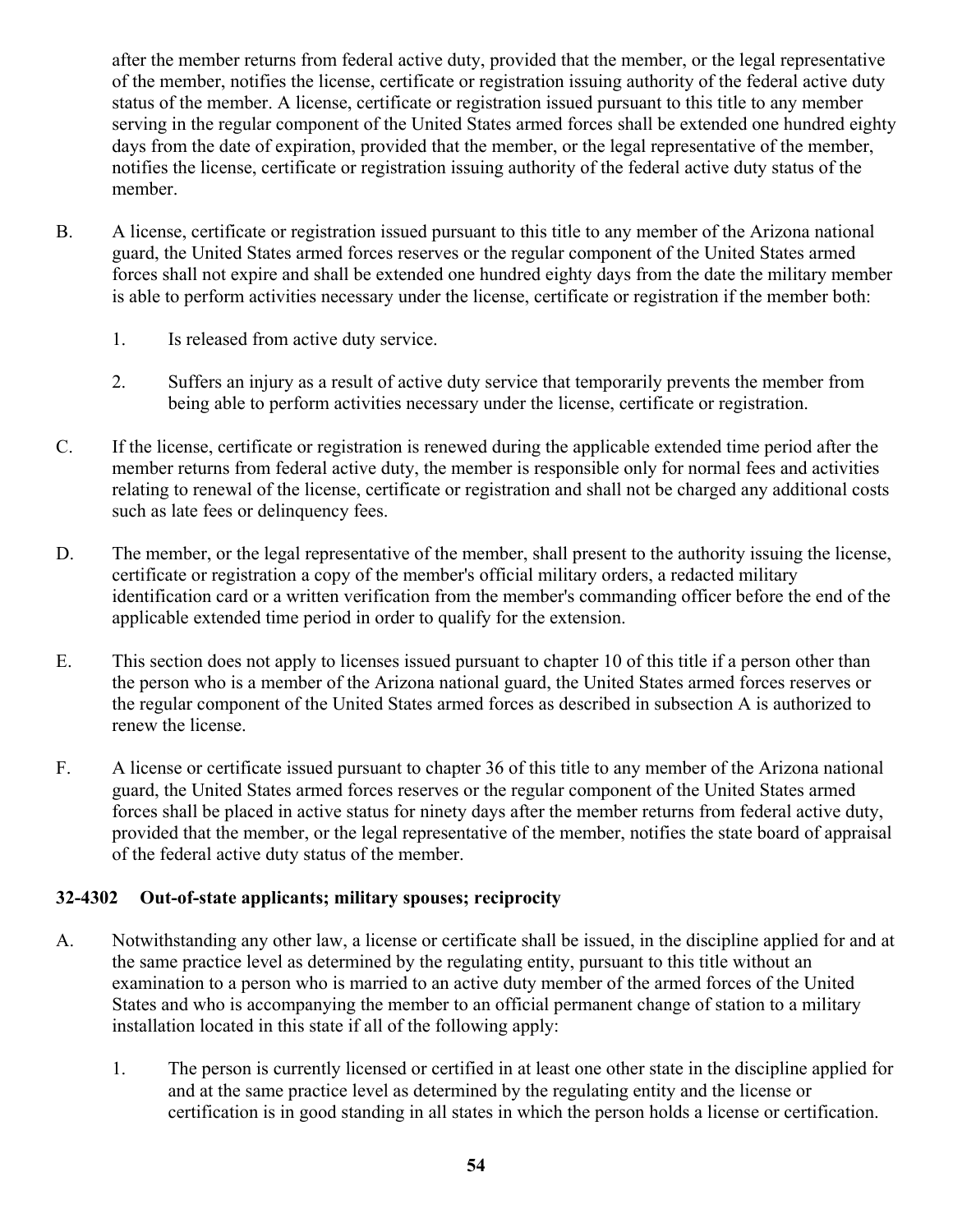- 2. The person has been licensed or certified by another state for at least one year. If the person has been licensed or certified for fewer than five years, the regulating entity may require the person to practice under the direct supervision of a licensee or certificate holder in the practice area in this state.
- 3. When the person was licensed or certified by another state there were minimum education requirements and, if applicable, work experience and clinical supervision requirements in effect and the other state verifies that the person met those requirements in order to be licensed or certified in that state.
- 4. The person previously passed an examination required for the license or certification.
- 5. The person has not had a license or certificate revoked and has not voluntarily surrendered a license or certificate in any other state or country while under investigation for unprofessional conduct.
- 6. The person has not had discipline imposed by any other regulating entity. If another jurisdiction has taken disciplinary action against the person, the regulating entity shall determine if the cause for the action was corrected and the matter resolved. If the matter has not been resolved by that jurisdiction, the regulating entity may not issue or deny a license until the matter is resolved.
- 7. The person does not have a complaint, allegation or investigation pending before another regulating entity in another state or country that relates to unprofessional conduct. If an applicant has any complaints, allegations or investigations pending, the regulating entity in this state shall suspend the application process and may not issue or deny a license to the applicant until the complaint, allegation or investigation is resolved.
- 8. The person pays all applicable fees.
- B. This section does not prevent a regulating entity under this title from entering into a reciprocity agreement with another state or jurisdiction for persons married to active duty members of the armed forces of the United States, except that the agreement may not allow out-of-state licensees or certificate holders to obtain a license or certificate by reciprocity in this state if the applicant has not met standards that are substantially equivalent to or greater than the standards required in this state as determined by the regulating entity on a case-by-case basis.
- C. This section does not apply to a regulating entity under this title that has entered into a licensing compact with another state for the regulation of practice under the regulating entity's jurisdiction.

#### **32-3801 Personal information maintained by professional boards; confidentiality**

Notwithstanding any law to the contrary, a professional's residential address and residential telephone number or numbers maintained by a professional board established pursuant to this title are not available to the public unless they are the only address and numbers of record.

#### **35-143.01 Special funds; appropriation; reversion; use**

A. All monies deposited in special agency funds of self-supporting regulatory agencies, as provided in section 35-142, to be used by such agency for administration and enforcement, shall be subject to annual legislative appropriation.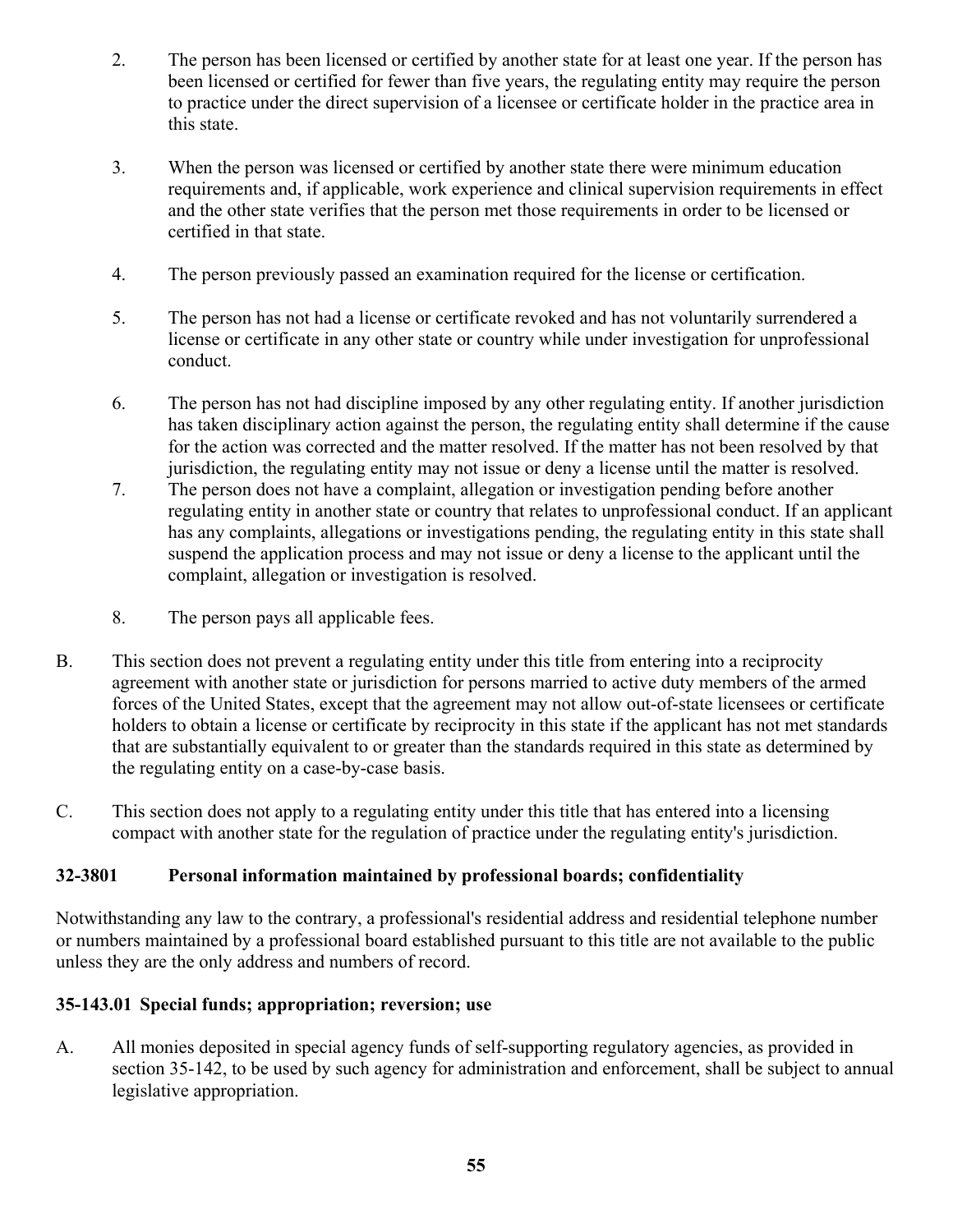- B. Unless otherwise provided by the legislature, a special fund self-supporting regulatory agency shall not expend more monies than are appropriated by the legislature for a fiscal year, and any monies remaining at the end of the fiscal year revert to the special agency fund.
- C. Any unexpended or unencumbered balance of monies remaining in the special funds of self-supporting regulatory agencies as provided in section 35-142 at the end of the fiscal year shall not revert to the state general fund and may be made available by the legislature for use by the agency for the following fiscal year.

#### **12-2291 Definitions**

In this article, unless the context otherwise requires:

- 1. "Clinical laboratory" has the same meaning prescribed in section 36-451.
- 2. "Contractor" means an agency or service that duplicates medical records on behalf of health care providers.
- 3. "Department" means the department of health services.
- 4. "Health care decision maker" means an individual who is authorized to make health care treatment decisions for the patient, including a parent of a minor or an individual who is authorized pursuant to section 8-514.05, title 14, chapter 5, article 2 or 3 or section 36-3221, 36- 3231 or 36-3281.
- 5. "Health care provider" means:
	- (a) A person who is licensed pursuant to title 32 and who maintains medical records.
	- (b) A health care institution as defined in section 36-401.
	- (c) An ambulance service as defined in section 36-2201.
	- (d) A health care services organization licensed pursuant to title 20, chapter 4, article 9.
- 6. "Medical records" means all communications related to a patient's physical or mental health or condition that are recorded in any form or medium and that are maintained for purposes of patient diagnosis or treatment, including medical records that are prepared by a health care provider or by other providers. Medical records do not include materials that are prepared in connection with utilization review, peer review or quality assurance activities, including records that a health care provider prepares pursuant to section 36-441, 36-445, 36-2402 or 36-2917. Medical records do not include recorded telephone and radio calls to and from a publicly operated emergency dispatch office relating to requests for emergency services or reports of suspected criminal activity, but include communications that are recorded in any form or medium between emergency medical personnel and medical personnel concerning the diagnosis or treatment of a person.
- 7. "Payment records" means all communications related to payment for a patient's health care that contain individually identifiable information.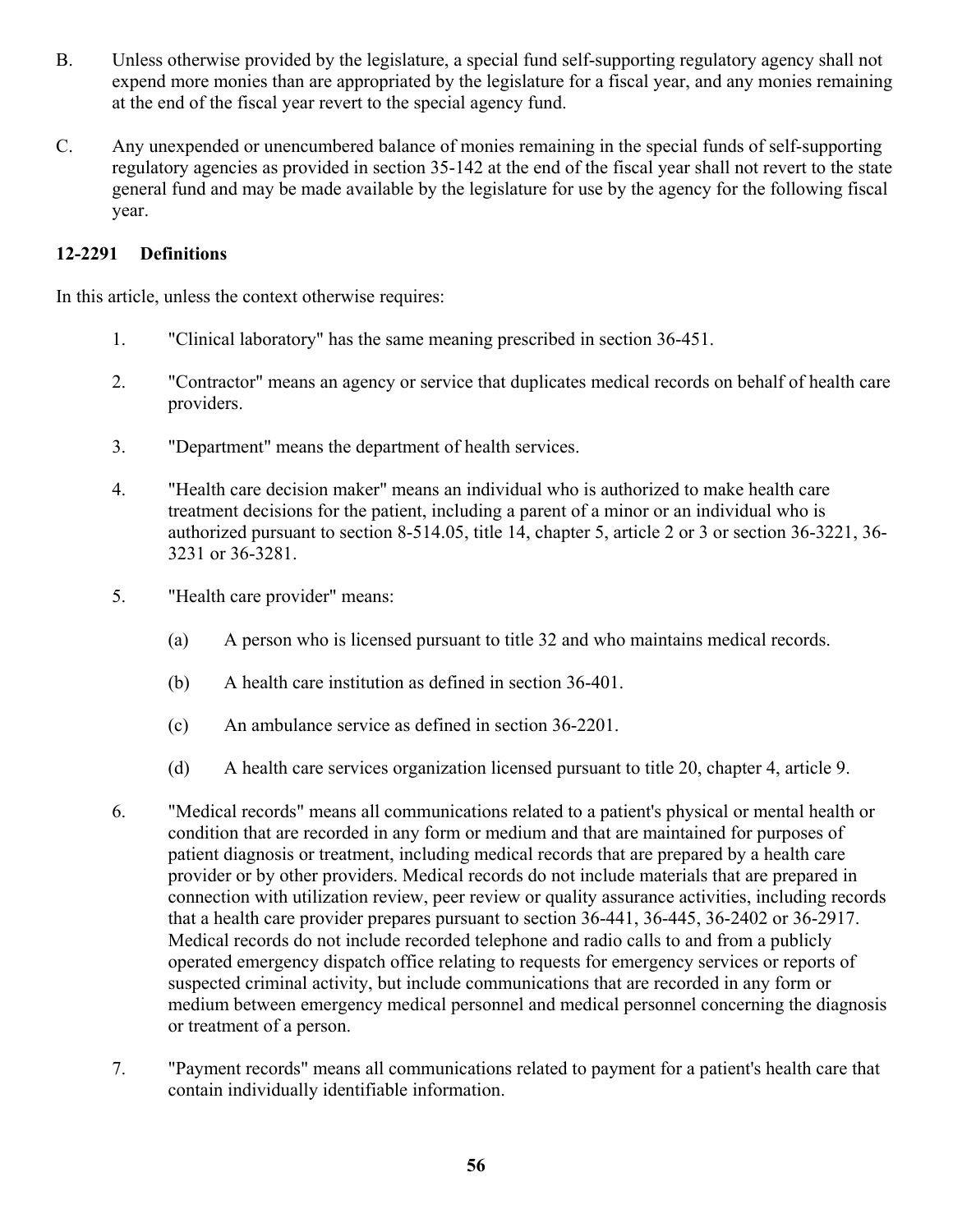8. "Source data" means information that is summarized, interpreted or reported in the medical record, including x-rays and other diagnostic images.

#### **12-2292 Confidentiality of medical records**

- A. Unless otherwise provided by law, all medical records and payment records, and the information contained in medical records and payment records, are privileged and confidential. A health care provider may only disclose that part or all of a patient's medical records and payment records as authorized by state or federal law or written authorization signed by the patient or the patient's health care decision maker.
- B. This article does not limit the effect of any other federal or state law governing the confidentiality of medical records and payment records.

#### **12-2293 Release of medical records to patients and health care decision makers**

- A. Except as provided in subsections B and C of this section, on the written request of a patient or the patient's health care decision maker for access to or copies of the patient's medical records and payment records, the health care provider in possession of the record shall provide access to or copies of the records to the patient or the patient's health care decision maker.
- B. A health care provider may deny a request for access to or copies of medical records or payment records if a health professional determines that either:
	- 1. Access by the patient is reasonably likely to endanger the life or physical safety of the patient or another person.
	- 2. The records make reference to a person other than a health professional and access by the patient or the patient's health care decision maker is reasonably likely to cause substantial harm to that other person.
	- 3. Access by the patient's health care decision maker is reasonably likely to cause substantial harm to the patient or another person.
	- 4. Access by the patient or the patient's health care decision maker would reveal information obtained under a promise of confidentiality with someone other than a health professional and access would be reasonably likely to reveal the source of the information.
- C. A health care provider may deny a request for access to or copies of medical records or payment records if the health care provider determines that either:
	- 1. The information was created or obtained in the course of clinical research and the patient or the patient's health care decision maker agreed to the denial of access when consenting to participate in the research and was informed that the right of access will be reinstated on completion of the research.
	- 2. A health care provider is a correctional institution or is acting under the direction of a correctional institution and access by a patient who is an inmate in the correctional institution would jeopardize the health, safety, security, custody or rehabilitation of the patient or other inmates or the safety of any officer, employee or other person at the correctional institution or of a person who is responsible for transporting the inmate.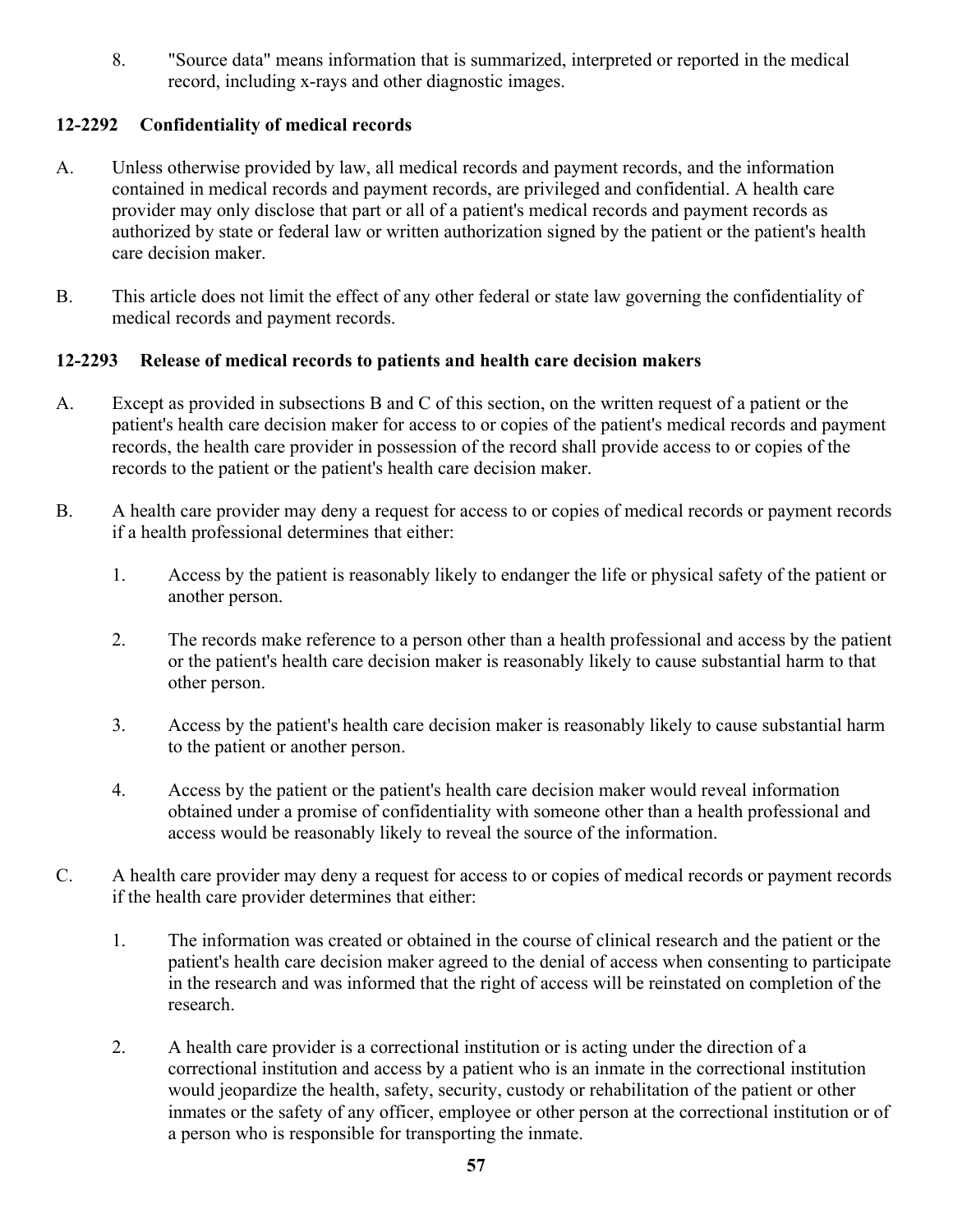- D. If the health care provider denies a request for access to or copies of the medical records or payment records, the health care provider must note this determination in the patient's records and provide to the patient or the patient's health care decision maker a written explanation of the reason for the denial of access. The health care provider must release the medical records or payment records information for which there is not a basis to deny access under subsection B of this section.
- E. For the purposes of this section, "health professional" has the same meaning prescribed in section 32-3201.

#### **12-2294 Release of medical records and payment records to third parties**

- A. A health care provider shall disclose medical records or payment records, or the information contained in medical records or payment records, without the patient's written authorization as otherwise required by law or when ordered by a court or tribunal of competent jurisdiction.
- B. A health care provider may disclose medical records or payment records, or the information contained in medical records or payment records, pursuant to written authorization signed by the patient or the patient's health care decision maker.
- C. A health care provider may disclose medical records or payment records or the information contained in medical records or payment records and a clinical laboratory may disclose clinical laboratory results without the written authorization of the patient or the patient's health care decision maker as otherwise authorized by state or federal law, including the health insurance portability and accountability act privacy standards (45 Code of Federal Regulations part 160 and part 164, subpart E), or as follows:
	- 1. To health care providers who are currently providing health care to the patient for the purpose of diagnosis or treatment of the patient.
	- 2. To health care providers who have previously provided treatment to the patient, to the extent that the records pertain to the provided treatment.
	- 3. To ambulance attendants as defined in section 36-2201 for the purpose of providing care to or transferring the patient whose records are requested.
	- 4. To a private agency that accredits health care providers and with whom the health care provider has an agreement requiring the agency to protect the confidentiality of patient information.
	- 5. To a health profession regulatory board as defined in section 32-3201.
	- 6. To health care providers for the purpose of conducting utilization review, peer review and quality assurance pursuant to section 36-441, 36-445, 36-2402 or 36-2917.
	- 7. To a person or entity that provides services to the patient's health care providers or clinical laboratories and with whom the health care provider or clinical laboratory has an agreement requiring the person or entity to protect the confidentiality of patient information and as required by the health insurance portability and accountability act privacy standards, 45 Code of Federal Regulations part 164, subpart E.
	- 8. To the legal representative of a health care provider in possession of the medical records or payment records for the purpose of securing legal advice.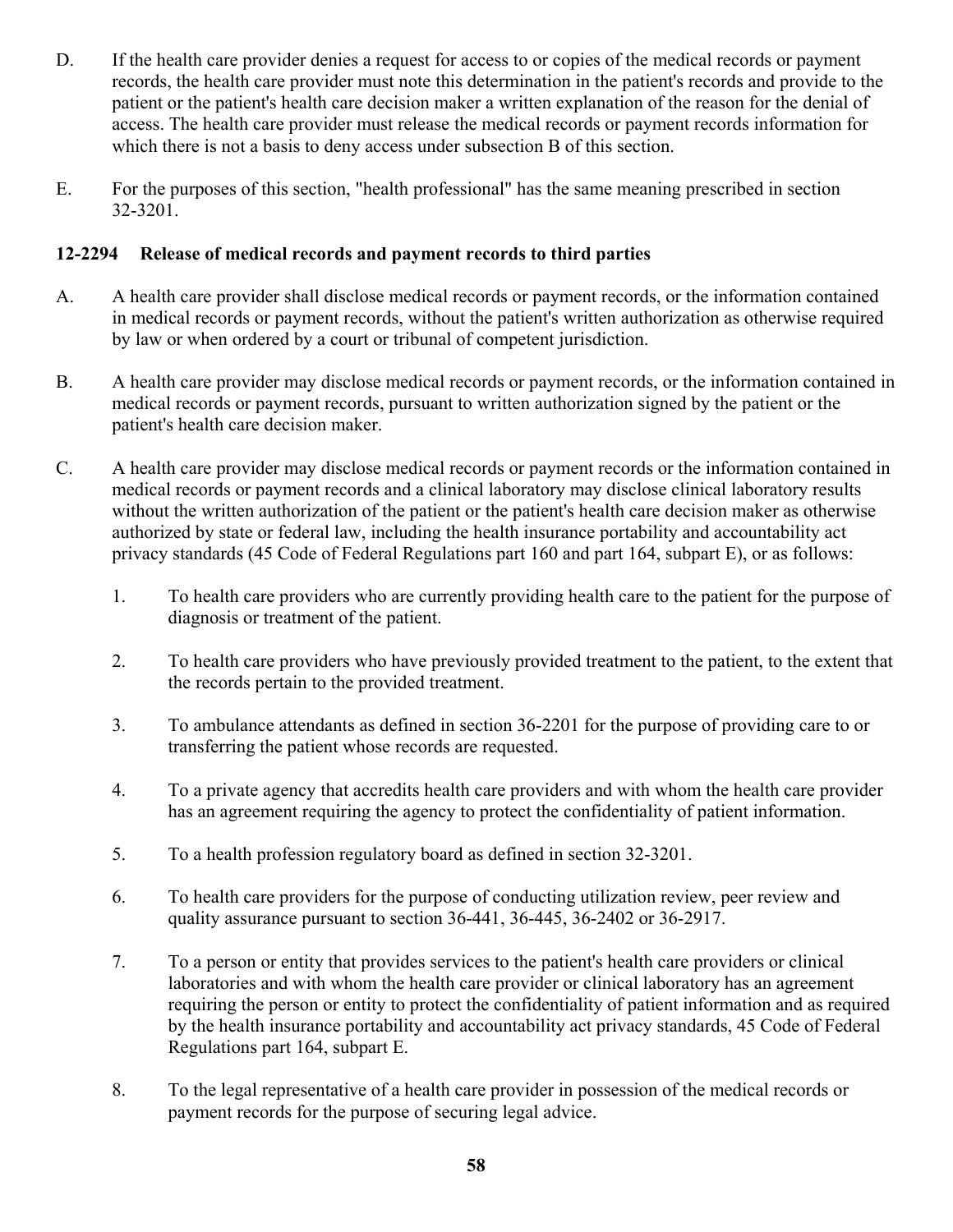- 9. To the patient's third party payor or the payor's contractor.
- 10. To the industrial commission of Arizona or parties to an industrial commission claim pursuant to title 23, chapter 6.
- D. A health care provider may disclose a deceased patient's medical records or payment records or the information contained in medical records or payment records to the patient's health care decision maker at the time of the patient's death. A health care provider also may disclose a deceased patient's medical records or payment records or the information contained in medical records or payment records to the personal representative or administrator of the estate of a deceased patient, or if a personal representative or administrator has not been appointed, to the following persons in the following order of priority, unless the deceased patient during the deceased patient's lifetime or a person in a higher order of priority has notified the health care provider in writing that the deceased patient opposed the release of the medical records or payment records:
	- 1. The deceased patient's spouse, unless the patient and the patient's spouse were legally separated at the time of the patient's death.
	- 2. The acting trustee of a trust created by the deceased patient either alone or with the deceased patient's spouse if the trust was a revocable inter vivos trust during the deceased patient's lifetime and the deceased patient was a beneficiary of the trust during the deceased patient's lifetime.
	- 3. An adult child of the deceased patient.
	- 4. A parent of the deceased patient.
	- 5. An adult brother or sister of the deceased patient.
	- 6. A guardian or conservator of the deceased patient at the time of the patient's death.
- E. A person who receives medical records or payment records pursuant to this section shall not disclose those records without the written authorization of the patient or the patient's health care decision maker, unless otherwise authorized by law.
- F. If a health care provider releases a patient's medical records or payment records to a contractor for the purpose of duplicating or disclosing the records on behalf of the health care provider, the contractor shall not disclose any part or all of a patient's medical records or payment records in its custody except as provided in this article. After duplicating or disclosing a patient's medical records or payment records on behalf of a health care provider, a contractor must return the records to the health care provider who released the medical records or payment records to the contractor.

#### **12-2294.01 Release of medical records or payment records to third parties pursuant to subpoena**

- A. A subpoena seeking medical records or payment records shall be served on the health care provider and any party to the proceedings at least ten days before the production date on the subpoena.
- B. A subpoena that seeks medical records or payments records must meet one of the following requirements:
	- 1. The subpoena is accompanied by a written authorization signed by the patient or the patient's health care decision maker.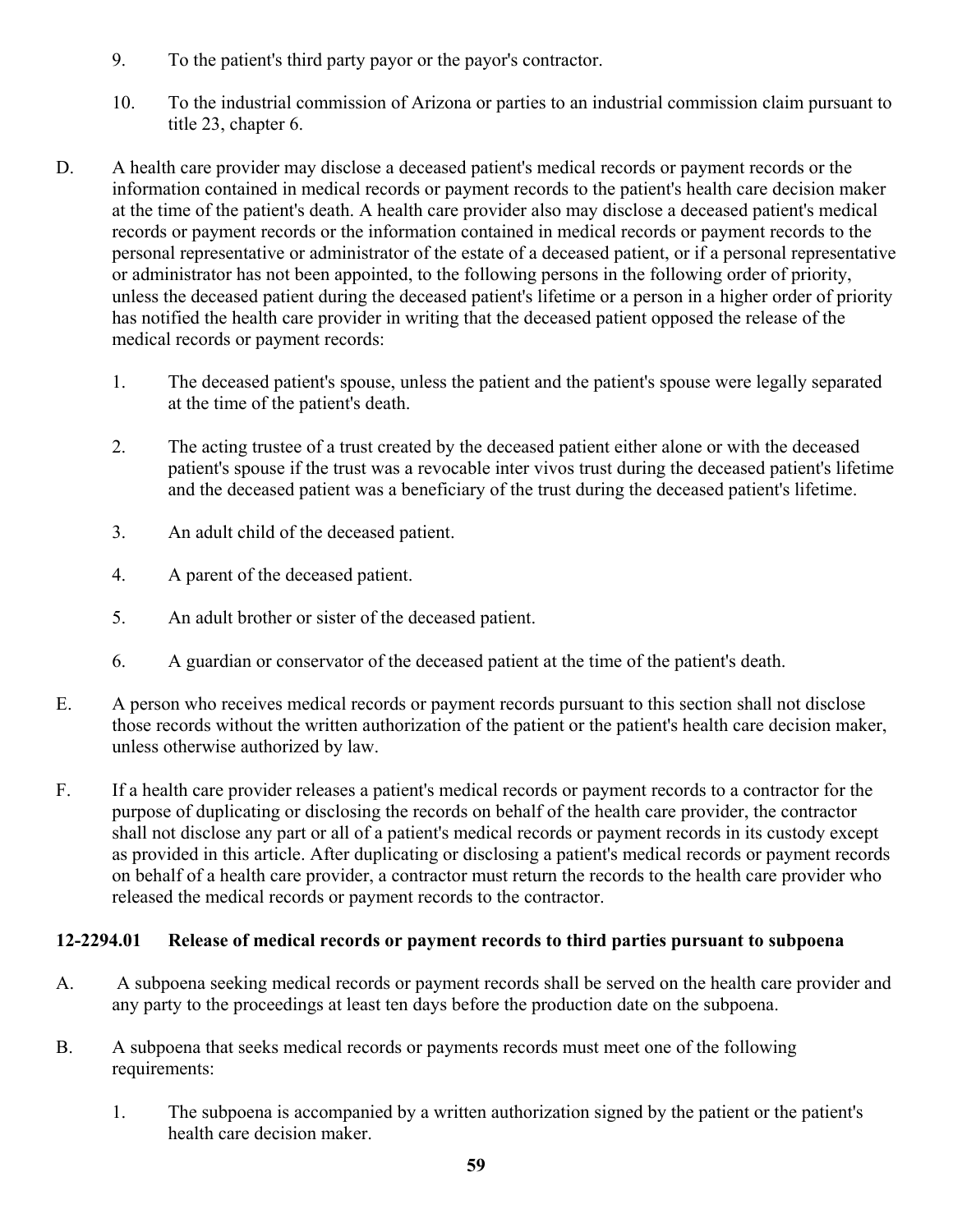- 2. The subpoena is accompanied by a court or tribunal order that requires the release of the records to the party seeking the records or that meets the requirements for a qualified protective order under the health insurance portability and accountability act privacy standards (42 Code of Federal Regulations section 164.512(e)).
- 3. The subpoena is a grand jury subpoena issued in a criminal investigation.
- 4. The subpoena is issued by a health profession regulatory board as defined in section 32-3201.
- 5. The health care provider is required by another law to release the records to the party seeking the records.
- C. If a subpoena does not meet one of the requirements of subsection B of this section, a health care provider shall not produce the medical records or payment records to the party seeking the records, but may either file the records under seal pursuant to subsection D of this section, object to production under subsection E of this section or file a motion to quash or modify the subpoena under rule 45 of the Arizona rules of civil procedure.
- D. It is sufficient compliance with a subpoena issued in a court or tribunal proceeding if a health care provider delivers the medical records or payment records under seal as follows:
	- 1. The health care provider may deliver by certified mail or in person a copy of all the records described in the subpoena by the production date to the clerk of the court or tribunal or if there is no clerk then to the court or tribunal, together with the affidavit described in paragraph 4 of this subsection.
	- 2. The health care provider shall separately enclose and seal a copy of the records in an inner envelope or wrapper, with the title and number of the action, name of the health care provider and date of the subpoena clearly inscribed on the copy of the records. The health care provider shall enclose the sealed envelope or wrapper in an outer envelope or wrapper that is sealed and directed to the clerk of the court or tribunal or if there is no clerk then to the court or tribunal.
	- 3. The copy of the records shall remain sealed and shall be opened only on order of the court or tribunal conducting the proceeding.
	- 4. The records shall be accompanied by the affidavit of the custodian or other qualified witness, stating in substance each of the following:
		- (a) That the affiant is the duly authorized custodian of the records and has authority to certify the records.
		- (b) That the copy is a true complete copy of the records described in the subpoena.
		- (c) If applicable, that the health care provider is subject to the confidentiality requirements in 42 United States Code sections 290dd-3 and 290ee-3 and applicable regulations and that those confidentiality requirements may apply to the requested records. The affidavit shall request that the court make a determination, if required under applicable federal law and regulations, as to the confidentiality of the records submitted.
		- (d) If applicable, that the health care provider has none of the records described or only part of the records described in the subpoena.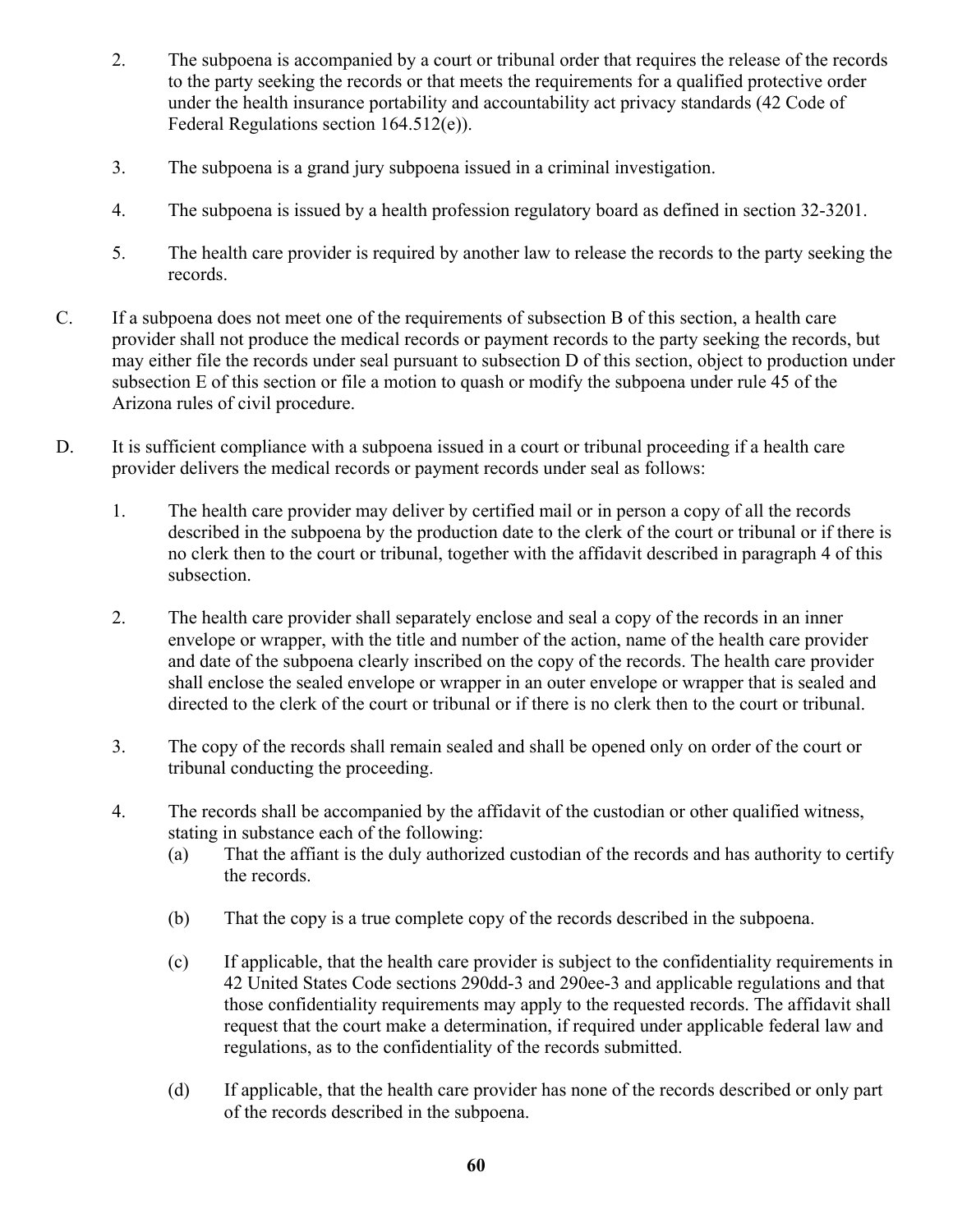- 5. The copy of the records is admissible in evidence as provided under rule 902(11), Arizona rules of evidence. The affidavit is admissible as evidence of the matters stated in the affidavit and the matters stated are presumed true. If more than one person has knowledge of the facts, more than one affidavit may be made. The presumption established by this paragraph is a presumption affecting the burden of producing evidence.
- E. If a subpoena does not meet one of the requirements of subsection B of this section or if grounds for objection exist under rule 45 of the Arizona rules of civil procedure, a health care provider may file with the court or tribunal an objection to the inspection or copying of any or all of the records as follows:
	- 1. On filing an objection, the health care provider shall send a copy of the objection to the patient at the patient's last known address, to the patient's attorney if known and to the party seeking the records, unless after reasonable inquiry the health care provider cannot determine the last known address of the patient.
	- 2. On filing the objection, the health care provider has no further obligation to assert a state or federal privilege pertaining to the records or to appear or respond to a motion to compel production of records, and may produce the records if ordered by a court or tribunal. If an objection is filed, the patient or the patient's attorney is responsible for asserting or waiving any state or federal privilege that pertains to the records.
	- 3. If an objection is filed, the party seeking production may request an order compelling production of the records. If the court or tribunal issues an order compelling production, a copy of the order shall be provided to the health care provider. On receipt of the order, the health care provider shall produce the records.
	- 4. If applicable, an objection shall state that the health care provider is subject to the confidentiality requirements in 42 United States Code sections 290dd-3 and 290ee-3, shall state that the records may be subject to those confidentiality requirements and shall request that the court make a determination, if required under applicable federal law and regulations, on whether the submitted records are subject to discovery.
- F. If a party seeking medical records or payment records wishes to examine the original records maintained by a health care provider, the health care provider may permit the party to examine the original records if the subpoena meets one of the requirements of subsection B of this section. The party seeking the records also may petition a court or tribunal for an order directing the health care provider to allow the party to examine the original records or to file the original records under seal with the court or tribunal under subsection D of this section.

#### **12-2295 Charges**

- A. Except as otherwise provided by law, a health care provider or contractor may charge a person who requests copies of medical records or payment records a reasonable fee for the production of the records. Except as necessary for continuity of care, a health care provider or contractor may require the payment of any fees in advance.
- B. A health care provider or contractor shall not charge for the pertinent information contained in medical records provided to:
	- 1. Another health care provider for the purpose of providing continuing care to the patient to whom the medical record pertains.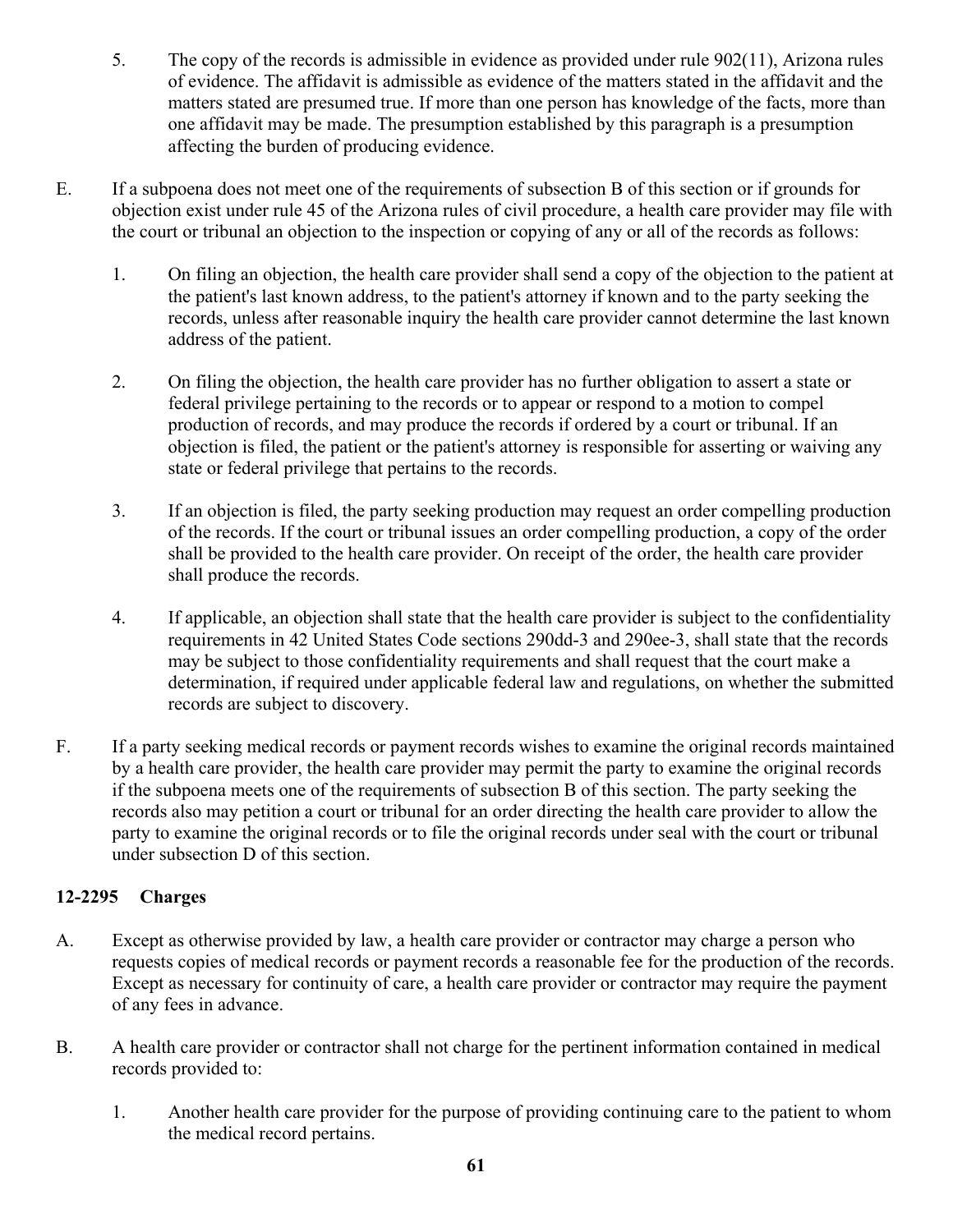- 2. The patient to whom the medical record pertains for the demonstrated purpose of obtaining health care.
- 3. The health care decision maker of the patient to whom the medical record pertains for the demonstrated purpose of obtaining health care for the patient.
- 4. The Arizona medical board, the board of osteopathic examiners in medicine and surgery or an officer of the department of health services or the local health department requesting records pursuant to section 36-662.

#### **12-2296 Immunity**

A health care provider, contractor or clinical laboratory that acts in good faith under this article is not liable for damages in any civil action for the disclosure of medical records, payment records or clinical laboratory results or information contained in medical records, payment records or clinical laboratory results that is made pursuant to this article or as otherwise provided by law. The health care provider, contractor or clinical laboratory is presumed to have acted in good faith. The presumption may be rebutted by clear and convincing evidence.

#### **12-2297 Retention of records**

- A. Unless otherwise required by statute or by federal law, a health care provider shall retain the original or copies of a patient's medical records as follows:
	- 1. If the patient is an adult, for at least six years after the last date the adult patient received medical or health care services from that provider.
	- 2. If the patient is a child, either for at least three years after the child's eighteenth birthday or for at least six years after the last date the child received medical or health care services from that provider, whichever date occurs later.
	- 3. Source data may be maintained separately from the medical record and must be retained for six years from the date of collection of the source data.
- B. When a health care provider retires or sells the provider's practice the provider shall take reasonable measures to ensure that the provider's records are retained pursuant to this section.
- C. A person who is licensed pursuant to title 32 as an employee of a health care provider is not responsible for storing or retaining medical records but shall compile and record the records in the customary manner.
- D. A nursing care institution as defined in section 36-401 shall retain patient records for six years after the date of the patient's discharge. For a minor, the nursing care institution shall retain the records for three years after the patient reaches eighteen years of age or for six years after the date of the patient's discharge, whichever date occurs last.

#### **13-3620 Duty to report abuse, physical injury, neglect and denial or deprivation of medical or surgical care or nourishment of minors; medical records; exception; violation; classification; definitions**

A. Any person who reasonably believes that a minor is or has been the victim of physical injury, abuse, child abuse, a reportable offense or neglect that appears to have been inflicted on the minor by other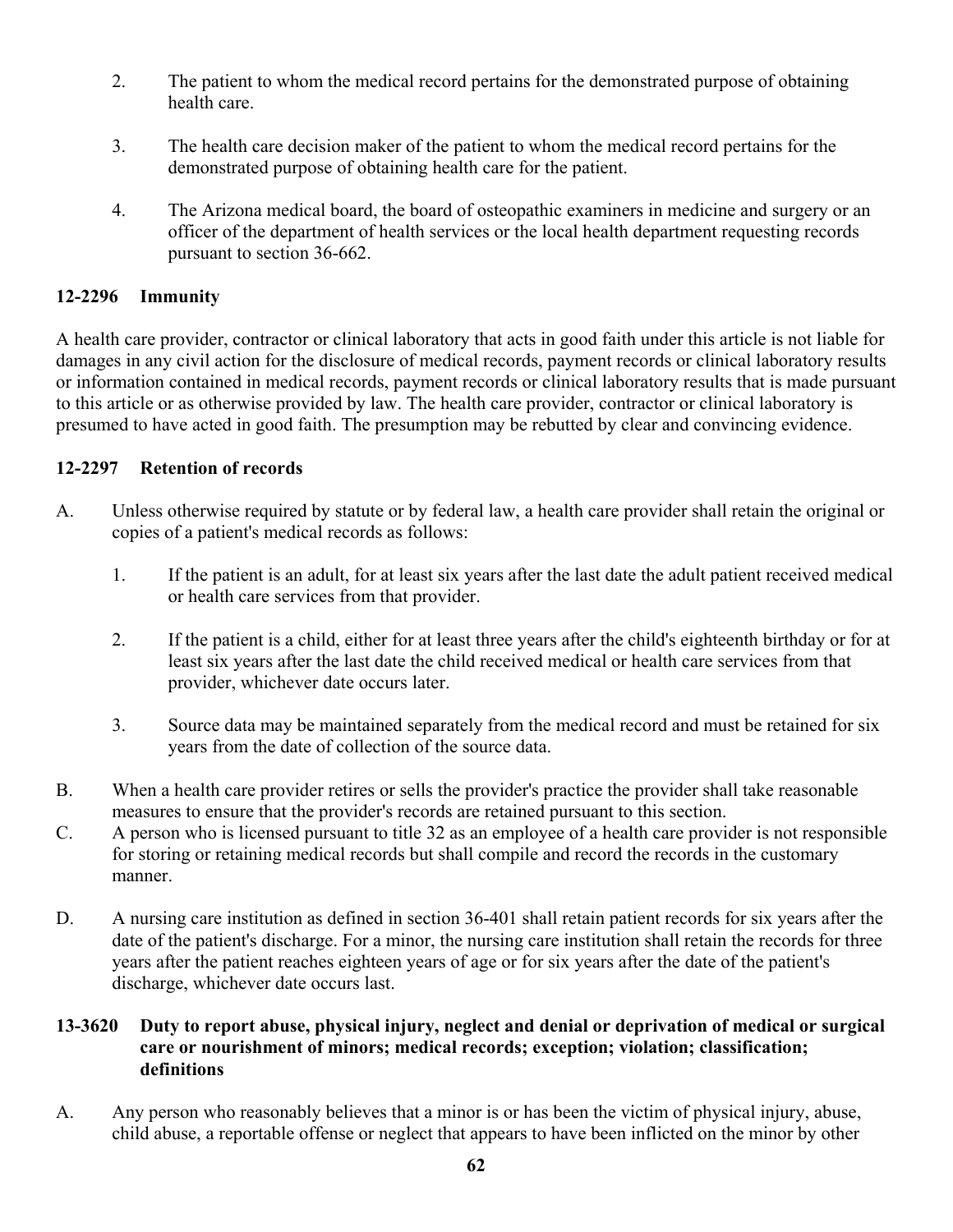than accidental means or that is not explained by the available medical history as being accidental in nature or who reasonably believes there has been a denial or deprivation of necessary medical treatment or surgical care or nourishment with the intent to cause or allow the death of an infant who is protected under section 36-2281 shall immediately report or cause reports to be made of this information to a peace officer or to child protective services in the department of economic security, except if the report concerns a person who does not have care, custody or control of the minor, the report shall be made to a peace officer only. A member of the clergy, a christian science practitioner or a priest who has received a confidential communication or a confession in that person's role as a member of the clergy, a christian science practitioner or a priest in the course of the discipline enjoined by the church to which the member of the clergy, christian science practitioner or priest belongs may withhold reporting of the communication or confession if the member of the clergy, christian science practitioner or priest determines that it is reasonable and necessary within the concepts of the religion. This exemption applies only to the communication or confession and not to personal observations the member of the clergy, christian science practitioner or priest may otherwise make of the minor. For the purposes of this subsection, "person" means:

- 1. Any physician, physician's assistant, optometrist, dentist, osteopath, chiropractor, podiatrist, behavioral health professional, nurse, psychologist, counselor or social worker who develops the reasonable belief in the course of treating a patient.
- 2. Any peace officer, child welfare investigator, child protective services worker, member of the clergy, priest or christian science practitioner.
- 3. The parent, stepparent or guardian of the minor.
- 4. School personnel or domestic violence victim advocates who develop the reasonable belief in the course of their employment.
- 5. Any other person who has responsibility for the care or treatment of the minor.
- B. A report is not required under this section either:
	- 1. For conduct prescribed by sections 13-1404 and 13-1405 if the conduct involves only minors who are fourteen, fifteen, sixteen or seventeen years of age and there is nothing to indicate that the conduct is other than consensual.
	- 2. If a minor is of elementary school age, the physical injury occurs accidentally in the course of typical playground activity during a school day, occurs on the premises of the school that the minor attends and is reported to the legal parent or guardian of the minor and the school maintains a written record of the incident.
- C. If a physician, psychologist or behavioral health professional receives a statement from a person other than a parent, stepparent, guardian or custodian of the minor during the course of providing sex offender treatment that is not court ordered or that does not occur while the offender is incarcerated in the state department of corrections or the department of juvenile corrections, the physician, psychologist or behavioral health professional may withhold the reporting of that statement if the physician, psychologist or behavioral health professional determines it is reasonable and necessary to accomplish the purposes of the treatment.
- D. Reports shall be made immediately either electronically or by telephone. The reports shall contain the following information, if known: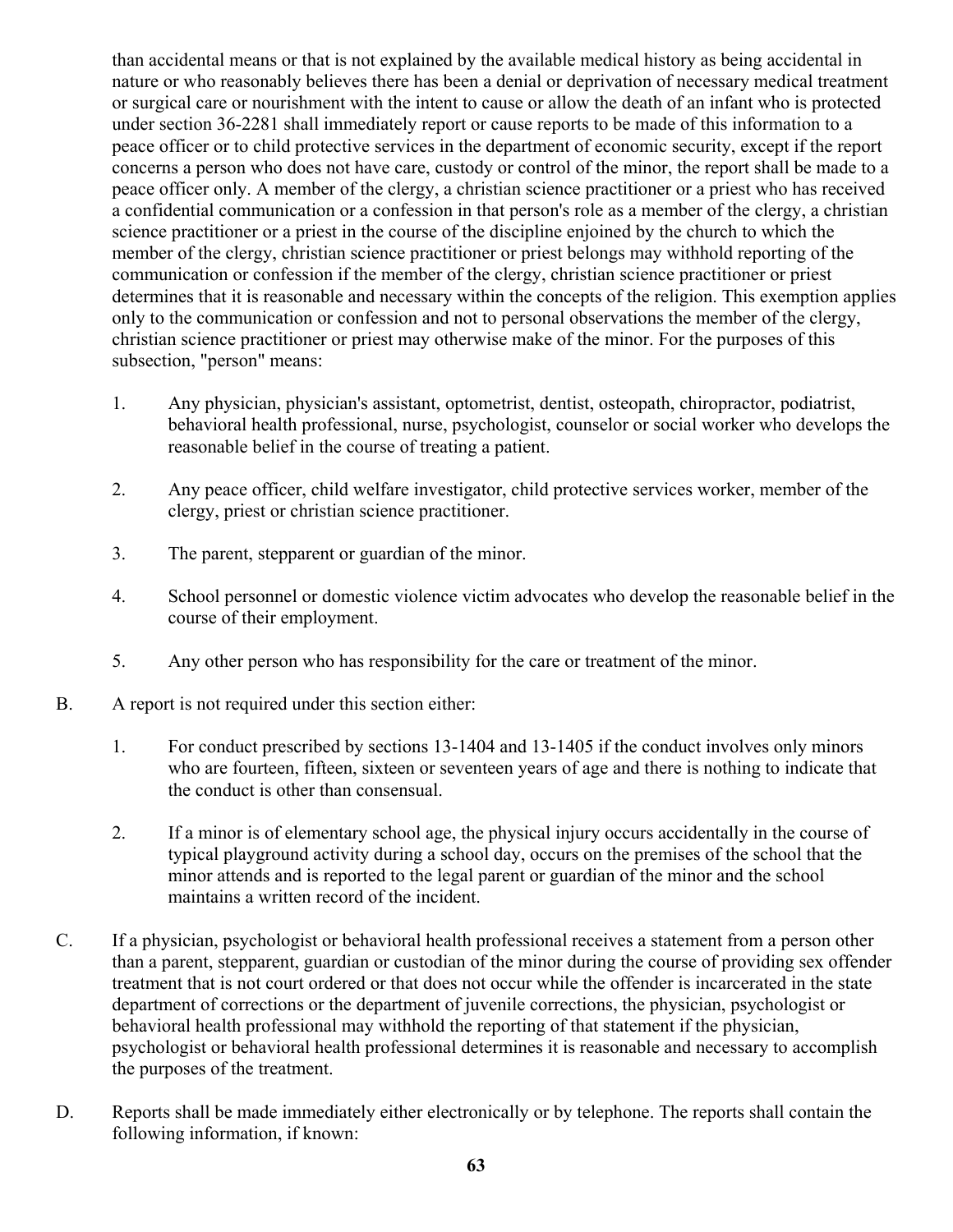- 1. The names and addresses of the minor and the minor's parents or the person or persons having custody of the minor.
- 2. The minor's age and the nature and extent of the minor's abuse, child abuse, physical injury or neglect, including any evidence of previous abuse, child abuse, physical injury or neglect.
- 3. Any other information that the person believes might be helpful in establishing the cause of the abuse, child abuse, physical injury or neglect.
- E. A health care professional who is regulated pursuant to title 32 and who, after a routine newborn physical assessment of a newborn infant's health status or following notification of positive toxicology screens of a newborn infant, reasonably believes that the newborn infant may be affected by the presence of alcohol or a drug listed in section 13-3401 shall immediately report this information, or cause a report to be made, to child protective services in the department of economic security. For the purposes of this subsection, "newborn infant" means a newborn infant who is under thirty days of age.
- F. Any person other than one required to report or cause reports to be made under subsection A of this section who reasonably believes that a minor is or has been a victim of abuse, child abuse, physical injury, a reportable offense or neglect may report the information to a peace officer or to child protective services in the department of economic security, except if the report concerns a person who does not have care, custody or control of the minor, the report shall be made to a peace officer only.
- G. A person who has custody or control of medical records of a minor for whom a report is required or authorized under this section shall make the records, or a copy of the records, available to a peace officer, child welfare investigator or child protective services worker investigating the minor's neglect, child abuse, physical injury or abuse on written request for the records signed by the peace officer, child welfare investigator or child protective services worker. Records disclosed pursuant to this subsection are confidential and may be used only in a judicial or administrative proceeding or investigation resulting from a report required or authorized under this section.
- H. When reports are received by a peace officer, the officer shall immediately notify child protective services in the department of economic security and make the information available to child protective services. Notwithstanding any other statute, when child protective services receives these reports, it shall immediately notify a peace officer in the appropriate jurisdiction and the office of child welfare investigations in the department of economic security.
- I. Any person who is required to receive reports pursuant to subsection A of this section may take or cause to be taken photographs of the minor and the vicinity involved. Medical examinations of the involved minor may be performed.
- J. A person who furnishes a report, information or records required or authorized under this section, or a person who participates in a judicial or administrative proceeding or investigation resulting from a report, information or records required or authorized under this section, is immune from any civil or criminal liability by reason of that action unless the person acted with malice or unless the person has been charged with or is suspected of abusing or neglecting the child or children in question.
- K. Except for the attorney client privilege or the privilege under subsection L of this section, no privilege applies to any:
	- 1. Civil or criminal litigation or administrative proceeding in which a minor's neglect, dependency, abuse, child abuse, physical injury or abandonment is an issue.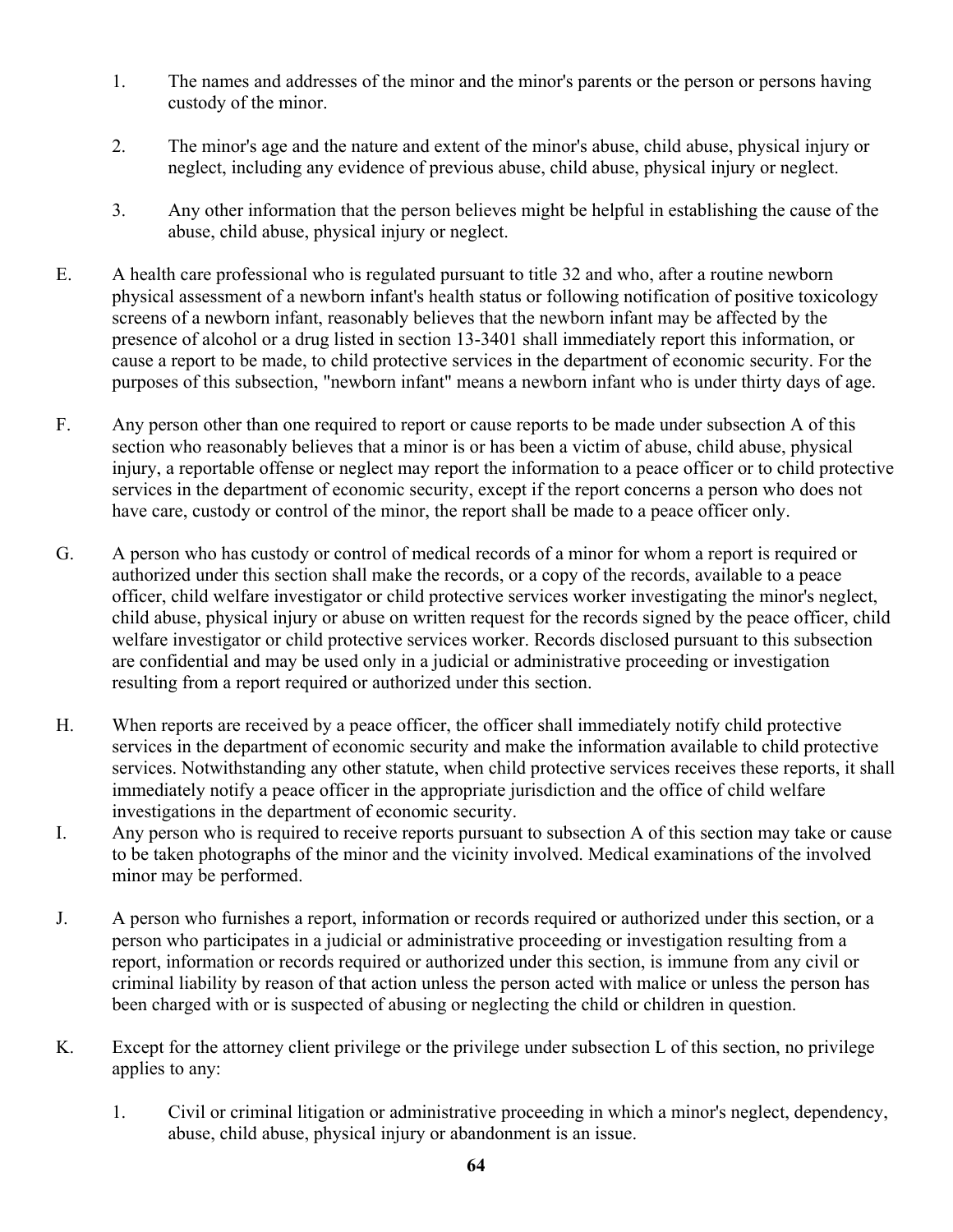- 2. Judicial or administrative proceeding resulting from a report, information or records submitted pursuant to this section.
- 3. Investigation of a minor's child abuse, physical injury, neglect or abuse conducted by a peace officer or child protective services in the department of economic security.
- L. In any civil or criminal litigation in which a child's neglect, dependency, physical injury, abuse, child abuse or abandonment is an issue, a member of the clergy, a christian science practitioner or a priest shall not, without his consent, be examined as a witness concerning any confession made to him in his role as a member of the clergy, a christian science practitioner or a priest in the course of the discipline enjoined by the church to which he belongs. This subsection does not discharge a member of the clergy, a christian science practitioner or a priest from the duty to report pursuant to subsection A of this section.
- M. If psychiatric records are requested pursuant to subsection G of this section, the custodian of the records shall notify the attending psychiatrist, who may excise from the records, before they are made available:
	- 1. Personal information about individuals other than the patient.
	- 2. Information regarding specific diagnosis or treatment of a psychiatric condition, if the attending psychiatrist certifies in writing that release of the information would be detrimental to the patient's health or treatment.
- N. If any portion of a psychiatric record is excised pursuant to subsection M of this section, a court, on application of a peace officer, child welfare investigator or child protective services worker, may order that the entire record or any portion of the record that contains information relevant to the reported abuse, child abuse, physical injury or neglect be made available to the peace officer, child welfare investigator or child protective services worker investigating the abuse, child abuse, physical injury or neglect.
- O. A person who violates this section is guilty of a class 1 misdemeanor, except if the failure to report involves a reportable offense, the person is guilty of a class 6 felony.
- P. For the purposes of this section:
	- 1. "Abuse" has the same meaning prescribed in section 8-201.
	- 2. "Child abuse" means child abuse pursuant to section 13-3623.
	- 3. "Neglect" has the same meaning prescribed in section 8-201.
	- 4. "Reportable offense" means any of the following:
		- (a) Any offense listed in chapters 14 and 35.1 of this title or section 13-3506.01.
		- (b) Surreptitious photographing, videotaping, filming or digitally recording or viewing a minor pursuant to section 13-3019.
		- (c) Child prostitution pursuant to section 13-3212.
		- (d) Incest pursuant to section 13-3608.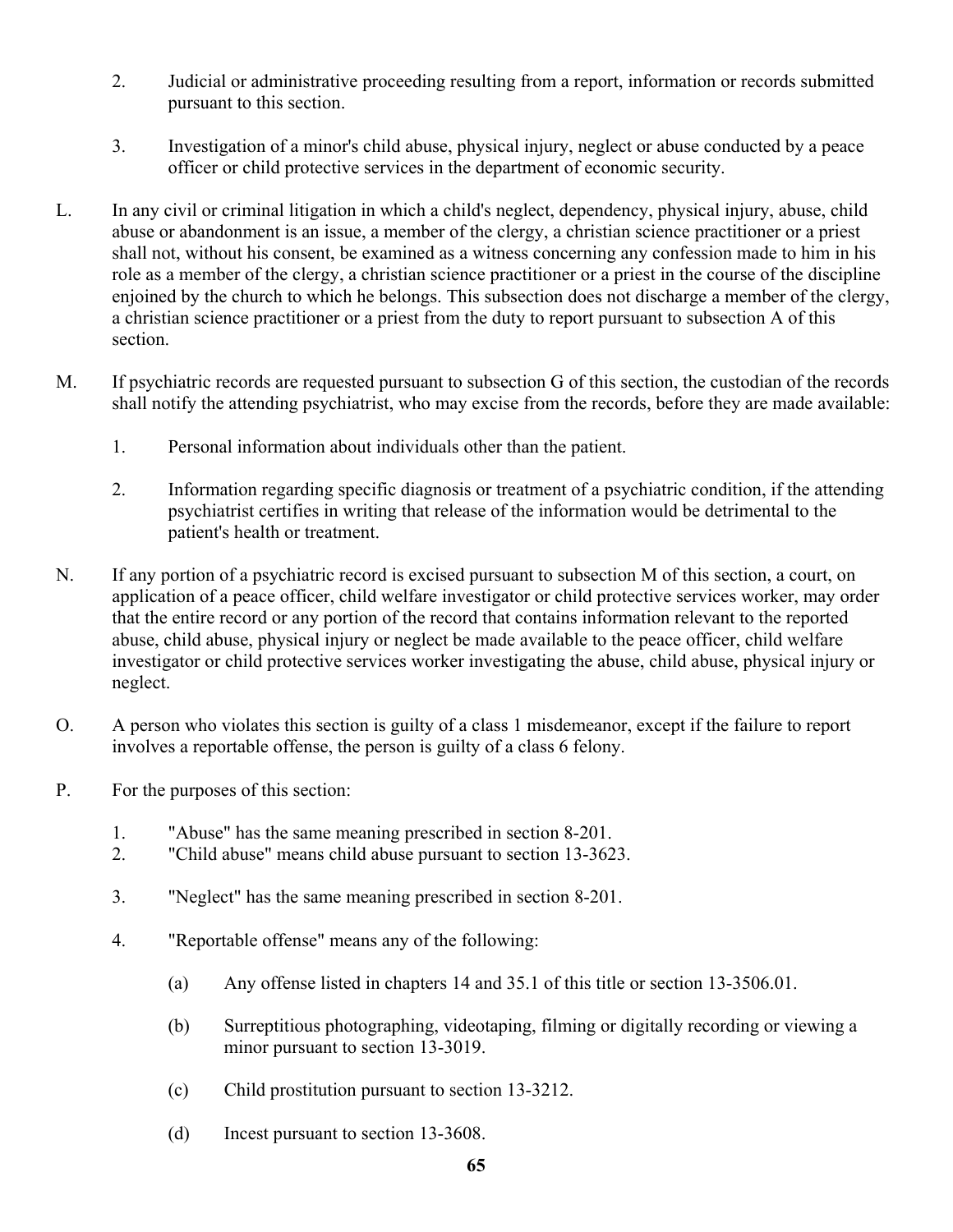#### **41-1001.01 Regulatory bill of rights**

- A. To ensure fair and open regulation by state agencies, a person:
	- 1. Is eligible for reimbursement of fees and other expenses if the person prevails by adjudication on the merits against an agency in a court proceeding regarding an agency decision as provided in section 12-348.
	- 2. Is eligible for reimbursement of the person's costs and fees if the person prevails against any agency in an administrative hearing as provided in section 41-1007.
	- 3. Is entitled to have an agency not charge the person a fee unless the fee for the specific activity is expressly authorized as provided in section 41-1008.
	- 4. Is entitled to receive the information and notice regarding inspections prescribed in section 41-1009.
	- 5. May review the full text or summary of all rule making activity, the summary of substantive policy statements and the full text of executive orders in the register as provided in article 2 of this chapter.
	- 6. May participate in the rule making process as provided in articles 3, 4, 4.1 and 5 of this chapter, including:
		- (a) Providing written comments or testimony on proposed rules to an agency as provided in section 41-1023 and having the agency adequately address those comments as provided in section 41-1052, subsection D, including comments or testimony concerning the information contained in the economic, small business and consumer impact statement.
		- (b) Filing an early review petition with the governor's regulatory review council as provided in article 5 of this chapter.
		- (c) Providing written comments or testimony on rules to the governor's regulatory review council during the mandatory sixty-day comment period as provided in article 5 of this chapter.
	- 7. Is entitled to have an agency not base a licensing decision in whole or in part on licensing conditions or requirements that are not specifically authorized by statute, rule or state tribal gaming compact as provided in section 41-1030, subsection B.
	- 8. Is entitled to have an agency not make a rule under a specific grant of rule making authority that exceeds the subject matter areas listed in the specific statute or not make a rule under a general grant of rule making authority to supplement a more specific grant of rule making authority as provided in section 41-1030, subsection C.
	- 9. May allege that an existing agency practice or substantive policy statement constitutes a rule and have that agency practice or substantive policy statement declared void because the practice or substantive policy statement constitutes a rule as provided in section 41-1033.
	- 10. May file a complaint with the administrative rules oversight committee concerning: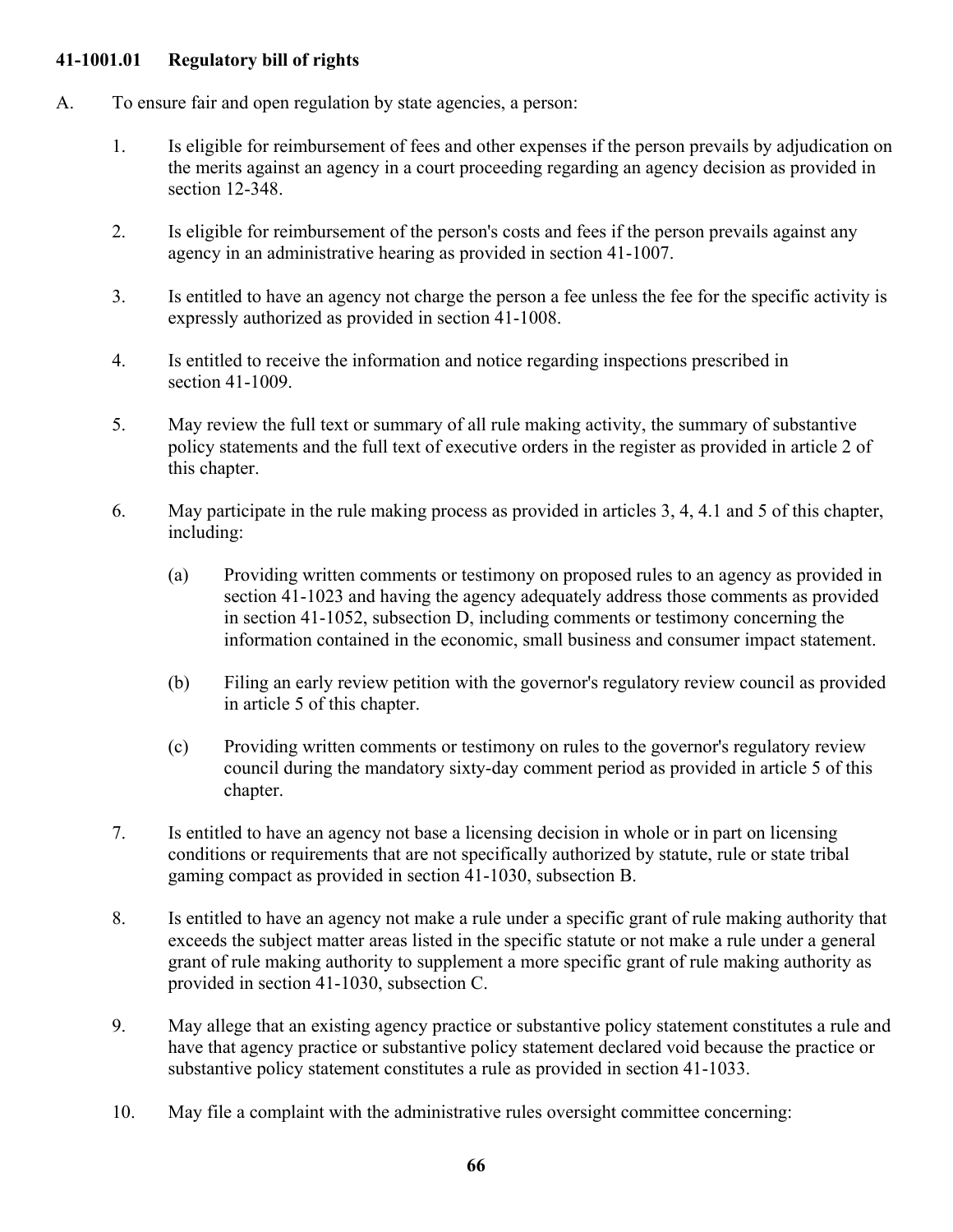- (a) A rule's, practice's or substantive policy statement's lack of conformity with statute or legislative intent as provided in section 41-1047.
- (b) An existing statute, rule, practice alleged to constitute a rule or substantive policy statement that is alleged to be duplicative or onerous as provided in section 41-1048.
- 11. May have the person's administrative hearing on contested cases and appealable agency actions heard by an independent administrative law judge as provided in articles 6 and 10 of this chapter.
- 12. May have administrative hearings governed by uniform administrative appeal procedures as provided in articles 6 and 10 of this chapter and may appeal a final administrative decision by filing a notice of appeal pursuant to title 12, chapter 7, article 6.
- 13. May have an agency approve or deny the person's license application within a predetermined period of time as provided in article 7.1 of this chapter.
- 14. Is entitled to receive written notice from an agency on denial of a license application:
	- (a) That justifies the denial with references to the statutes or rules on which the denial is based as provided in section 41-1076.
	- (b) That explains the applicant's right to appeal the denial as provided in section 41-1076.
- 15. Is entitled to receive information regarding the license application process before or at the time the person obtains an application for a license as provided in sections 41-1001.02 and 41-1079.
- 16. May receive public notice and participate in the adoption or amendment of agreements to delegate agency functions, powers or duties to political subdivisions as provided in section 41-1026.01 and article 8 of this chapter.
- 17. May inspect all rules and substantive policy statements of an agency, including a directory of documents, in the office of the agency director as provided in section 41-1091.
- 18. May file a complaint with the office of the ombudsman-citizens aide to investigate administrative acts of agencies as provided in chapter 8, article 5 of this title.
- 19. Unless specifically authorized by statute, may expect state agencies to avoid duplication of other laws that do not enhance regulatory clarity and to avoid dual permitting to the extent practicable as prescribed in section 41-1002.
- B. The enumeration of the rights listed in subsection A of this section does not grant any additional rights that are not prescribed in the sections referenced in subsection A of this section.

#### **\*\*See Chapter 6 of Title 41 for all the articles on Administrative Procedure\*\***

#### **41-1010 Complaints; public record**

Notwithstanding any other law, a person shall disclose the person's name during the course of reporting an alleged violation of law or rule. During the course of an investigation or enforcement action, the name of the complainant shall be a public record unless the affected agency determines that the release of the complainant's name may result in substantial harm to any person or to the public health or safety.